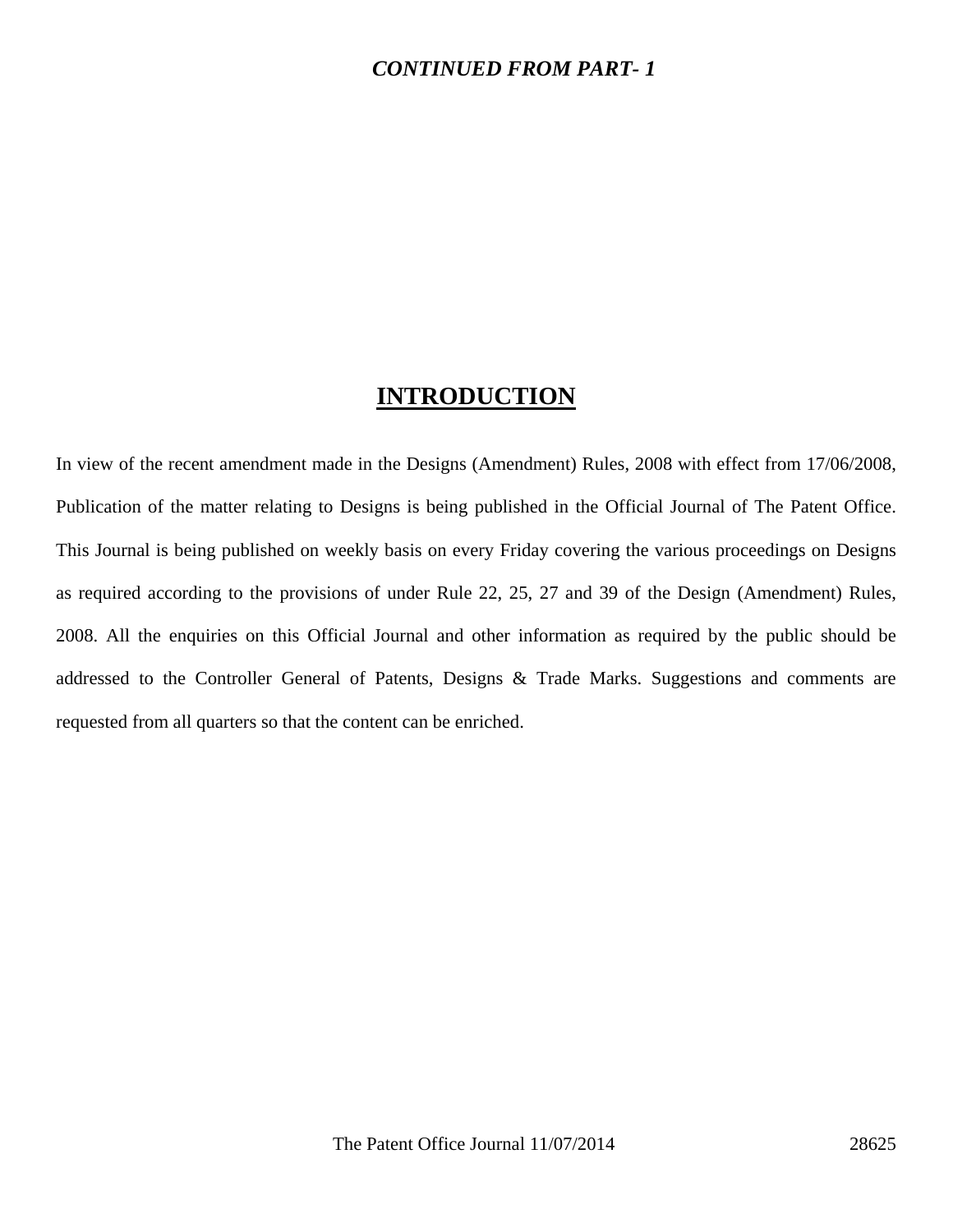# **COPYRIGHT PUBLICATION**

| <b>SL NO</b> | <b>REGISTERED DESIGN NUMBERS</b> | <b>RENEWED ON</b> |
|--------------|----------------------------------|-------------------|
| 1.           | 249354                           | 20.06.2014        |
| 2.           | 249355                           | 20.06.2014        |
| 3.           | 249357                           | 19.06.2014        |
| 4.           | 249358                           | 19.06.2014        |
| 5.           | 249359                           | 19.06.2014        |
| 6.           | 249362                           | 20.06.2014        |
| 7.           | 249363                           | 19.06.2014        |
| 8.           | 249364                           | 20.06.2014        |
| 9.           | 249365                           | 20.06.2014        |
| 10.          | 249366                           | 19.06.2014        |
| 11.          | 249367                           | 19.06.2014        |
| 12.          | 249369                           | 20.06.2014        |
| 13.          | 249370                           | 20.06.2014        |
| 14.          | 249371                           | 19.06.2014        |
| 15.          | 249372                           | 19.06.2014        |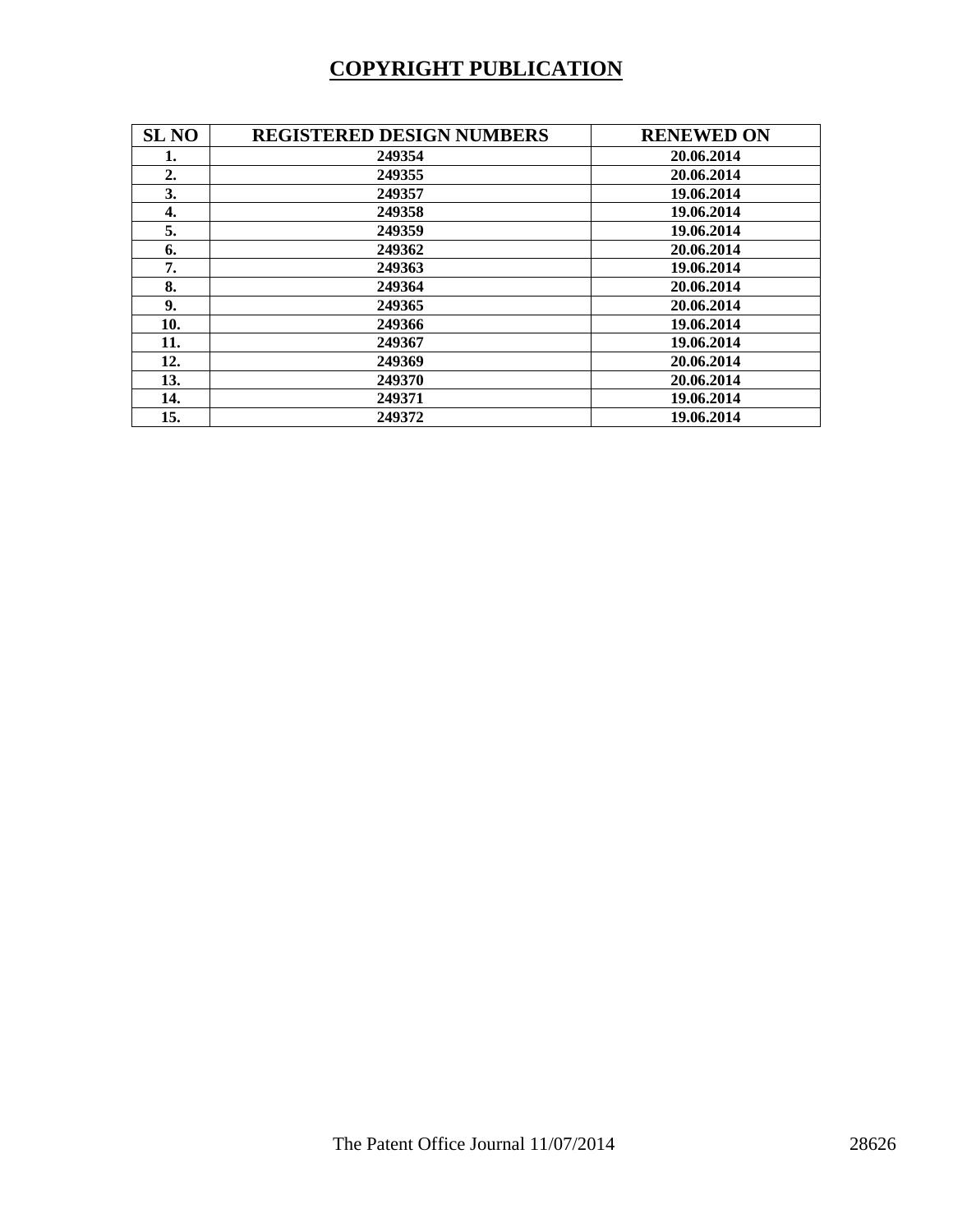## **THE DESIGNS ACT 2000 SECTION 30 DESIGN ASSIGNMENT**

**The Design stands in the name of PANASONIC CORPORATION (Co-proprietor) registered under the Designs Act, 2000 has been assigned in the Register of Designs in the name as follows:-** 

| Design No.                                               | <b>Class</b> | <b>Name</b>                                                                                             |
|----------------------------------------------------------|--------------|---------------------------------------------------------------------------------------------------------|
| 210651<br>210652<br>210653<br>210654<br>210655<br>210656 | $24-02$      | PANASONIC HEALTHCARE CO. LTD., OF 2131-1, MINAMIGATA,<br>TOON-SHI, EHIME, JAPAN, A JAPANESE CORPORATION |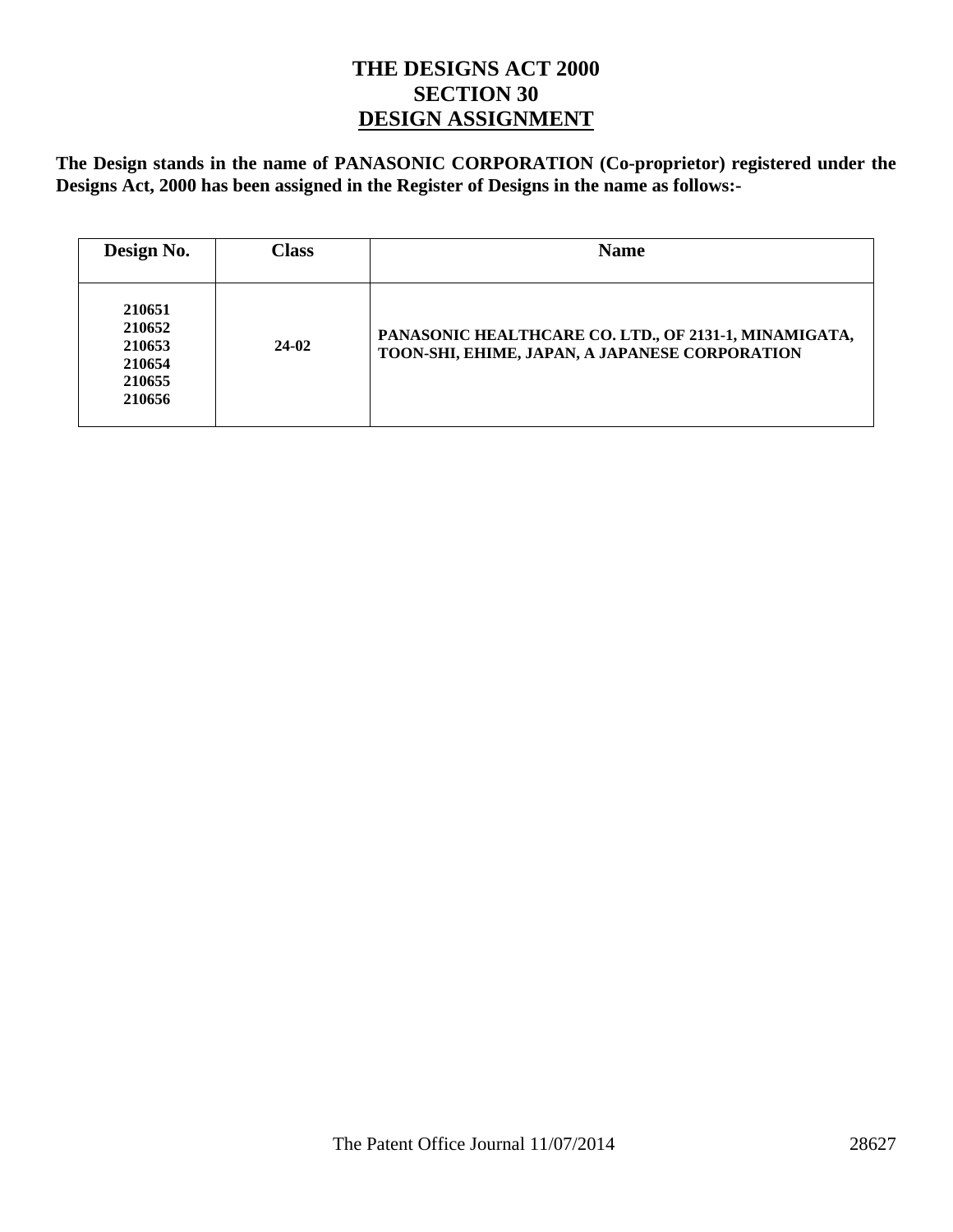#### **REGISTRATION OF DESIGNS**

**The following designs have been registered. They are now open for public inspection. In the following each entry the Date of Registration is shown. The Priority Number, Priority Date and Priority Country are also shown** 

| <b>DESIGN NUMBER</b>                                                                                                                                                      |             | 258759                  |  |
|---------------------------------------------------------------------------------------------------------------------------------------------------------------------------|-------------|-------------------------|--|
| <b>CLASS</b>                                                                                                                                                              | $06-11$     |                         |  |
| 1) SH. JAGMOHAN SHARMA,<br>49, VIVEKANAND PURI, DELHI-110007, (INDIA) AN INDIAN NATIONAL OF<br>THE ABOVE ADDRESS                                                          |             |                         |  |
| <b>DATE OF REGISTRATION</b>                                                                                                                                               |             | 16/12/2013              |  |
| <b>TITLE</b>                                                                                                                                                              |             | <b>DOORMAT</b>          |  |
| PRIORITY NA                                                                                                                                                               |             |                         |  |
| <b>DESIGN NUMBER</b>                                                                                                                                                      |             | 256052                  |  |
| <b>CLASS</b>                                                                                                                                                              |             | 05-06                   |  |
| 1) KWH MIRKA LTD,<br>PENSALAVÄGEN 210, 66850 JEPPO, FINLAND, NATIONALITY: FINLAND                                                                                         |             |                         |  |
| <b>DATE OF REGISTRATION</b>                                                                                                                                               |             | 26/08/2013              |  |
| <b>TITLE</b>                                                                                                                                                              |             | ABRASIVE SHEET MATERIAL |  |
| <b>PRIORITY</b>                                                                                                                                                           |             |                         |  |
| <b>PRIORITY NUMBER</b>                                                                                                                                                    | <b>DATE</b> | <b>COUNTRY</b>          |  |
| 002191262                                                                                                                                                                 | 26/02/2013  | <b>OHIM</b>             |  |
| <b>DESIGN NUMBER</b>                                                                                                                                                      |             | 258273                  |  |
| <b>CLASS</b>                                                                                                                                                              |             | $15-05$                 |  |
| 1) WHIRLPOOL OF INDIA LIMITED, AN INDIAN COMPANY HAVING ITS<br><b>CORPORATE OFFICE AT</b><br>'WHIRLPOOL HOUSE', PLOT NO. 40, SECTOR-44, GURGAON-122002,<br>HARYANA, INDIA |             |                         |  |
| <b>DATE OF REGISTRATION</b>                                                                                                                                               |             | 21/11/2013              |  |
| <b>TITLE</b>                                                                                                                                                              |             | <b>WASHING MACHINE</b>  |  |
| <b>PRIORITY NA</b>                                                                                                                                                        |             |                         |  |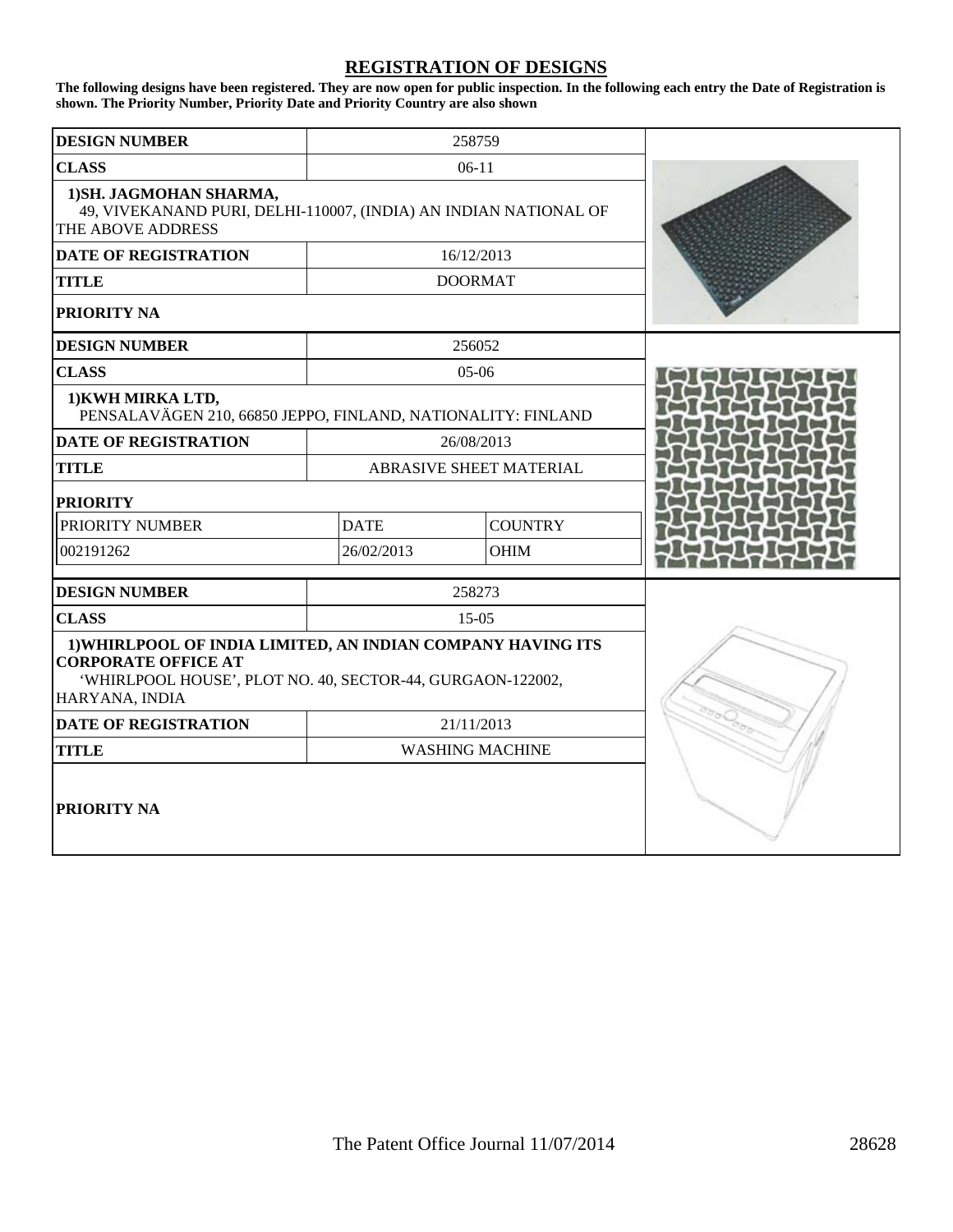| <b>DESIGN NUMBER</b>                                                                                                                                                                                                                                                                                                                                       |  | 258435                       |                                |  |  |
|------------------------------------------------------------------------------------------------------------------------------------------------------------------------------------------------------------------------------------------------------------------------------------------------------------------------------------------------------------|--|------------------------------|--------------------------------|--|--|
| <b>CLASS</b>                                                                                                                                                                                                                                                                                                                                               |  | $11-02$                      |                                |  |  |
| 1) MA DESIGN INDIA PRIVATE LIMITED, A COMPANY<br><b>INCORPORATED IN INDIA HAVING ITS PRINCIPAL PLACE OF</b><br><b>BUSINESS AT</b><br>A-41, SECTOR-80, PHASE-II, NOIDA-201305, U.P. INDIA                                                                                                                                                                   |  |                              |                                |  |  |
| <b>DATE OF REGISTRATION</b>                                                                                                                                                                                                                                                                                                                                |  |                              | 28/11/2013                     |  |  |
| <b>TITLE</b>                                                                                                                                                                                                                                                                                                                                               |  | <b>TABLE CENTREPIECE</b>     |                                |  |  |
| <b>PRIORITY NA</b>                                                                                                                                                                                                                                                                                                                                         |  |                              |                                |  |  |
| <b>DESIGN NUMBER</b>                                                                                                                                                                                                                                                                                                                                       |  | 255725                       |                                |  |  |
| <b>CLASS</b>                                                                                                                                                                                                                                                                                                                                               |  | 06-02                        |                                |  |  |
| 1) MR. VIRENDRA PINJARKAR, INDIAN NATIONAL, CARRYING<br>ON BUSINESS AS A PROPRIETOR UNDER THE NAME AND STYLE<br>OF M/S KINJAL CREATION'S HAVING ITS PRINCIPAL PLACE OF<br><b>BUSINESS ADDRESS AT</b><br>44/45, SAIDHAM DEVELOPERS, BHARATWADA, PARDI, NAGPUR-<br>440008 (MAHARASHTRA)<br><b>DATE OF REGISTRATION</b><br><b>TITLE</b><br><b>PRIORITY NA</b> |  | 08/08/2013<br><b>CRADLE</b>  |                                |  |  |
| <b>DESIGN NUMBER</b>                                                                                                                                                                                                                                                                                                                                       |  |                              | 256690                         |  |  |
| <b>CLASS</b>                                                                                                                                                                                                                                                                                                                                               |  | $23-03$                      |                                |  |  |
| 1)GUANGDONG GEMAKE ELECTRIC APPLIANCE CO., LTD,<br>GEMAKE INDUSTRIAL PARK, DONGFU ROAD, DONGFENG TOWN,<br>ZHONGSHAN CITY, GUANGDONG PROVINCE, PR CHINA, A COMPANY OF CHINA                                                                                                                                                                                 |  |                              |                                |  |  |
| DATE OF REGISTRATION                                                                                                                                                                                                                                                                                                                                       |  | 23/09/2013                   |                                |  |  |
| <b>TITLE</b>                                                                                                                                                                                                                                                                                                                                               |  | <b>ELECTRIC WATER HEATER</b> |                                |  |  |
| <b>PRIORITY</b><br>PRIORITY NUMBER<br>CN201330420466.3                                                                                                                                                                                                                                                                                                     |  | <b>DATE</b><br>31/08/2013    | <b>COUNTRY</b><br><b>CHINA</b> |  |  |
|                                                                                                                                                                                                                                                                                                                                                            |  |                              |                                |  |  |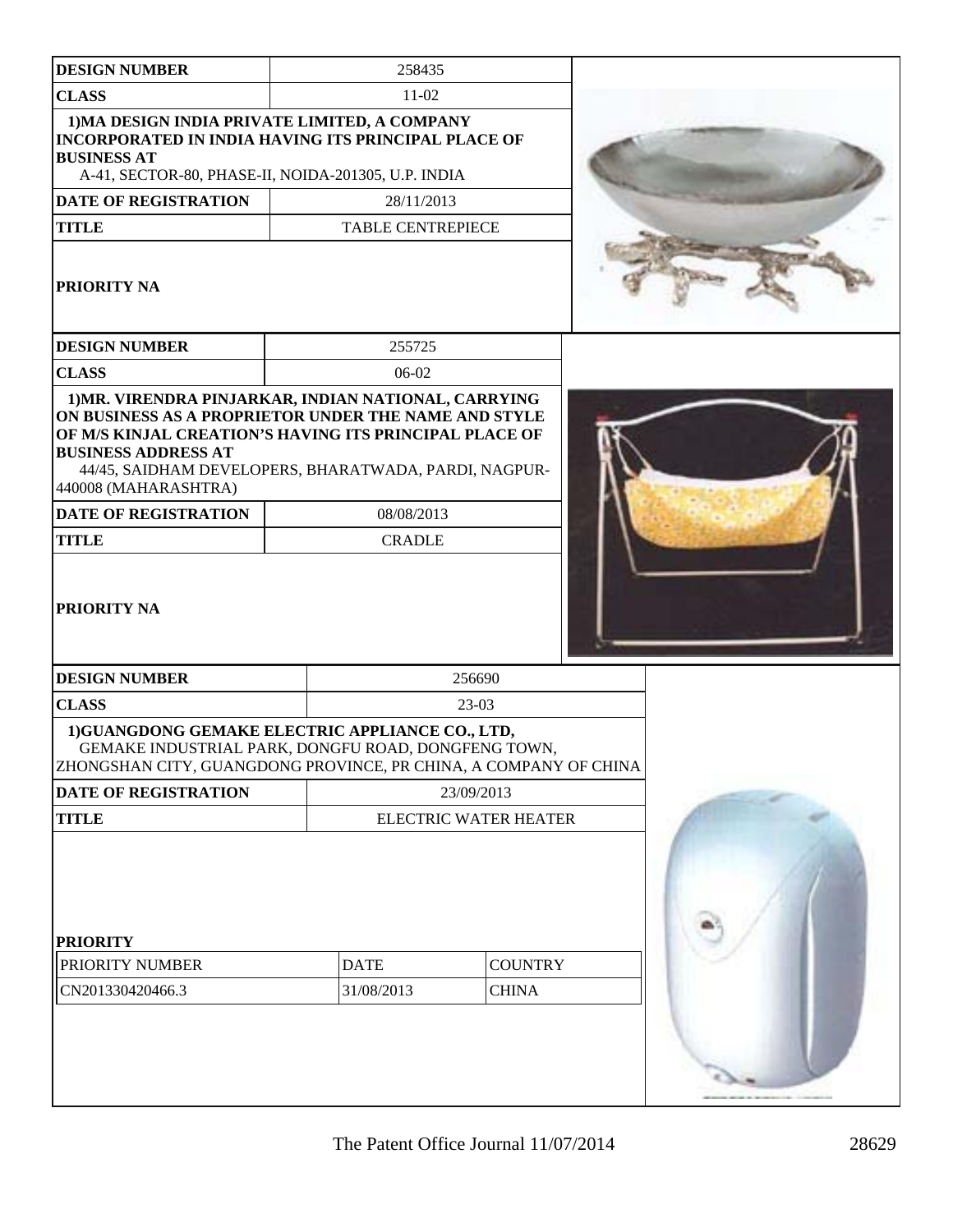| <b>DESIGN NUMBER</b>                                                                                      |             | 258132                            |  |
|-----------------------------------------------------------------------------------------------------------|-------------|-----------------------------------|--|
| <b>CLASS</b>                                                                                              | 14-03       |                                   |  |
| 1) JOLLA OY,<br>ITÄMERENKATU 11-13, 00180 HELSINKI, FINLAND, NATIONALITY: FINLAND                         |             |                                   |  |
| <b>DATE OF REGISTRATION</b>                                                                               |             | 13/11/2013                        |  |
| <b>TITLE</b>                                                                                              |             | PORTABLE TELEPHONE                |  |
| <b>PRIORITY</b>                                                                                           |             |                                   |  |
| PRIORITY NUMBER                                                                                           | <b>DATE</b> | <b>COUNTRY</b>                    |  |
| 2239012-0001                                                                                              | 17/05/2013  | <b>OHIM</b>                       |  |
|                                                                                                           |             |                                   |  |
| <b>DESIGN NUMBER</b>                                                                                      |             | 256191                            |  |
| <b>CLASS</b>                                                                                              |             | 24-02                             |  |
| 1) KABUSHIKI KAISHA TOSHIBA, A JAPANESE CORPORATION,<br>OF 1-1, SHIBAURA 1-CHOME, MINATO-KU, TOKYO, JAPAN |             |                                   |  |
| <b>DATE OF REGISTRATION</b>                                                                               |             | 03/09/2013                        |  |
| <b>TITLE</b>                                                                                              |             | <b>BIOMEDICAL SIGNAL RECORDER</b> |  |
| <b>PRIORITY</b>                                                                                           |             |                                   |  |
| PRIORITY NUMBER                                                                                           | <b>DATE</b> | <b>COUNTRY</b>                    |  |
| 2013-004670                                                                                               | 04/03/2013  | <b>JAPAN</b>                      |  |
| <b>DESIGN NUMBER</b>                                                                                      |             | 256054                            |  |
| <b>CLASS</b>                                                                                              |             | $05-06$                           |  |
| 1) KWH MIRKA LTD,<br>PENSALAVÄGEN 210, 66850 JEPPO, FINLAND, NATIONALITY: FINLAND                         |             |                                   |  |
| <b>DATE OF REGISTRATION</b>                                                                               | 26/08/2013  |                                   |  |
| <b>TITLE</b>                                                                                              |             | ABRASIVE SHEET MATERIAL           |  |
| <b>PRIORITY</b>                                                                                           |             |                                   |  |
| PRIORITY NUMBER                                                                                           | <b>DATE</b> | <b>COUNTRY</b>                    |  |
| 002191262                                                                                                 | 26/02/2013  | <b>OHIM</b>                       |  |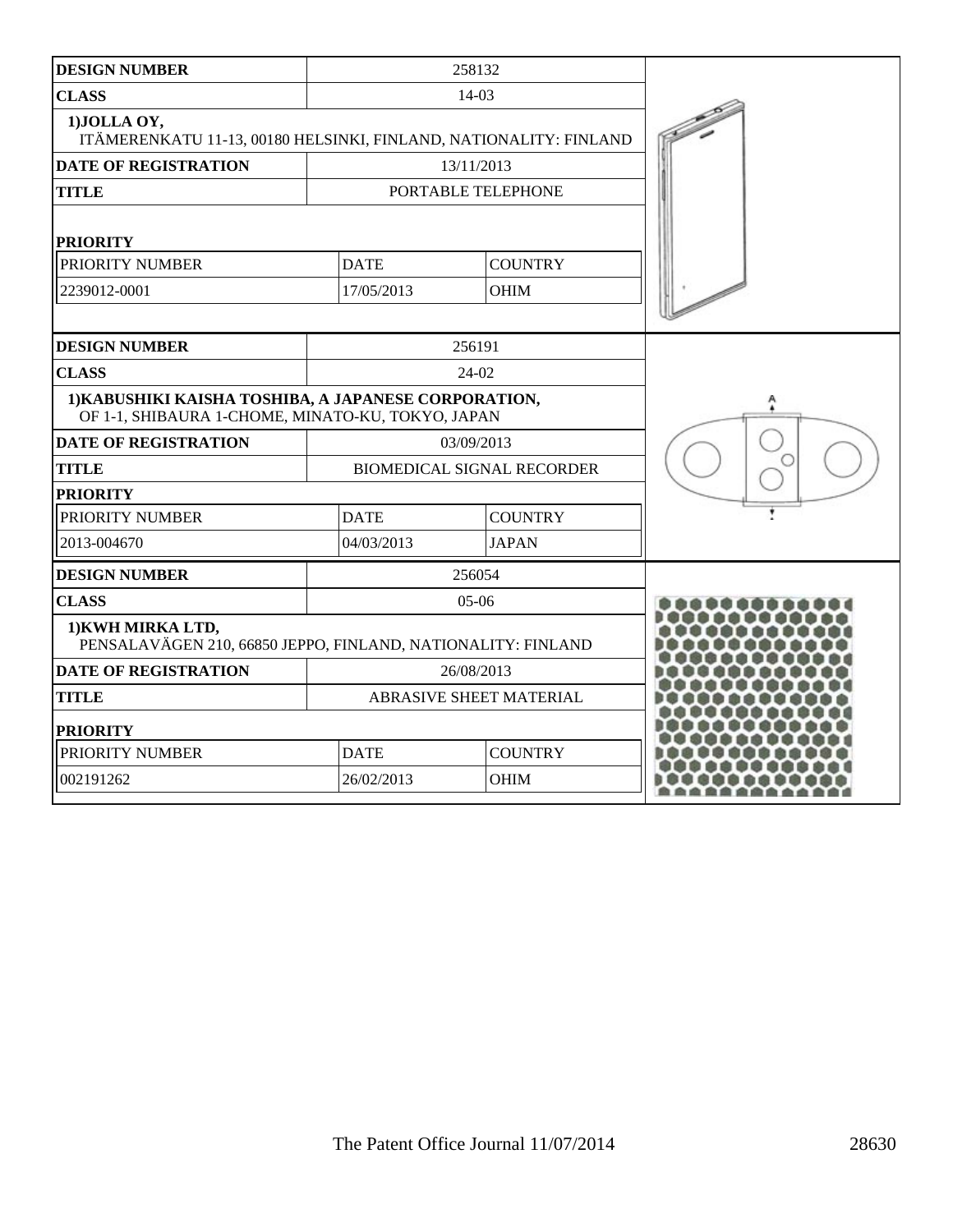| <b>DESIGN NUMBER</b>                                                                                                                                                                                                                |                               | 258769                                 |  |
|-------------------------------------------------------------------------------------------------------------------------------------------------------------------------------------------------------------------------------------|-------------------------------|----------------------------------------|--|
| <b>CLASS</b>                                                                                                                                                                                                                        | $12 - 11$                     |                                        |  |
| 1) HONDA MOTOR CO., LTD., A JAPANESE CORPORATION,<br>OF 1-1, MINAMI-AOYAMA 2-CHOME, MINATO-KU, TOKYO, 107-8556 JAPAN                                                                                                                |                               |                                        |  |
| <b>DATE OF REGISTRATION</b>                                                                                                                                                                                                         |                               | 17/12/2013                             |  |
| <b>TITLE</b>                                                                                                                                                                                                                        |                               | <b>MOTORCYCLE</b>                      |  |
| <b>PRIORITY</b>                                                                                                                                                                                                                     |                               |                                        |  |
| PRIORITY NUMBER                                                                                                                                                                                                                     | <b>DATE</b>                   | <b>COUNTRY</b>                         |  |
| 2013-014580                                                                                                                                                                                                                         | 27/06/2013                    | <b>JAPAN</b>                           |  |
| <b>DESIGN NUMBER</b>                                                                                                                                                                                                                |                               | 258385                                 |  |
| <b>CLASS</b>                                                                                                                                                                                                                        |                               | $10 - 04$                              |  |
| 1)A-GRAIN (INDIA),<br>PLOT NO 27, SHIVAJI PARK, OPP. SECTOR-9, AMBALA CITY, HARYANA,<br><b>INDIA</b>                                                                                                                                |                               |                                        |  |
| <b>DATE OF REGISTRATION</b>                                                                                                                                                                                                         |                               | 26/11/2013                             |  |
| <b>TITLE</b>                                                                                                                                                                                                                        |                               | <b>CASE FOR DIGITAL MOISTURE METER</b> |  |
| <b>PRIORITY NA</b>                                                                                                                                                                                                                  |                               |                                        |  |
| <b>DESIGN NUMBER</b>                                                                                                                                                                                                                |                               | 258021                                 |  |
| <b>CLASS</b>                                                                                                                                                                                                                        |                               | 26-04                                  |  |
| 1) KONINKLIJKE PHILIPS N.V., A COMPANY ORGANIZED AND EXISTING<br>UNDER THE LAWS OF THE KINGDOM OF THE NETHERLANDS, RESIDING AT<br>EINDHOVEN, WHOSE POST-OFFICE ADDRESS IS<br>HIGH TECH CAMPUS 5, 5656 AE EINDHOVEN, THE NETHERLANDS |                               |                                        |  |
| <b>DATE OF REGISTRATION</b>                                                                                                                                                                                                         |                               | 07/11/2013                             |  |
| <b>TITLE</b>                                                                                                                                                                                                                        | <b>LED BULB</b>               |                                        |  |
| <b>PRIORITY</b>                                                                                                                                                                                                                     |                               |                                        |  |
| PRIORITY NUMBER                                                                                                                                                                                                                     | <b>DATE</b><br><b>COUNTRY</b> |                                        |  |
| 002242891-0001                                                                                                                                                                                                                      | 23/05/2013                    | OHIM                                   |  |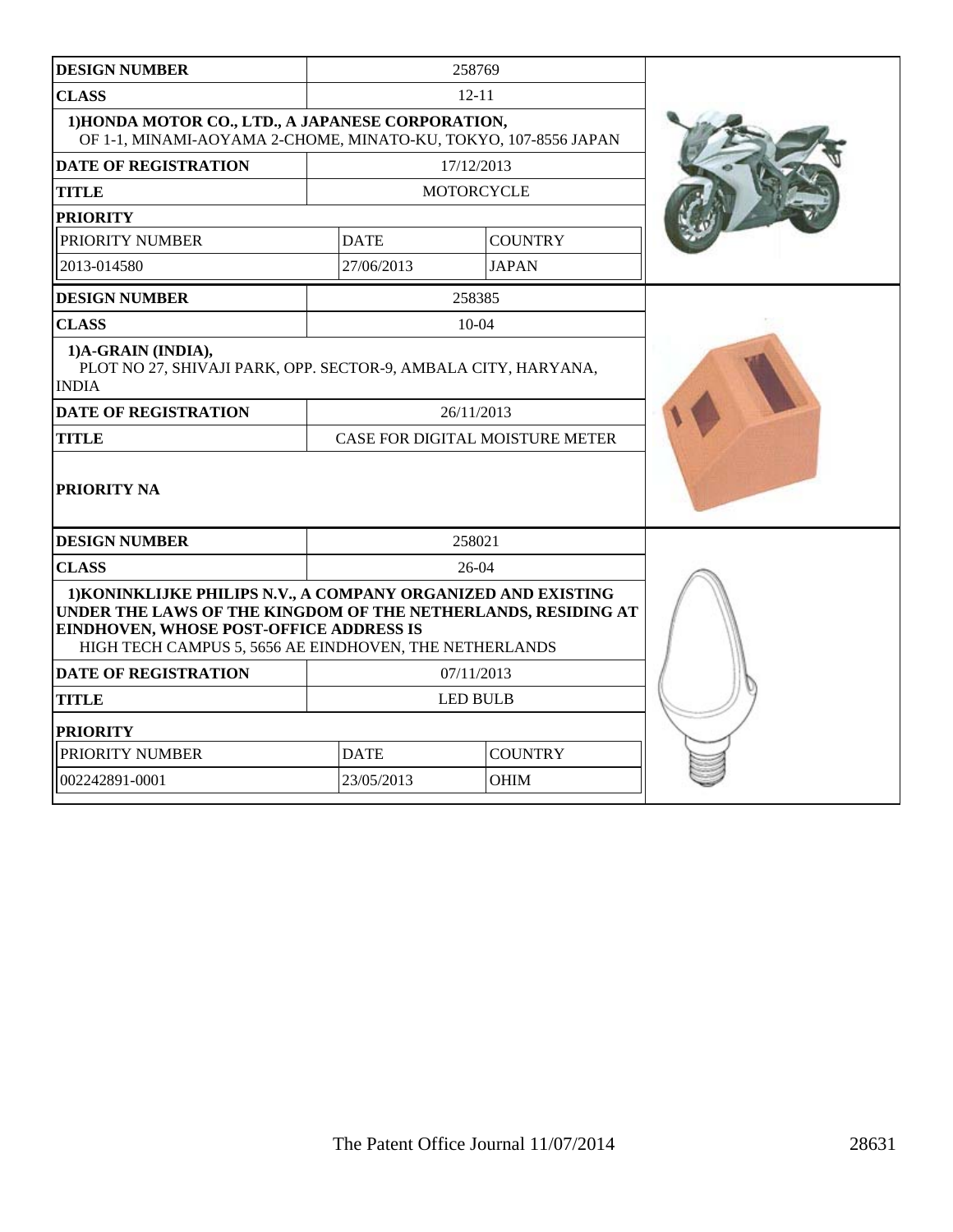| <b>DESIGN NUMBER</b>                                                                                                                                                      | 258136      |                           |  |
|---------------------------------------------------------------------------------------------------------------------------------------------------------------------------|-------------|---------------------------|--|
| <b>CLASS</b><br>14-02                                                                                                                                                     |             |                           |  |
| 1) AITICO OY, A LIMITED COMPANY ORGANIZED AND EXISTING UNDER<br>THE LAWS OF FINLAND,<br>OF BUSINESSCONNECT OY, MARIANKATU 8 A 9, 15110 LAHTI, FINLAND                     |             |                           |  |
| <b>DATE OF REGISTRATION</b>                                                                                                                                               |             | 13/11/2013                |  |
| <b>TITLE</b>                                                                                                                                                              |             | <b>HOLDER FOR TABLETS</b> |  |
| <b>PRIORITY</b>                                                                                                                                                           |             |                           |  |
| PRIORITY NUMBER                                                                                                                                                           | <b>DATE</b> | <b>COUNTRY</b>            |  |
| 002235929-0001                                                                                                                                                            | 13/05/2013  | <b>OHIM</b>               |  |
| <b>DESIGN NUMBER</b>                                                                                                                                                      |             | 258198                    |  |
| <b>CLASS</b>                                                                                                                                                              |             | 15-07                     |  |
| 1) WHIRLPOOL OF INDIA LIMITED, AN INDIAN COMPANY HAVING ITS<br><b>CORPORATE OFFICE AT</b><br>'WHIRLPOOL HOUSE', PLOT NO. 40, SECTOR-44, GURGAON-122002,<br>HARYANA, INDIA |             |                           |  |
| <b>DATE OF REGISTRATION</b>                                                                                                                                               |             | 18/11/2013                |  |
| <b>TITLE</b>                                                                                                                                                              |             | <b>REFRIGERATOR</b>       |  |
| PRIORITY NA                                                                                                                                                               |             |                           |  |
| <b>DESIGN NUMBER</b>                                                                                                                                                      |             | 258240                    |  |
| <b>CLASS</b>                                                                                                                                                              | $12 - 15$   |                           |  |
| 1) APOLLO TYRES LIMITED, A COMPANY ORGANIZED UNDER THE LAWS<br>OF INDIA,<br>OF 7 INSTITUTIONAL AREA, SECTOR 32, GURGAON 122001, INDIA                                     |             |                           |  |
| <b>DATE OF REGISTRATION</b>                                                                                                                                               |             | 19/11/2013                |  |
| <b>TITLE</b>                                                                                                                                                              |             | <b>TYRE</b>               |  |
| PRIORITY NA                                                                                                                                                               |             |                           |  |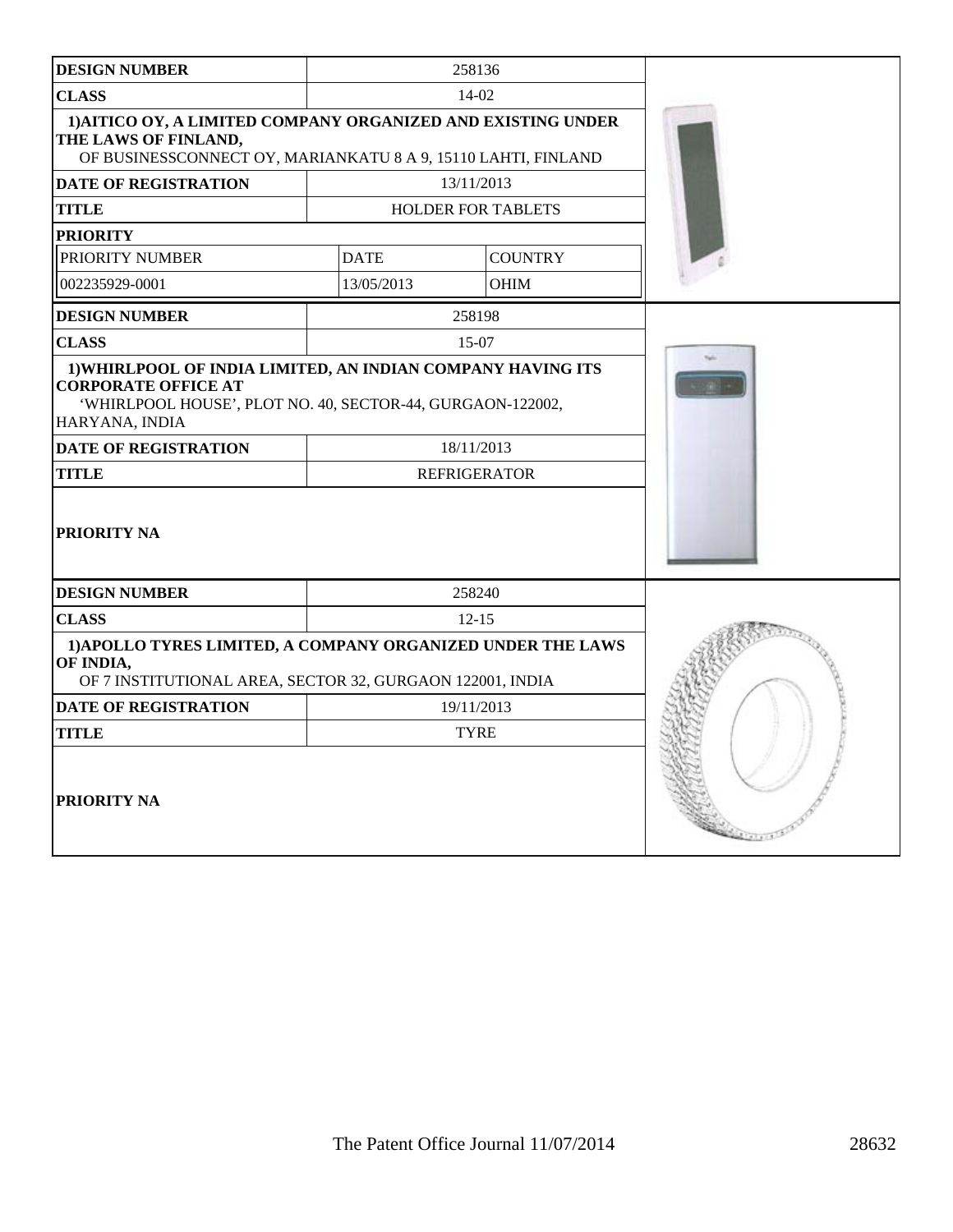| <b>DESIGN NUMBER</b>                                                                                                                 |             | 238765                                       |                                     |  |
|--------------------------------------------------------------------------------------------------------------------------------------|-------------|----------------------------------------------|-------------------------------------|--|
| <b>CLASS</b>                                                                                                                         |             | 14-02                                        |                                     |  |
| 1) ELECOM CO., LTD.,<br>1-1 FUSHIMI-MACHI 4-CHOME CHUOKU, OSAKA, JAPAN                                                               |             |                                              |                                     |  |
| DATE OF REGISTRATION                                                                                                                 |             | 08/08/2011                                   |                                     |  |
| <b>TITLE</b>                                                                                                                         |             | <b>COMPUTER MOUSES</b>                       |                                     |  |
|                                                                                                                                      |             |                                              |                                     |  |
| <b>PRIORITY</b>                                                                                                                      |             |                                              |                                     |  |
| PRIORITY NUMBER                                                                                                                      | <b>DATE</b> | <b>COUNTRY</b>                               |                                     |  |
| 2011-009427                                                                                                                          | 25/04/2011  | <b>JAPAN</b>                                 |                                     |  |
|                                                                                                                                      |             |                                              |                                     |  |
| <b>DESIGN NUMBER</b>                                                                                                                 |             |                                              | 256193                              |  |
| <b>CLASS</b>                                                                                                                         |             |                                              | 24-02                               |  |
| 1) KABUSHIKI KAISHA TOSHIBA, A JAPANESE CORPORATION,<br>OF 1-1, SHIBAURA 1-CHOME, MINATO-KU, TOKYO, JAPAN                            |             |                                              |                                     |  |
| DATE OF REGISTRATION                                                                                                                 |             | 03/09/2013                                   |                                     |  |
| <b>TITLE</b>                                                                                                                         |             |                                              | PAD OF A BIOMEDICAL SIGNAL RECORDER |  |
| <b>PRIORITY</b><br>PRIORITY NUMBER<br>2013-004673                                                                                    | <b>DATE</b> | <b>COUNTRY</b><br>04/03/2013<br><b>JAPAN</b> |                                     |  |
| <b>DESIGN NUMBER</b>                                                                                                                 |             |                                              | 256260                              |  |
| <b>CLASS</b>                                                                                                                         |             | $09 - 01$                                    |                                     |  |
| 1) PEPSICO, INC., INCORPORATED IN NORTH CAROLINA OF<br>700 ANDERSON HILL ROAD, PURCHASE, NEW YORK 10577, UNITED STATES<br>OF AMERICA |             |                                              |                                     |  |
| DATE OF REGISTRATION                                                                                                                 |             |                                              | 06/09/2013                          |  |
| <b>TITLE</b>                                                                                                                         |             | <b>BOTTLE</b>                                |                                     |  |
| <b>PRIORITY</b>                                                                                                                      |             |                                              |                                     |  |
| PRIORITY NUMBER                                                                                                                      | <b>DATE</b> |                                              | <b>COUNTRY</b>                      |  |
| 29/447,924                                                                                                                           | 07/03/2013  |                                              | U.S.A.                              |  |
|                                                                                                                                      |             |                                              |                                     |  |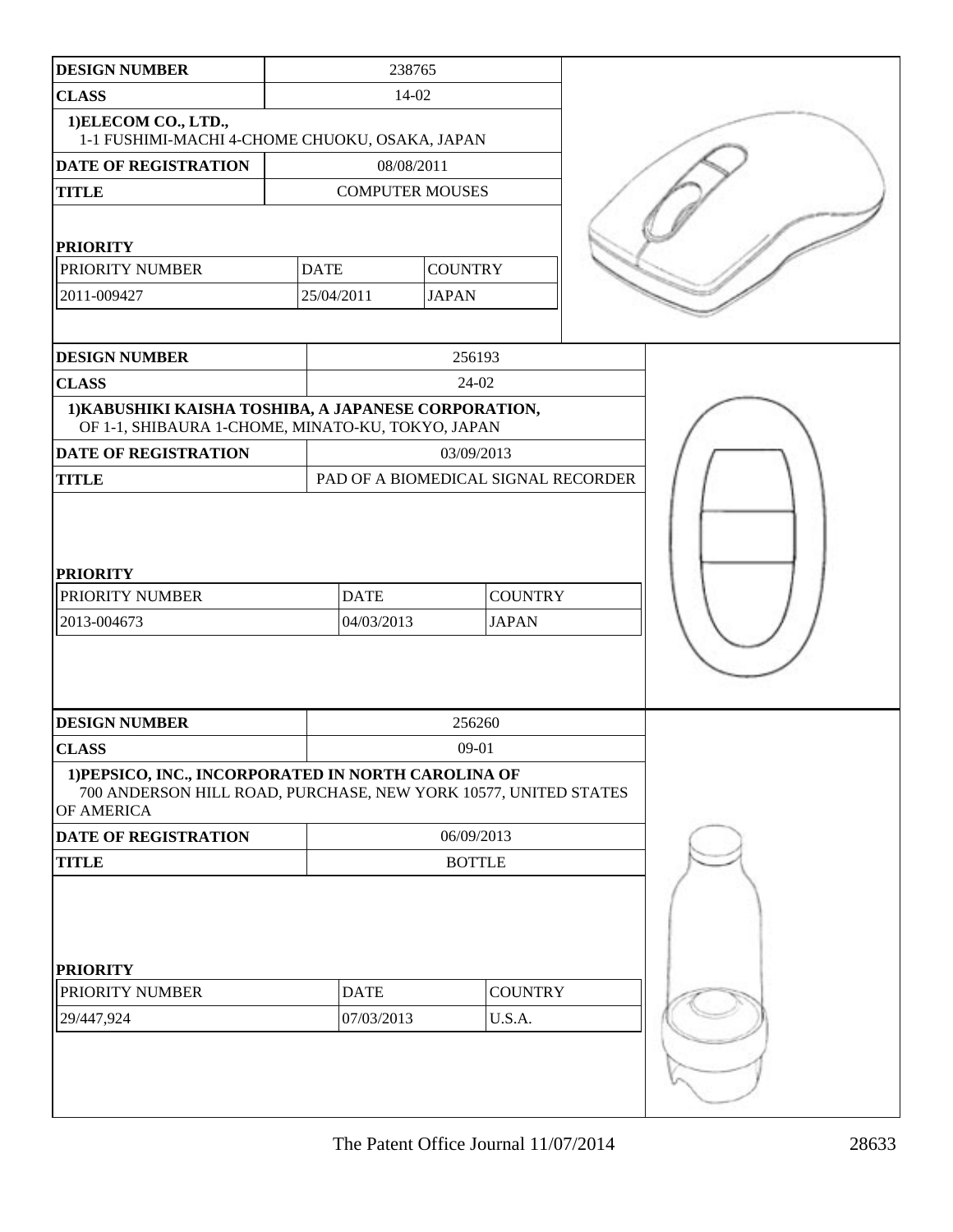| <b>DESIGN NUMBER</b>                                                                                                                                                                         |                                | 258770                    |  |
|----------------------------------------------------------------------------------------------------------------------------------------------------------------------------------------------|--------------------------------|---------------------------|--|
| <b>CLASS</b>                                                                                                                                                                                 | $12 - 11$                      |                           |  |
| 1) HONDA MOTOR CO., LTD., A JAPANESE CORPORATION,<br>OF 1-1, MINAMIAOYAMA 2-CHOME, MINATO-KU, TOKYO, 107-8556 JAPAN                                                                          |                                |                           |  |
| <b>DATE OF REGISTRATION</b>                                                                                                                                                                  |                                | 17/12/2013                |  |
| <b>TITLE</b>                                                                                                                                                                                 |                                | <b>MOTORCYCLE</b>         |  |
| <b>PRIORITY</b>                                                                                                                                                                              |                                |                           |  |
| PRIORITY NUMBER                                                                                                                                                                              | <b>DATE</b>                    | <b>COUNTRY</b>            |  |
| 2013-014583                                                                                                                                                                                  | 27/06/2013                     | <b>JAPAN</b>              |  |
| <b>DESIGN NUMBER</b>                                                                                                                                                                         |                                | 256055                    |  |
| <b>CLASS</b>                                                                                                                                                                                 |                                | $05-06$                   |  |
| 1) KWH MIRKA LTD,<br>PENSALAVÄGEN 210, 66850 JEPPO, FINLAND, NATIONALITY: FINLAND                                                                                                            |                                |                           |  |
| <b>DATE OF REGISTRATION</b>                                                                                                                                                                  | 26/08/2013                     |                           |  |
| <b>TITLE</b>                                                                                                                                                                                 | <b>ABRASIVE SHEET MATERIAL</b> |                           |  |
| <b>PRIORITY</b>                                                                                                                                                                              |                                |                           |  |
| PRIORITY NUMBER                                                                                                                                                                              | <b>DATE</b>                    | <b>COUNTRY</b>            |  |
| 002191262                                                                                                                                                                                    | 26/02/2013                     | <b>OHIM</b>               |  |
|                                                                                                                                                                                              |                                |                           |  |
| <b>DESIGN NUMBER</b>                                                                                                                                                                         |                                | 258387                    |  |
| <b>CLASS</b>                                                                                                                                                                                 | $15-02$                        |                           |  |
| 1) DAYAL CHAND TRADING AS M/S. SIGMA REFRIGERATION WORKS,<br>3745, SHOP NO. 1 & 7, KUCHA PARMANAND, NETAJI SUBHASH MARG,<br>DARYA GANJ, NEW DELHI-110002, INDIA (A SOLE PROPRIETORSHIP FIRM) |                                |                           |  |
| <b>DATE OF REGISTRATION</b>                                                                                                                                                                  |                                | 26/11/2013                |  |
| <b>TITLE</b>                                                                                                                                                                                 |                                | REFRIGERANT OIL SEPARATOR |  |
| <b>PRIORITY NA</b>                                                                                                                                                                           |                                |                           |  |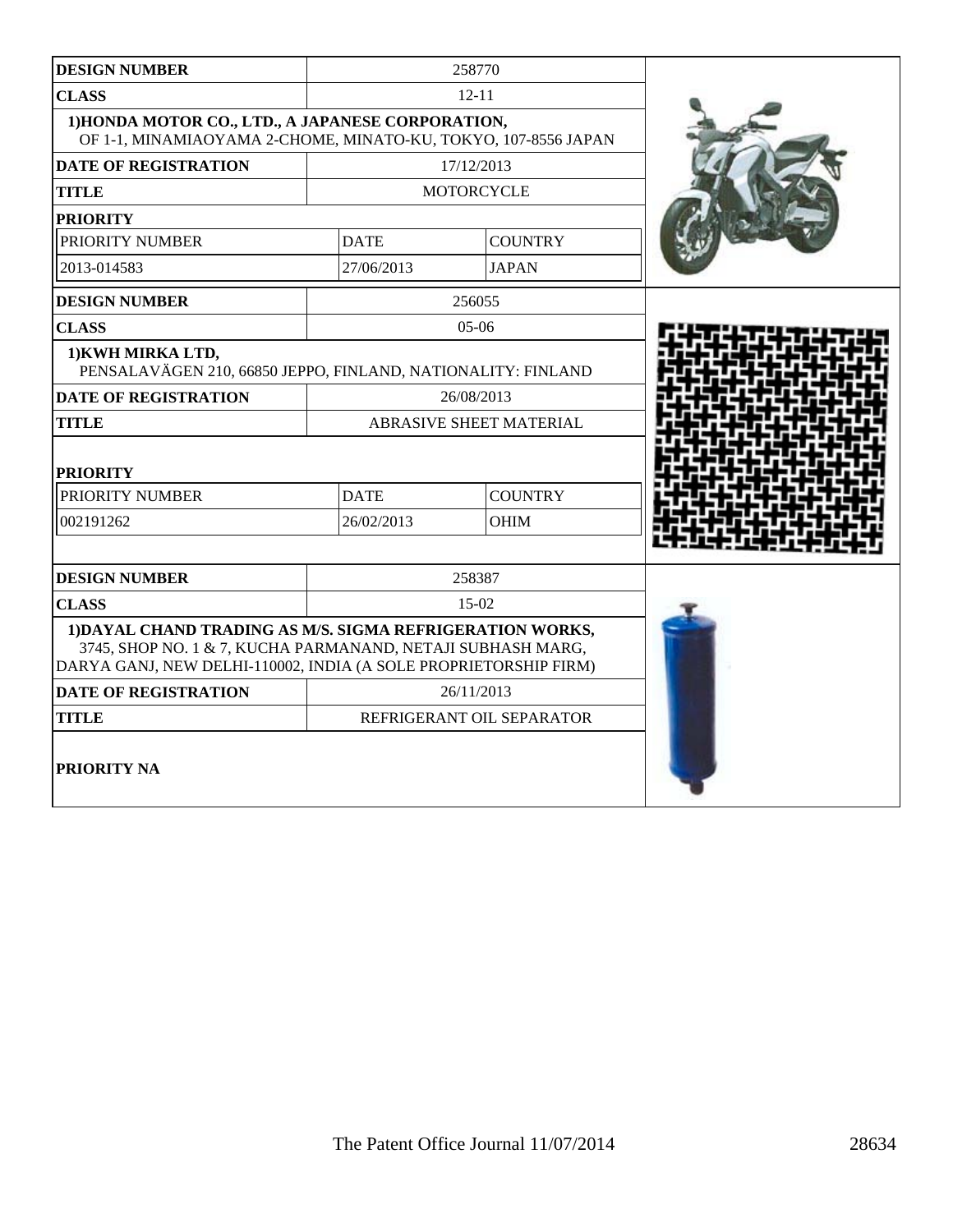| <b>DESIGN NUMBER</b>                                                                                                                                                                                                                    |                               | 258022                              |  |
|-----------------------------------------------------------------------------------------------------------------------------------------------------------------------------------------------------------------------------------------|-------------------------------|-------------------------------------|--|
| <b>CLASS</b>                                                                                                                                                                                                                            |                               | 26-04                               |  |
| 1) KONINKLIJKE PHILIPS N.V., A COMPANY ORGANIZED AND EXISTING<br>UNDER THE LAWS OF THE KINGDOM OF THE NETHERLANDS, RESIDING AT<br>EINDHOVEN, WHOSE POST-OFFICE ADDRESS IS<br>HIGH TECH CAMPUS 5, 5656 AE EINDHOVEN, THE NETHERLANDS     |                               |                                     |  |
| <b>DATE OF REGISTRATION</b>                                                                                                                                                                                                             |                               | 07/11/2013                          |  |
| <b>TITLE</b>                                                                                                                                                                                                                            |                               | <b>LED BULB</b>                     |  |
| <b>PRIORITY</b>                                                                                                                                                                                                                         |                               |                                     |  |
| PRIORITY NUMBER                                                                                                                                                                                                                         | <b>DATE</b>                   | <b>COUNTRY</b>                      |  |
| 002242891-0004                                                                                                                                                                                                                          | 23/05/2013                    | <b>OHIM</b>                         |  |
| <b>DESIGN NUMBER</b>                                                                                                                                                                                                                    |                               |                                     |  |
| <b>CLASS</b>                                                                                                                                                                                                                            |                               | 15-07                               |  |
| 1) WHIRLPOOL OF INDIA LIMITED, AN INDIAN COMPANY HAVING ITS<br><b>CORPORATE OFFICE AT</b><br>'WHIRLPOOL HOUSE', PLOT NO. 40, SECTOR-44, GURGAON-122002,<br>HARYANA, INDIA<br><b>DATE OF REGISTRATION</b><br><b>TITLE</b><br>PRIORITY NA |                               | 18/11/2013<br><b>REFRIGERATOR</b>   |  |
| <b>DESIGN NUMBER</b>                                                                                                                                                                                                                    |                               | 256194                              |  |
| <b>CLASS</b>                                                                                                                                                                                                                            | $24-02$                       |                                     |  |
| 1) KABUSHIKI KAISHA TOSHIBA, A JAPANESE CORPORATION,<br>OF 1-1, SHIBAURA 1-CHOME, MINATO-KU, TOKYO, JAPAN                                                                                                                               |                               |                                     |  |
| <b>DATE OF REGISTRATION</b>                                                                                                                                                                                                             |                               | 03/09/2013                          |  |
| TITLE                                                                                                                                                                                                                                   |                               | PAD OF A BIOMEDICAL SIGNAL RECORDER |  |
| <b>PRIORITY</b><br>PRIORITY NUMBER                                                                                                                                                                                                      | <b>COUNTRY</b><br><b>DATE</b> |                                     |  |
| 2013-004679                                                                                                                                                                                                                             | 04/03/2013                    | <b>JAPAN</b>                        |  |
|                                                                                                                                                                                                                                         |                               |                                     |  |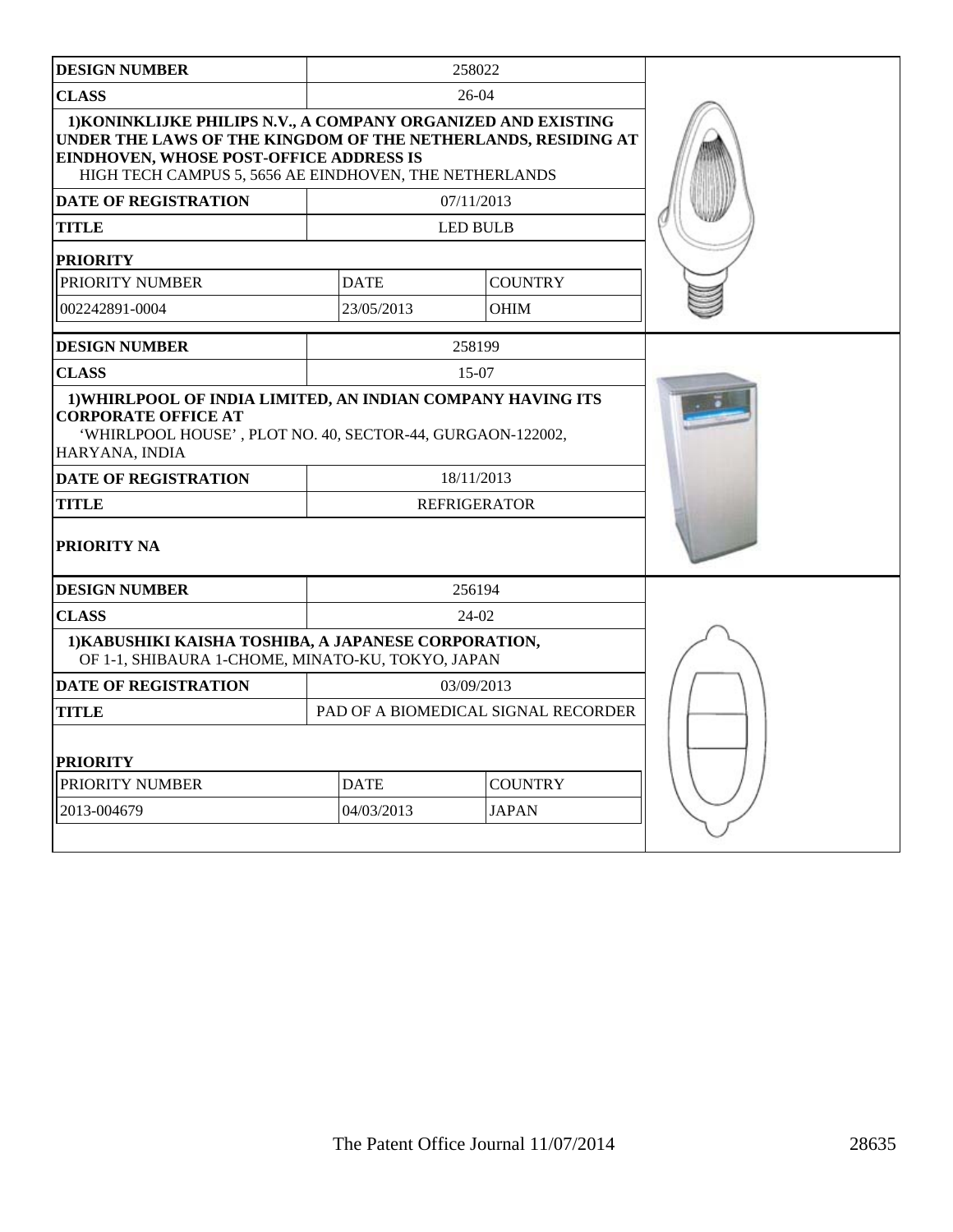| <b>DESIGN NUMBER</b>                                                                                                                              | 256261                        |                |  |
|---------------------------------------------------------------------------------------------------------------------------------------------------|-------------------------------|----------------|--|
| <b>CLASS</b>                                                                                                                                      |                               | $09-01$        |  |
| 1) PEPSICO, INC., INCORPORATED IN NORTH CAROLINA OF<br>700 ANDERSON HILL ROAD, PURCHASE, NEW YORK 10577, UNITED STATES<br>OF AMERICA              |                               |                |  |
| <b>DATE OF REGISTRATION</b>                                                                                                                       |                               | 06/09/2013     |  |
| <b>TITLE</b>                                                                                                                                      |                               | <b>BOTTLE</b>  |  |
| <b>PRIORITY</b>                                                                                                                                   |                               |                |  |
| PRIORITY NUMBER                                                                                                                                   | <b>DATE</b>                   | <b>COUNTRY</b> |  |
| 29/447,923                                                                                                                                        | 07/03/2013                    | U.S.A.         |  |
| <b>DESIGN NUMBER</b><br>255921                                                                                                                    |                               |                |  |
| <b>CLASS</b>                                                                                                                                      | $01 - 01$                     |                |  |
| 1) INVESTIGACIÓN DE TECNOLOGIA AVANZADA,<br>S.A. DE C.V., AVE RUIZ CORTINES #2002 OTE., COL. LA PURISIMA,<br>GUADALUPE, N.L. MÉXICO 67110, MEXICO |                               |                |  |
| <b>DATE OF REGISTRATION</b>                                                                                                                       |                               | 20/08/2013     |  |
| <b>TITLE</b>                                                                                                                                      |                               | <b>BREAD</b>   |  |
| <b>PRIORITY NA</b>                                                                                                                                |                               |                |  |
| <b>DESIGN NUMBER</b>                                                                                                                              | 256056                        |                |  |
| <b>CLASS</b>                                                                                                                                      |                               | $05-06$        |  |
| 1) KWH MIRKA LTD,<br>PENSALAVÄGEN 210, 66850 JEPPO, FINLAND, NATIONALITY: FINLAND                                                                 |                               |                |  |
| <b>DATE OF REGISTRATION</b>                                                                                                                       | 26/08/2013                    |                |  |
| <b>TITLE</b>                                                                                                                                      | ABRASIVE SHEET MATERIAL       |                |  |
| <b>PRIORITY</b>                                                                                                                                   |                               |                |  |
| PRIORITY NUMBER                                                                                                                                   | <b>COUNTRY</b><br><b>DATE</b> |                |  |
| 002191262                                                                                                                                         | 26/02/2013                    | <b>OHIM</b>    |  |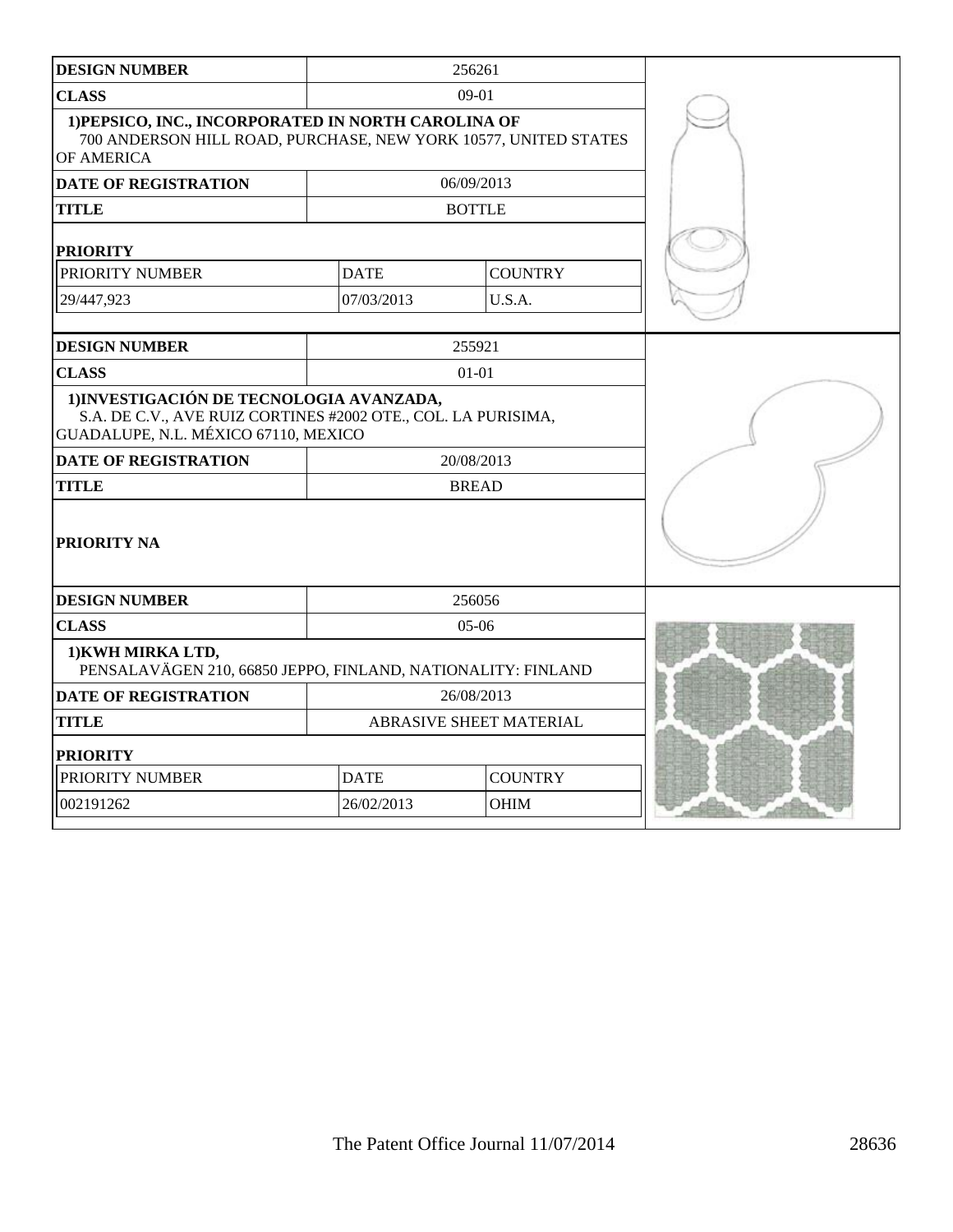| <b>DESIGN NUMBER</b>                                                                                                                                                                                                             | 258771      |                           |  |
|----------------------------------------------------------------------------------------------------------------------------------------------------------------------------------------------------------------------------------|-------------|---------------------------|--|
| <b>CLASS</b>                                                                                                                                                                                                                     | $12 - 16$   |                           |  |
| 1) HONDA MOTOR CO., LTD., A JAPANESE CORPORATION,<br>OF 1-1, MINAMIAOYAMA 2-CHOME, MINATO-KU, TOKYO, 107-8556                                                                                                                    |             |                           |  |
| <b>JAPAN</b>                                                                                                                                                                                                                     |             |                           |  |
| <b>DATE OF REGISTRATION</b>                                                                                                                                                                                                      |             | 17/12/2013                |  |
| <b>TITLE</b>                                                                                                                                                                                                                     |             | SIDE COVER FOR MOTORCYCLE |  |
| <b>PRIORITY</b>                                                                                                                                                                                                                  |             |                           |  |
| PRIORITY NUMBER                                                                                                                                                                                                                  | <b>DATE</b> | <b>COUNTRY</b>            |  |
| 2013-014582                                                                                                                                                                                                                      | 27/06/2013  | <b>JAPAN</b>              |  |
| <b>DESIGN NUMBER</b>                                                                                                                                                                                                             |             | 251166                    |  |
| <b>CLASS</b>                                                                                                                                                                                                                     |             | 12-08                     |  |
| 1) RAJ AGRO AIDS OF RAJ COMPLEX, LALHERI ROAD, KHANNA-<br>141401 (PUNJAB), INDIA,<br>AN INDIAN PROPRIETORSHIP FIRM, WHOSE PROPRIETOR IS S.<br>PUSHKAR RAJ SINGH, INDIAN NATIONAL OF ABOVE ADDRESS<br><b>DATE OF REGISTRATION</b> |             | 23/01/2013                |  |
| <b>TITLE</b>                                                                                                                                                                                                                     |             | <b>TILT TRAILER</b>       |  |
| PRIORITY NA                                                                                                                                                                                                                      |             |                           |  |
| <b>DESIGN NUMBER</b>                                                                                                                                                                                                             |             | 256725                    |  |
| <b>CLASS</b>                                                                                                                                                                                                                     |             | $11 - 01$                 |  |
| 1) INDERJIT KAUR ARORA, PROPRIETRESS, M/S. NIKKI ARORA FINE<br><b>JEWELLERY, HAVING HER ADDRESS AT</b><br>B-507, MANJU MAHAL, PALI HILL, NARGIS DUTT ROAD, BANDRA (WEST),<br>MUMBAI-400050, MAHARASHTRA, INDIA (INDIAN NATIONAL) |             |                           |  |
| DATE OF REGISTRATION                                                                                                                                                                                                             |             | 24/09/2013                |  |
| <b>TITLE</b>                                                                                                                                                                                                                     |             | <b>BRACELET</b>           |  |
|                                                                                                                                                                                                                                  |             |                           |  |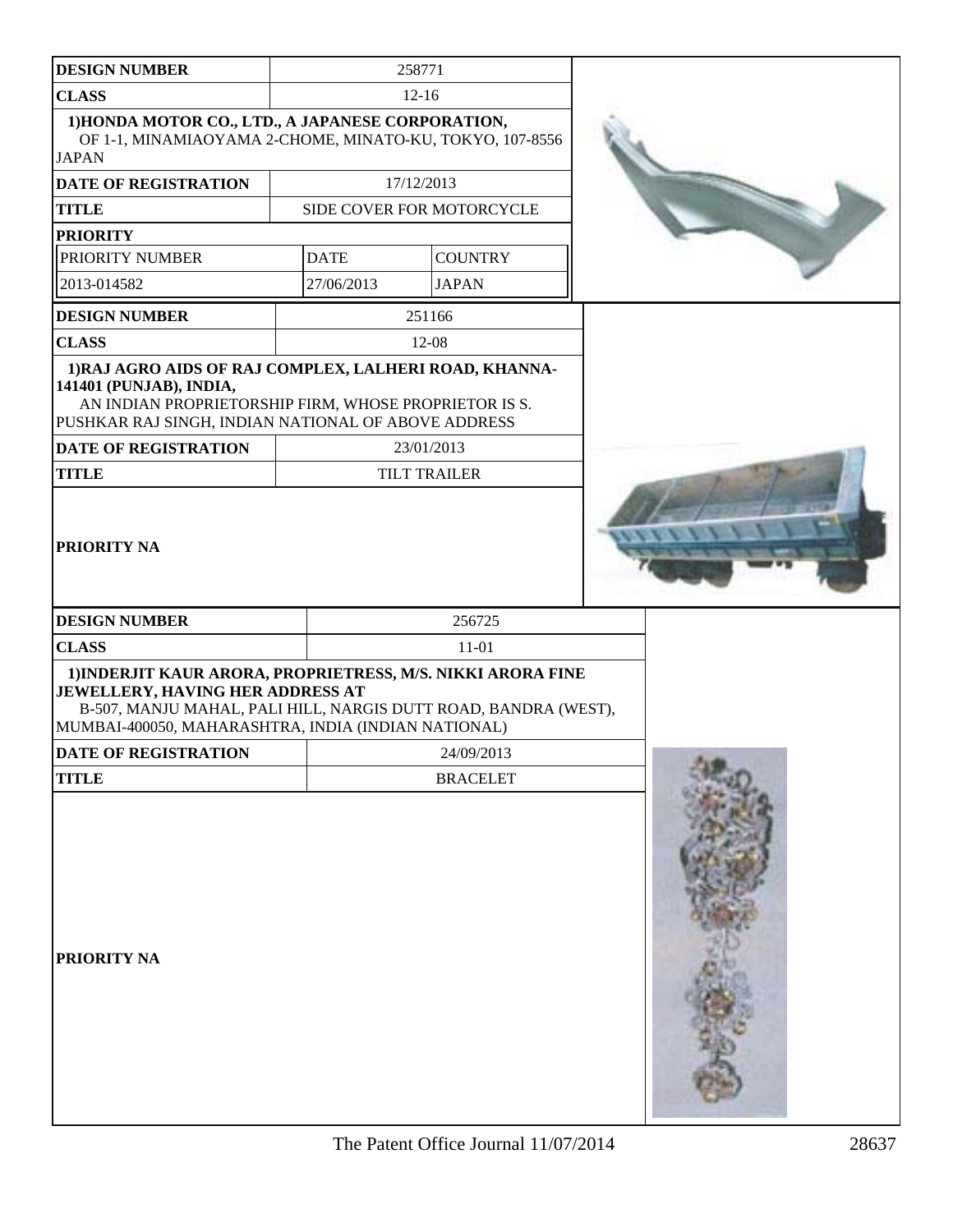| <b>DESIGN NUMBER</b>                                                                                                                                                                                                                                                  |             | 256195                                               |  |
|-----------------------------------------------------------------------------------------------------------------------------------------------------------------------------------------------------------------------------------------------------------------------|-------------|------------------------------------------------------|--|
| <b>CLASS</b>                                                                                                                                                                                                                                                          |             | $24-02$                                              |  |
| 1) KABUSHIKI KAISHA TOSHIBA, A JAPANESE CORPORATION,<br>OF 1-1, SHIBAURA 1-CHOME, MINATO-KU, TOKYO, JAPAN                                                                                                                                                             |             |                                                      |  |
| <b>DATE OF REGISTRATION</b>                                                                                                                                                                                                                                           |             | 03/09/2013                                           |  |
| <b>TITLE</b>                                                                                                                                                                                                                                                          |             | BASE PLATE OF A BIOMEDICAL SIGNAL<br><b>RECORDER</b> |  |
| <b>PRIORITY</b>                                                                                                                                                                                                                                                       |             |                                                      |  |
| PRIORITY NUMBER                                                                                                                                                                                                                                                       | <b>DATE</b> | <b>COUNTRY</b>                                       |  |
| 2013-004675                                                                                                                                                                                                                                                           | 04/03/2013  | <b>JAPAN</b>                                         |  |
|                                                                                                                                                                                                                                                                       |             |                                                      |  |
| <b>DESIGN NUMBER</b>                                                                                                                                                                                                                                                  |             | 258772                                               |  |
| <b>CLASS</b>                                                                                                                                                                                                                                                          |             | $12 - 16$                                            |  |
| 1) HONDA MOTOR CO., LTD., A JAPANESE CORPORATION,<br>OF 1-1, MINAMIAOYAMA 2-CHOME, MINATO-KU, TOKYO, 107-8556 JAPAN                                                                                                                                                   |             |                                                      |  |
| <b>DATE OF REGISTRATION</b>                                                                                                                                                                                                                                           |             | 17/12/2013                                           |  |
| <b>TITLE</b>                                                                                                                                                                                                                                                          |             | FRONT SIDE COWL FOR MOTORCYCLE                       |  |
| <b>PRIORITY</b>                                                                                                                                                                                                                                                       |             |                                                      |  |
| PRIORITY NUMBER                                                                                                                                                                                                                                                       | <b>DATE</b> | <b>COUNTRY</b>                                       |  |
| 2013-014581                                                                                                                                                                                                                                                           | 27/06/2013  | <b>JAPAN</b>                                         |  |
| <b>DESIGN NUMBER</b>                                                                                                                                                                                                                                                  |             | 255922                                               |  |
| <b>CLASS</b>                                                                                                                                                                                                                                                          |             | $12 - 16$                                            |  |
| 1)(1) NITIN VIJAY SATPUTE, (2) DR. SHANKAR SINGH AND DR. SURESH M.<br>SAWANT ALL INDIAN NATIONALS BEING JOINT APPLICANT HAVING<br><b>ADDRESS AT</b><br>C-205, GANGA OSIAN PARK, SUKHSAGAR NAGAR, BEHIND HUJURPAGA<br>SCHOOL, KATRAJ, PUNE 411 047, MAHARASHTRA, INDIA |             |                                                      |  |
| <b>DATE OF REGISTRATION</b>                                                                                                                                                                                                                                           |             | 20/08/2013                                           |  |
| <b>TITLE</b>                                                                                                                                                                                                                                                          |             | SHOCK ABSORBER FOR VEHICLES                          |  |
| PRIORITY NA                                                                                                                                                                                                                                                           |             |                                                      |  |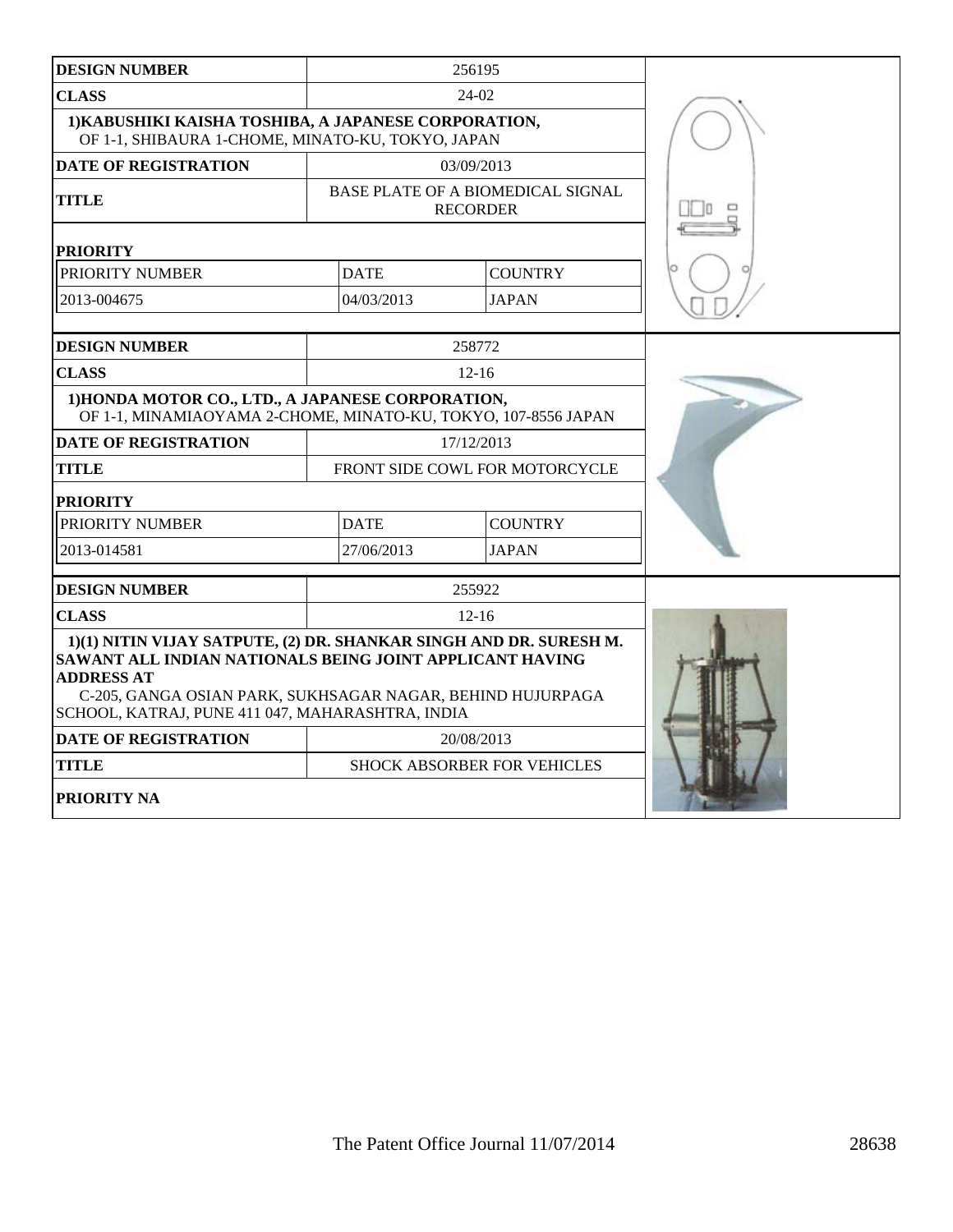| <b>DESIGN NUMBER</b>                                                                                                                                                                                                       |                         | 256726          |                                |  |
|----------------------------------------------------------------------------------------------------------------------------------------------------------------------------------------------------------------------------|-------------------------|-----------------|--------------------------------|--|
| <b>CLASS</b>                                                                                                                                                                                                               |                         | 11-01           |                                |  |
| 1) INDERJIT KAUR ARORA, PROPRIETRESS, M/S. NIKKI ARORA FINE<br>JEWELLERY, HAVING HER ADDRESS AT<br>B-507, MANJU MAHAL, PALI HILL, NARGIS DUTT ROAD, BANDRA (WEST),<br>MUMBAI-400 050, MAHARASHTRA, INDIA (INDIAN NATIONAL) |                         |                 |                                |  |
| <b>DATE OF REGISTRATION</b>                                                                                                                                                                                                |                         | 24/09/2013      |                                |  |
| <b>TITLE</b>                                                                                                                                                                                                               | <b>NECKLACE</b>         |                 |                                |  |
| PRIORITY NA                                                                                                                                                                                                                |                         |                 |                                |  |
| <b>DESIGN NUMBER</b>                                                                                                                                                                                                       |                         | 256196          |                                |  |
| <b>CLASS</b>                                                                                                                                                                                                               |                         | 24-02           |                                |  |
| 1) KABUSHIKI KAISHA TOSHIBA, A JAPANESE CORPORATION,<br>OF 1-1, SHIBAURA 1-CHOME, MINATO-KU, TOKYO, JAPAN                                                                                                                  |                         |                 |                                |  |
| <b>DATE OF REGISTRATION</b>                                                                                                                                                                                                |                         | 03/09/2013      |                                |  |
| <b>TITLE</b>                                                                                                                                                                                                               |                         | <b>RECORDER</b> | PAD SET OF A BIOMEDICAL SIGNAL |  |
| <b>PRIORITY</b>                                                                                                                                                                                                            |                         |                 |                                |  |
| PRIORITY NUMBER                                                                                                                                                                                                            | <b>DATE</b>             |                 | <b>COUNTRY</b>                 |  |
| 2013-004674                                                                                                                                                                                                                | 04/03/2013              |                 | <b>JAPAN</b>                   |  |
| <b>DESIGN NUMBER</b>                                                                                                                                                                                                       |                         | 256273          |                                |  |
| <b>CLASS</b>                                                                                                                                                                                                               |                         | $14-02$         |                                |  |
| 1) SAMSUNG ELECTRONICS CO., LTD., A KOREAN COMPANY,<br>OF 129, SAMSUNG-RO, YEONGTONG-GU, SUWON-SI, GYEONGGI-DO, 443-<br><b>742M REPUBLIC OF KOREA</b>                                                                      |                         |                 |                                |  |
| <b>DATE OF REGISTRATION</b>                                                                                                                                                                                                | 06/09/2013              |                 |                                |  |
| <b>TITLE</b>                                                                                                                                                                                                               | <b>COMPUTER MONITOR</b> |                 |                                |  |
| <b>PRIORITY</b>                                                                                                                                                                                                            |                         |                 |                                |  |
| PRIORITY NUMBER                                                                                                                                                                                                            | <b>DATE</b>             | <b>COUNTRY</b>  |                                |  |
| 30-2013-0011467                                                                                                                                                                                                            | 06/03/2013              |                 | KOREA(SOUTH)                   |  |
|                                                                                                                                                                                                                            |                         |                 |                                |  |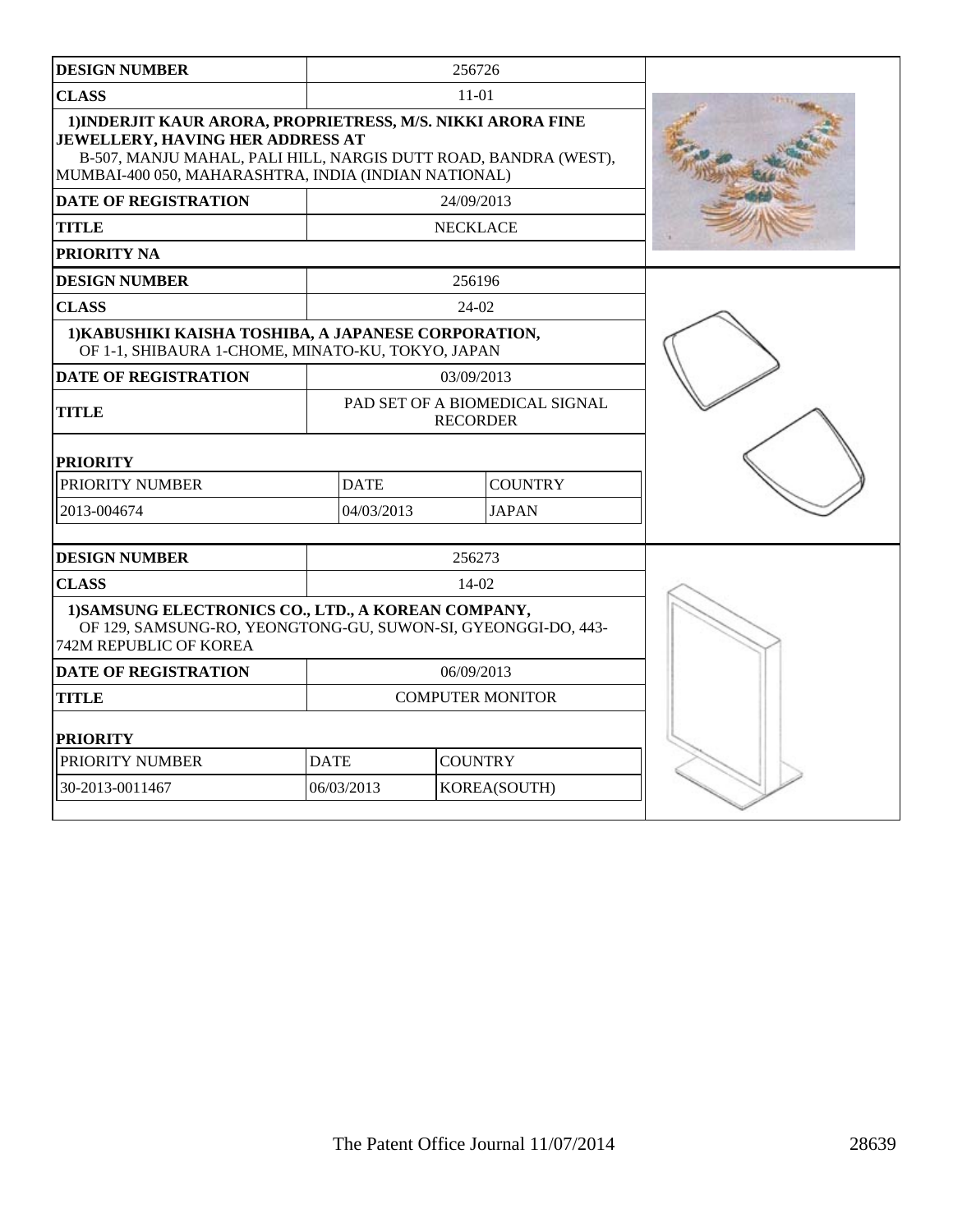| <b>DESIGN NUMBER</b>                                                                                                                                                                                                       |                                | 255965         |                               |  |
|----------------------------------------------------------------------------------------------------------------------------------------------------------------------------------------------------------------------------|--------------------------------|----------------|-------------------------------|--|
| <b>CLASS</b>                                                                                                                                                                                                               |                                | $14-01$        |                               |  |
| 1) SAMSUNG ELECTRONICS CO., LTD., A KOREAN COMPANY,<br>OF 129, SAMSUNG-RO, YEONGTONG-GU, SUWON-SI, GYEONGGI-DO, 443-742,<br><b>REPUBLIC OF KOREA</b>                                                                       |                                |                |                               |  |
| <b>DATE OF REGISTRATION</b>                                                                                                                                                                                                |                                | 22/08/2013     |                               |  |
| <b>TITLE</b>                                                                                                                                                                                                               |                                |                | DISPLAY SCREEN FOR TELEVISION |  |
| <b>PRIORITY</b>                                                                                                                                                                                                            |                                |                |                               |  |
| PRIORITY NUMBER                                                                                                                                                                                                            | <b>DATE</b>                    | <b>COUNTRY</b> |                               |  |
| 30-2013-0009401                                                                                                                                                                                                            | 22/02/2013                     |                | KOREA(SOUTH)                  |  |
| <b>DESIGN NUMBER</b>                                                                                                                                                                                                       |                                | 258773         |                               |  |
| <b>CLASS</b>                                                                                                                                                                                                               |                                | $12 - 16$      |                               |  |
| 1) HONDA MOTOR CO., LTD., A JAPANESE CORPORATION,<br>OF 1-1, MINAMIAOYAMA 2-CHOME, MINATO-KU, TOKYO, 107-8556 JAPAN                                                                                                        |                                |                |                               |  |
| <b>DATE OF REGISTRATION</b>                                                                                                                                                                                                | 17/12/2013                     |                |                               |  |
| <b>TITLE</b>                                                                                                                                                                                                               | FRONT SIDE COWL FOR MOTORCYCLE |                |                               |  |
| <b>PRIORITY</b>                                                                                                                                                                                                            |                                |                |                               |  |
| PRIORITY NUMBER                                                                                                                                                                                                            | <b>DATE</b>                    |                | <b>COUNTRY</b>                |  |
| 2013-014584                                                                                                                                                                                                                | 27/06/2013                     |                | <b>JAPAN</b>                  |  |
| <b>DESIGN NUMBER</b>                                                                                                                                                                                                       |                                | 256727         |                               |  |
| <b>CLASS</b>                                                                                                                                                                                                               | $11-01$                        |                |                               |  |
| 1) INDERJIT KAUR ARORA, PROPRIETRESS, M/S. NIKKI ARORA FINE<br>JEWELLERY, HAVING HER ADDRESS AT<br>B-507, MANJU MAHAL, PALI HILL, NARGIS DUTT ROAD, BANDRA (WEST),<br>MUMBAI-400 050, MAHARASHTRA, INDIA (INDIAN NATIONAL) |                                |                |                               |  |
| <b>DATE OF REGISTRATION</b>                                                                                                                                                                                                |                                | 24/09/2013     |                               |  |
| <b>TITLE</b>                                                                                                                                                                                                               |                                | <b>PENDANT</b> |                               |  |
| PRIORITY NA                                                                                                                                                                                                                |                                |                |                               |  |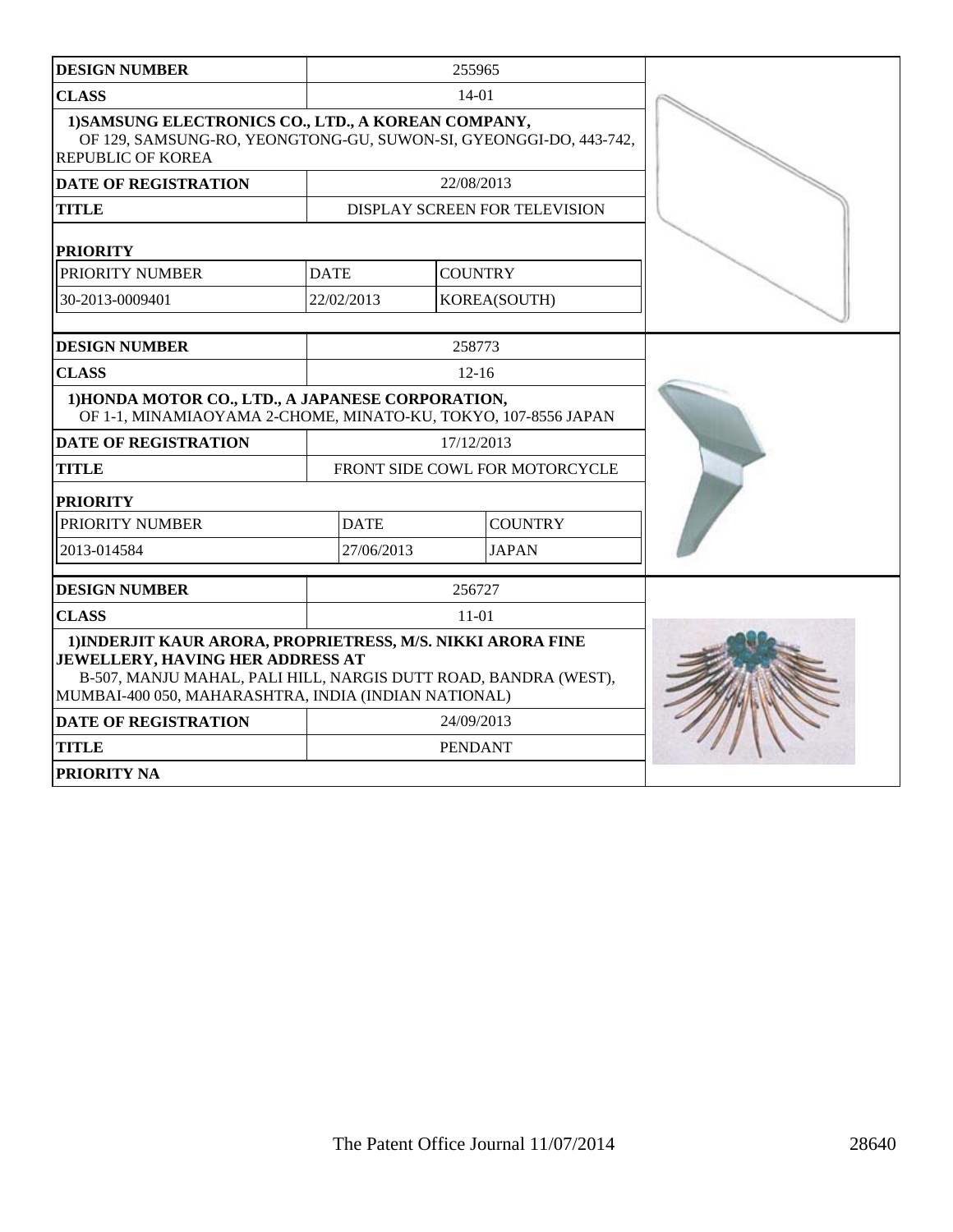| <b>DESIGN NUMBER</b>                                                                                                                          |                           | 256197                                                         |  |
|-----------------------------------------------------------------------------------------------------------------------------------------------|---------------------------|----------------------------------------------------------------|--|
| <b>CLASS</b>                                                                                                                                  | 24-02                     |                                                                |  |
| 1) KABUSHIKI KAISHA TOSHIBA, A JAPANESE<br><b>CORPORATION,</b><br>OF 1-1, SHIBAURA 1-CHOME, MINATO-KU, TOKYO, JAPAN                           |                           |                                                                |  |
| <b>DATE OF</b><br><b>REGISTRATION</b>                                                                                                         |                           | 03/09/2013                                                     |  |
| <b>TITLE</b>                                                                                                                                  |                           | BATTERY CHARGE CASE FOR A<br><b>BIOMEDICAL SIGNAL RECORDER</b> |  |
| <b>PRIORITY</b>                                                                                                                               |                           |                                                                |  |
| PRIORITY NUMBER                                                                                                                               | <b>DATE</b>               | <b>COUNTRY</b>                                                 |  |
| 2013-004678                                                                                                                                   | 04/03/2013                | <b>JAPAN</b>                                                   |  |
| <b>DESIGN NUMBER</b>                                                                                                                          |                           | 256274                                                         |  |
| <b>CLASS</b>                                                                                                                                  |                           | 07-02                                                          |  |
| 1) SAMSUNG ELECTRONICS CO., LTD., A KOREAN COMPANY,<br>OF 129, SAMSUNG-RO, YEONGTONG-GU, SUWON-SI,<br>GYEONGGI-DO, 443-742M REPUBLIC OF KOREA |                           |                                                                |  |
| <b>DATE OF</b><br><b>REGISTRATION</b>                                                                                                         |                           | 06/09/2013                                                     |  |
| <b>TITLE</b>                                                                                                                                  | MICROWAVE OVEN            |                                                                |  |
| <b>PRIORITY</b><br>PRIORITY NUMBER<br>30-2013-0012814                                                                                         | <b>DATE</b><br>13/03/2013 | <b>COUNTRY</b><br>KOREA(SOUTH)                                 |  |
| <b>DESIGN NUMBER</b>                                                                                                                          |                           | 246419                                                         |  |
| <b>CLASS</b>                                                                                                                                  |                           | 08-05                                                          |  |
| 1) DABUR INDIA LIMITED<br>CORPORATE OFFICE KAUSHAMBI, SAHIBABAD-201010,<br>DISTT. GHAZIABAD (U.P.) INDIA, AN INDIAN COMPANY                   |                           |                                                                |  |
| <b>DATE OF</b><br><b>REGISTRATION</b>                                                                                                         |                           | 09/07/2012                                                     |  |
| <b>TITLE</b>                                                                                                                                  |                           | <b>SPATULA</b>                                                 |  |
| <b>PRIORITY NA</b>                                                                                                                            |                           |                                                                |  |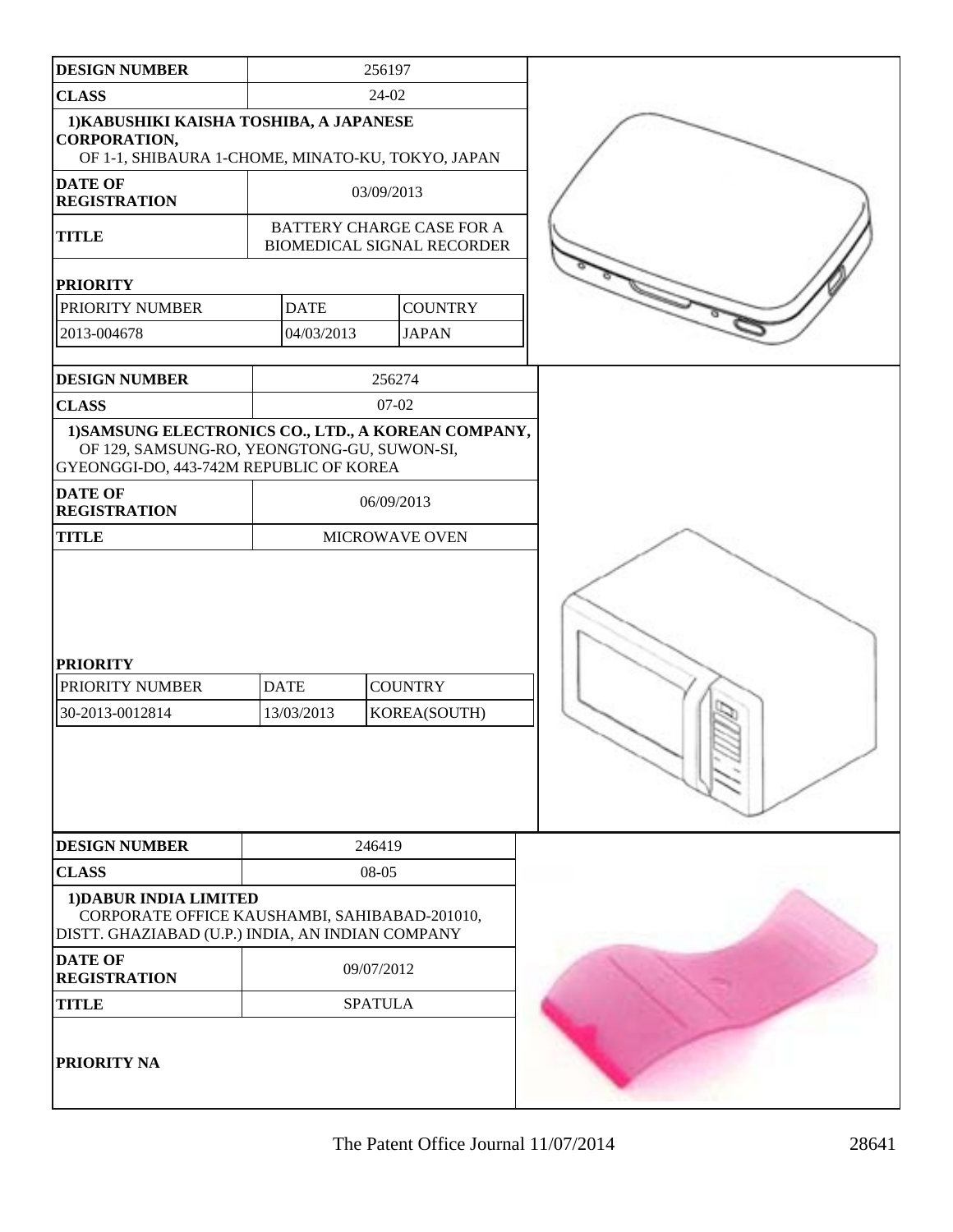| <b>DESIGN NUMBER</b>                                                                                                                                       |             | 239890                         |  |
|------------------------------------------------------------------------------------------------------------------------------------------------------------|-------------|--------------------------------|--|
| <b>CLASS</b>                                                                                                                                               |             | 15-99                          |  |
| 1) SIEMENS AKTIENGESELLSCHAFT,<br>OF, WITTELSBACHERPLATZ 2, 80333 MUNCHEN, GERMANY, A GERMAN<br>COMPANY.                                                   |             |                                |  |
| <b>DATE OF REGISTRATION</b>                                                                                                                                |             | 30/09/2011                     |  |
| TITLE                                                                                                                                                      |             | <b>GEAR DRIVE</b>              |  |
| <b>PRIORITY</b>                                                                                                                                            |             |                                |  |
| PRIORITY NUMBER                                                                                                                                            | <b>DATE</b> | <b>COUNTRY</b>                 |  |
| 001270516                                                                                                                                                  | 12/04/2011  | <b>OHIM</b>                    |  |
|                                                                                                                                                            |             |                                |  |
| <b>DESIGN NUMBER</b>                                                                                                                                       |             | 258507                         |  |
| <b>CLASS</b>                                                                                                                                               |             | 24-01                          |  |
| 1) DR. SRINIVASA RAGHAVAN KALYANARAMAN, ORTHOPAEDIC<br><b>SURGEON,</b><br>CKR HOSPITAL, 130, 56A/1, RAJAJI ROAD, SALEM 636007, TAMIL NADU<br><b>INDIAN</b> |             |                                |  |
| <b>DATE OF REGISTRATION</b>                                                                                                                                |             | 02/12/2013                     |  |
| <b>TITLE</b>                                                                                                                                               |             | PRESSURE ULCER PREVENTION COT  |  |
| PRIORITY NA                                                                                                                                                |             |                                |  |
| <b>DESIGN NUMBER</b>                                                                                                                                       |             |                                |  |
| <b>CLASS</b>                                                                                                                                               |             | 09-07                          |  |
| 1) SANTEN PHARMACEUTICAL CO., LTD., A JAPANESE COMPANY OF<br>9-19, SHIMOSHINJO 3-CHOME, HIGASHIYODOGAWA-KU, OSAKA-SHI, OSAKA<br>5338651, JAPAN             |             |                                |  |
| <b>DATE OF REGISTRATION</b>                                                                                                                                |             | 18/09/2013                     |  |
| <b>TITLE</b>                                                                                                                                               |             | NOZZLE FOR PACKAGING CONTAINER |  |
| <b>PRIORITY</b>                                                                                                                                            |             |                                |  |
| PRIORITY NUMBER                                                                                                                                            | <b>DATE</b> | <b>COUNTRY</b>                 |  |
| 2013-006321                                                                                                                                                | 22/03/2013  | <b>JAPAN</b>                   |  |
|                                                                                                                                                            |             |                                |  |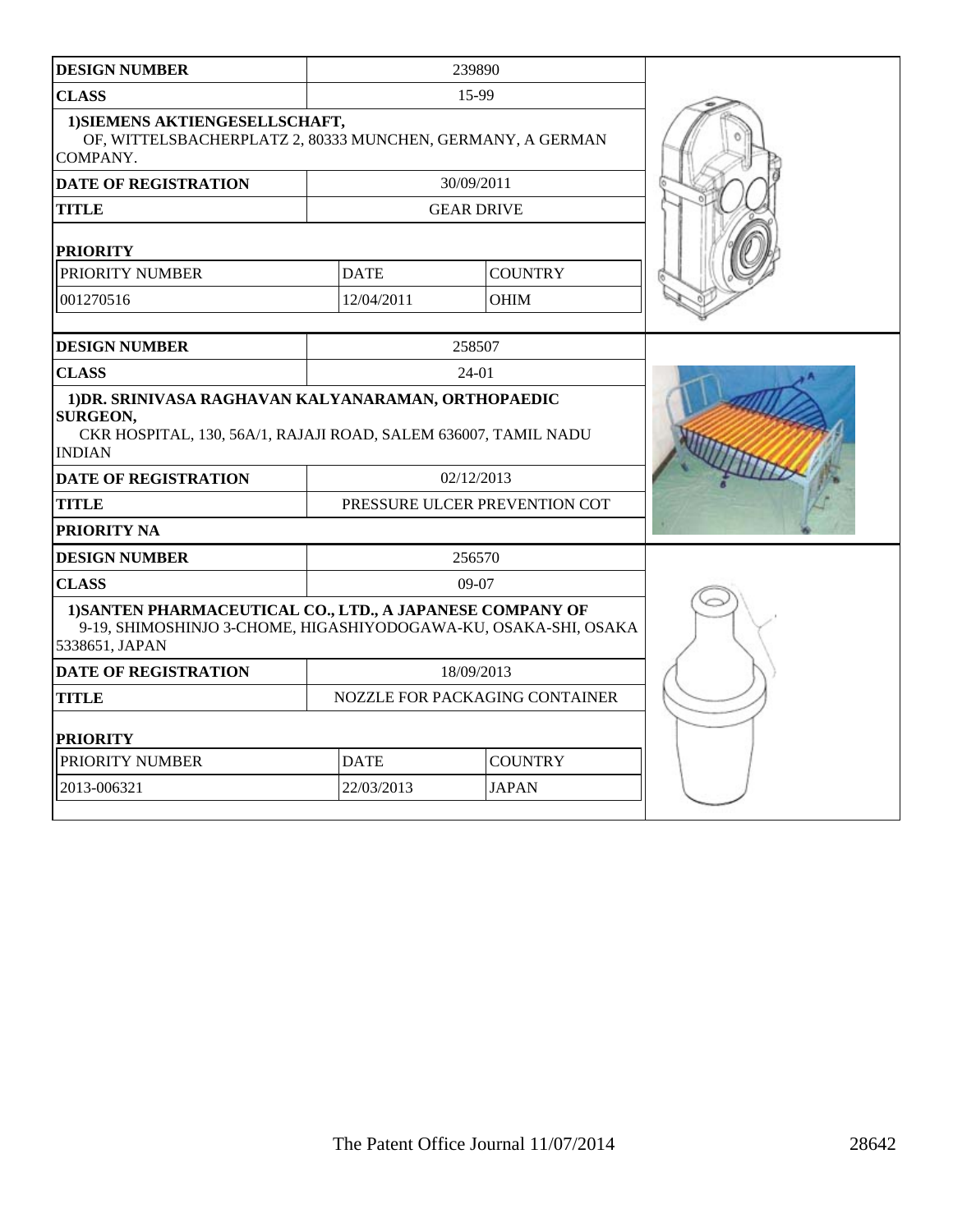| <b>DESIGN NUMBER</b>                                                                                                                                                                                                                            |                               | 258306                  |       |
|-------------------------------------------------------------------------------------------------------------------------------------------------------------------------------------------------------------------------------------------------|-------------------------------|-------------------------|-------|
| <b>CLASS</b>                                                                                                                                                                                                                                    |                               | $02 - 02$               |       |
| 1) SWASTIKA GARMENTS OF 4, RAMKUMAR RAKSHIT LANE, KOLKATA-<br>700007, WEST BENGAL, INDIA,<br>AN INDIAN PROPRIETORSHIP FIRM WHOSE PROPRIETOR IS BRIJGOPAL<br>MUNDHARA, AN INDIAN OF THE ABOVE ADDRESS                                            |                               |                         |       |
| <b>DATE OF REGISTRATION</b>                                                                                                                                                                                                                     |                               | 22/11/2013              |       |
| <b>TITLE</b>                                                                                                                                                                                                                                    |                               | <b>GARMENT SET</b>      |       |
| PRIORITY NA                                                                                                                                                                                                                                     |                               |                         |       |
| <b>DESIGN NUMBER</b>                                                                                                                                                                                                                            |                               | 255982                  |       |
| <b>CLASS</b>                                                                                                                                                                                                                                    |                               | $08-06$                 |       |
| 1) NAGJIBHAI GOKALBHAI PANSURIYA (ADULT & INDIAN NATIONAL)<br>PROPRIETOR OF SAGAR ENGINEERS (INDIAN PROPRIETORSHIP CONCERN)<br><b>HAVING PLACE OF BUSINESS AT:</b><br>6, SORATHIYA WADI, KOTHARIYA MAIN ROAD, RAJKOT-360002-GUJARAT-<br>(INDIA) |                               |                         |       |
| <b>DATE OF REGISTRATION</b>                                                                                                                                                                                                                     |                               | 23/08/2013              |       |
| <b>TITLE</b>                                                                                                                                                                                                                                    |                               | <b>HANDLE</b>           |       |
| PRIORITY NA                                                                                                                                                                                                                                     |                               |                         |       |
| <b>DESIGN NUMBER</b>                                                                                                                                                                                                                            |                               | 258734                  |       |
| <b>CLASS</b>                                                                                                                                                                                                                                    |                               | $26-03$                 | SOUTH |
| 1) HEI TECHNOLOGY INTERNATIONAL GMBH, OF<br>AMEISGASSE 65, A-1140 WIEN, AUSTRIA                                                                                                                                                                 |                               |                         |       |
| <b>DATE OF REGISTRATION</b>                                                                                                                                                                                                                     |                               | 16/12/2013              |       |
| <b>TITLE</b>                                                                                                                                                                                                                                    |                               | <b>OUTDOOR LIGHTING</b> |       |
| <b>PRIORITY</b>                                                                                                                                                                                                                                 |                               |                         |       |
| PRIORITY NUMBER                                                                                                                                                                                                                                 | <b>DATE</b><br><b>COUNTRY</b> |                         |       |
| 002258194-0002                                                                                                                                                                                                                                  | 19/06/2013                    | <b>OHIM</b>             |       |
|                                                                                                                                                                                                                                                 |                               |                         |       |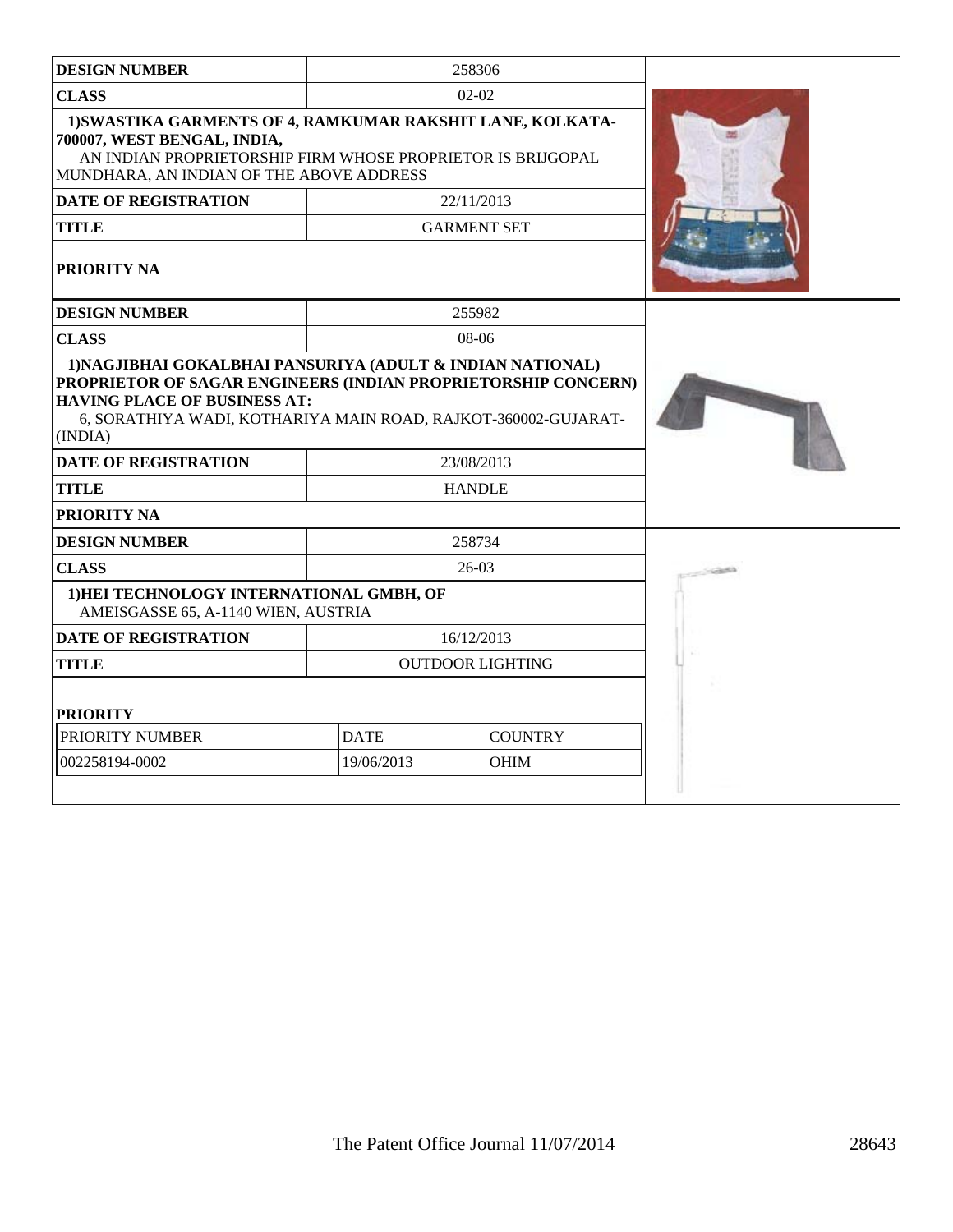| <b>DESIGN NUMBER</b>                                                                                                                                     |             |             | 257188         |                                   |                  |
|----------------------------------------------------------------------------------------------------------------------------------------------------------|-------------|-------------|----------------|-----------------------------------|------------------|
| <b>CLASS</b>                                                                                                                                             |             |             | $15-06$        |                                   |                  |
| 1) KABUSHIKI KAISHA TOYOTA JIDOSHOKKI, A JAPANESE CORPORATION<br>OF<br>2-1, TOYODA-CHO, KARIYA-SHI, AICHI-KEN, JAPAN                                     |             |             |                |                                   |                  |
| <b>DATE OF REGISTRATION</b>                                                                                                                              |             |             | 04/10/2013     |                                   |                  |
|                                                                                                                                                          |             |             |                | NOZZLE FOR A CLEANING DEVICE IN A |                  |
| <b>TITLE</b>                                                                                                                                             |             |             |                | <b>SPINNING FRAME</b>             |                  |
| <b>PRIORITY</b>                                                                                                                                          |             |             |                |                                   |                  |
| PRIORITY NUMBER                                                                                                                                          |             | <b>DATE</b> |                | <b>COUNTRY</b>                    | PERSPECTIVE VIEW |
| 2013-008137                                                                                                                                              |             | 11/04/2013  |                | <b>JAPAN</b>                      |                  |
| <b>DESIGN NUMBER</b>                                                                                                                                     |             |             | 257526         |                                   |                  |
| <b>CLASS</b>                                                                                                                                             |             |             | $14-02$        |                                   |                  |
| 1) HOMAG HOLZBEARBEITUNGSSYSTEME GMBH,<br>HOMAGSTRASSE 3-5, 72296 SCHOPFLOCH, GERMANY                                                                    |             |             |                |                                   |                  |
| <b>DATE OF REGISTRATION</b>                                                                                                                              |             |             | 15/10/2013     |                                   |                  |
| <b>TITLE</b>                                                                                                                                             |             |             |                | INFORMATION RETRIEVAL EQUIPMENT   |                  |
| <b>PRIORITY</b>                                                                                                                                          |             |             |                |                                   |                  |
| PRIORITY NUMBER                                                                                                                                          | <b>DATE</b> |             | <b>COUNTRY</b> |                                   |                  |
| 002221218-0005                                                                                                                                           | 16/04/2013  |             |                | EUROPEAN UNION                    |                  |
| <b>DESIGN NUMBER</b>                                                                                                                                     |             |             | 253374         |                                   |                  |
| <b>CLASS</b>                                                                                                                                             |             |             | $07-99$        |                                   |                  |
| 1) DART INDUSTRIES INC., A CORPORATION FOUNDED UNDER THE LAWS<br>OF DELAWARE, U.S.A. OF<br>14901 SOUTH ORANGE BLOSSOM TRAIL, ORLANDO, FLORIDA 32837, USA |             |             |                |                                   |                  |
| <b>DATE OF REGISTRATION</b>                                                                                                                              | 25/04/2013  |             |                |                                   |                  |
| <b>TITLE</b>                                                                                                                                             | <b>TRAY</b> |             |                |                                   |                  |
| <b>PRIORITY</b>                                                                                                                                          |             |             |                |                                   |                  |
| PRIORITY NUMBER                                                                                                                                          |             | <b>DATE</b> |                | <b>COUNTRY</b>                    |                  |
| 29/436,552                                                                                                                                               |             | 07/11/2012  |                | U.S.A.                            |                  |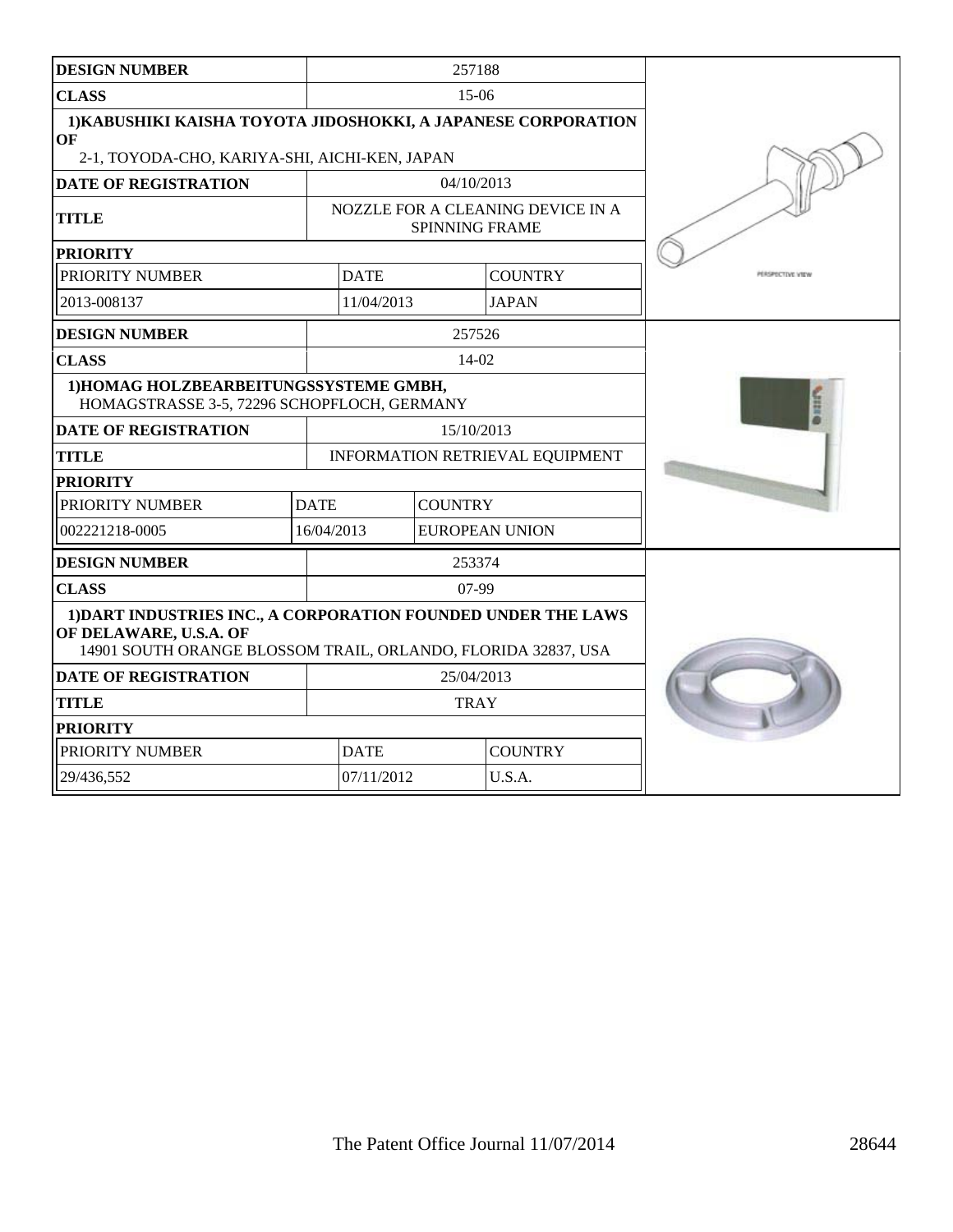| <b>DESIGN NUMBER</b>                                                                                                     |             | 255819                      |  |  |
|--------------------------------------------------------------------------------------------------------------------------|-------------|-----------------------------|--|--|
| <b>CLASS</b>                                                                                                             |             | $12 - 11$                   |  |  |
| 1) HONDA MOTOR CO., LTD., A JAPANESE CORPORATION,<br>OF 1-1, MINAMI-AOYAMA 2-CHOME, MINATO-KU, TOKYO, 107-<br>8556 JAPAN |             |                             |  |  |
| DATE OF REGISTRATION                                                                                                     |             | 14/08/2013                  |  |  |
| <b>TITLE</b>                                                                                                             |             | <b>MOTORCYCLE</b>           |  |  |
| <b>PRIORITY</b>                                                                                                          |             |                             |  |  |
| PRIORITY NUMBER                                                                                                          | <b>DATE</b> | <b>COUNTRY</b>              |  |  |
| 2013-003549                                                                                                              | 21/02/2013  | <b>JAPAN</b>                |  |  |
| <b>DESIGN NUMBER</b>                                                                                                     |             | 256753                      |  |  |
| <b>CLASS</b>                                                                                                             |             | 09-02                       |  |  |
| <b>ABOVE ADDRESS</b><br><b>DATE OF REGISTRATION</b><br><b>TITLE</b>                                                      |             | 25/09/2013<br>OIL CONTAINER |  |  |
| PRIORITY NA                                                                                                              |             |                             |  |  |
| <b>DESIGN NUMBER</b>                                                                                                     |             | 254434                      |  |  |
| <b>CLASS</b>                                                                                                             |             | 19-07                       |  |  |
| 1) DR. RAGEN PFEIFFER, A GERMAN BY NATIONALITY,<br>EGERLÄNDERSTR. 37 A, 65779 KELKHEIM, GERMANY                          |             |                             |  |  |
| <b>DATE OF REGISTRATION</b>                                                                                              |             | 11/06/2013                  |  |  |
| <b>TITLE</b>                                                                                                             |             | MOLECULE MODEL SET          |  |  |
| PRIORITY NA                                                                                                              |             |                             |  |  |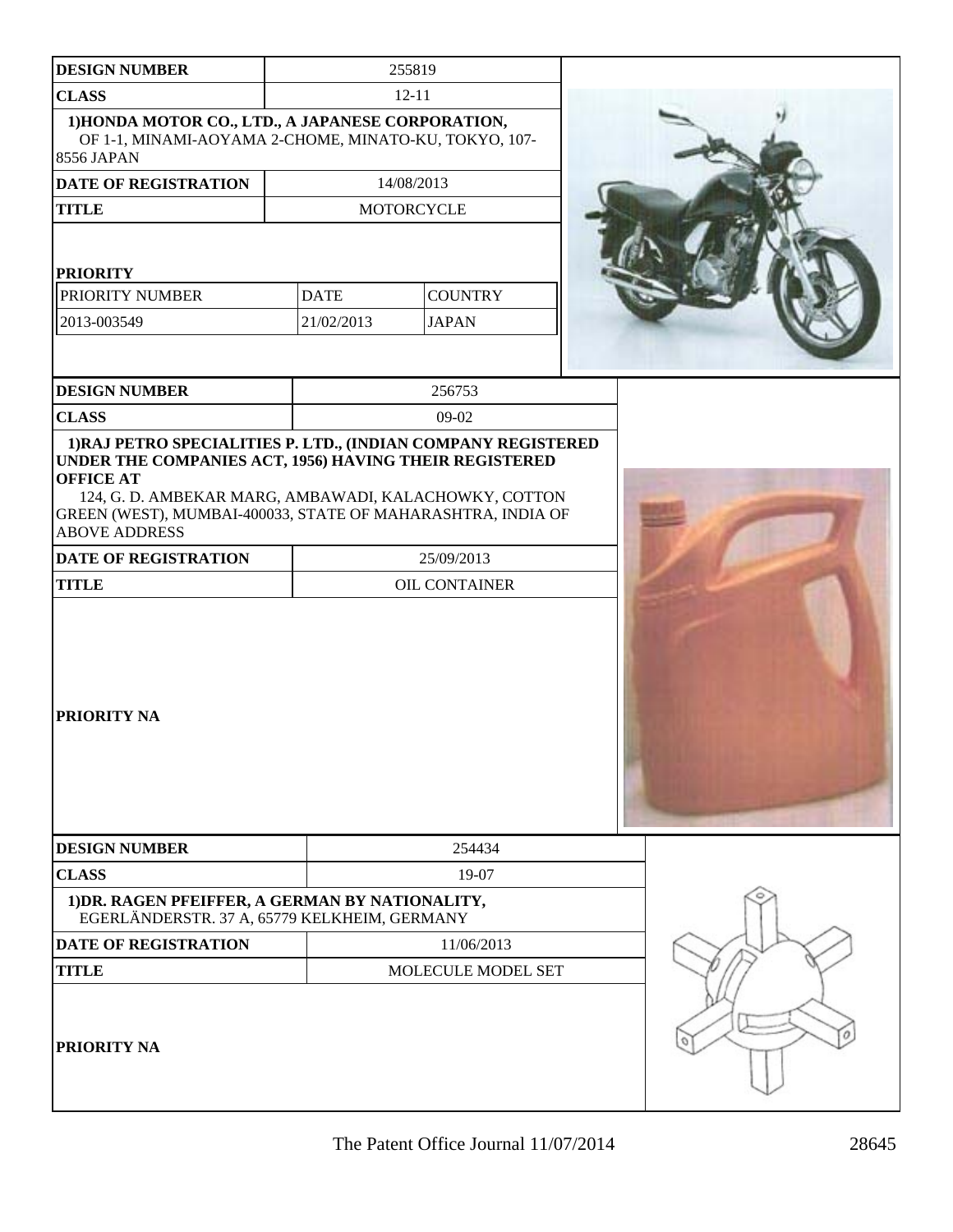| <b>DESIGN NUMBER</b>                                                                                                                                                                                                                                              |             | 256881                         |  |
|-------------------------------------------------------------------------------------------------------------------------------------------------------------------------------------------------------------------------------------------------------------------|-------------|--------------------------------|--|
| <b>CLASS</b>                                                                                                                                                                                                                                                      |             | $09-07$                        |  |
| 1) PARESH.M.JAIN. (AN INDIAN NATIONAL) 27, TOP CLASS IND ENCLAVE<br>ESTATE SATIVALI ROAD, BHOIDAPADA, VASAI EAST THANE-401208, STATE<br>OF MAHARASHTRA, INDIA.<br>PROPRIETOR OF SUSHILA HOME APPLIANCES, AN INDIAN PROPRIETORSHIP<br><b>FIRM OF ABOVE ADDRESS</b> |             |                                |  |
| <b>DATE OF REGISTRATION</b>                                                                                                                                                                                                                                       |             | 30/09/2013                     |  |
| <b>TITLE</b>                                                                                                                                                                                                                                                      |             | <b>CAP FOR CONTAINER</b>       |  |
| <b>PRIORITY NA</b>                                                                                                                                                                                                                                                |             |                                |  |
| <b>DESIGN NUMBER</b>                                                                                                                                                                                                                                              |             | 256567                         |  |
| <b>CLASS</b>                                                                                                                                                                                                                                                      |             | $09-07$                        |  |
| 1) SANTEN PHARMACEUTICAL CO., LTD., A JAPANESE COMPANY OF<br>9-19, SHIMOSHINJO 3-CHOME, HIGASHIYODOGAWA-KU, OSAKA-SHI, OSAKA<br>5338651, JAPAN                                                                                                                    |             |                                |  |
| <b>DATE OF REGISTRATION</b>                                                                                                                                                                                                                                       |             | 18/09/2013                     |  |
| <b>TITLE</b>                                                                                                                                                                                                                                                      |             | NOZZLE FOR PACKAGING CONTAINER |  |
| <b>PRIORITY</b>                                                                                                                                                                                                                                                   |             |                                |  |
| PRIORITY NUMBER                                                                                                                                                                                                                                                   | <b>DATE</b> | <b>COUNTRY</b>                 |  |
| 2013-006318                                                                                                                                                                                                                                                       | 22/03/2013  | <b>JAPAN</b>                   |  |
| <b>DESIGN NUMBER</b>                                                                                                                                                                                                                                              |             | 253269                         |  |
| <b>CLASS</b>                                                                                                                                                                                                                                                      |             | $09-01$                        |  |
| 1) ANTONIO PUIG, S.A.,<br>TRAVESSERA DE GRACIA, 908021 BARCELONA, SPAIN                                                                                                                                                                                           |             |                                |  |
| <b>DATE OF REGISTRATION</b>                                                                                                                                                                                                                                       |             | 22/04/2013                     |  |
| <b>TITLE</b>                                                                                                                                                                                                                                                      |             | PERFUME BOTTLE                 |  |
| <b>PRIORITY</b>                                                                                                                                                                                                                                                   |             |                                |  |
| PRIORITY NUMBER                                                                                                                                                                                                                                                   | <b>DATE</b> | <b>COUNTRY</b>                 |  |
| 002122192                                                                                                                                                                                                                                                         | 19/10/2012  | OHIM                           |  |
|                                                                                                                                                                                                                                                                   |             |                                |  |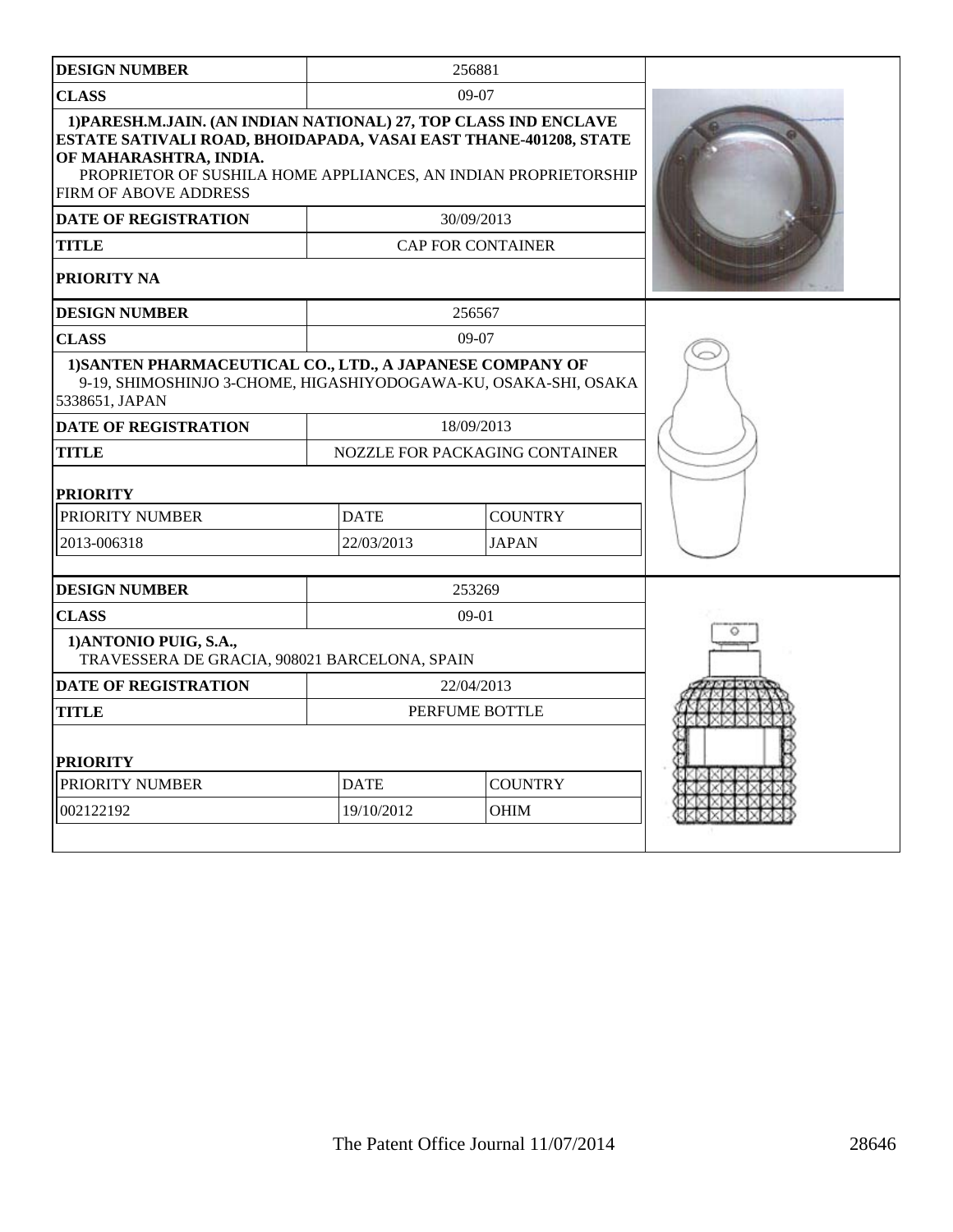| <b>DESIGN NUMBER</b>                                                                                                                                                                                                                          | 257939      |                       |                          |  |
|-----------------------------------------------------------------------------------------------------------------------------------------------------------------------------------------------------------------------------------------------|-------------|-----------------------|--------------------------|--|
| <b>CLASS</b>                                                                                                                                                                                                                                  |             | $23-04$               |                          |  |
| 1) STEGO-HOLDING GMBH,<br>KOLPINGSTRAßE 21, 74523 SCHWAEBISCH HALL, GERMANY, NATIONALITY-<br><b>GERMAN</b>                                                                                                                                    |             |                       |                          |  |
| <b>DATE OF REGISTRATION</b>                                                                                                                                                                                                                   |             | 01/11/2013            |                          |  |
| <b>TITLE</b>                                                                                                                                                                                                                                  |             | <b>AIR VENTS</b>      |                          |  |
| <b>PRIORITY</b>                                                                                                                                                                                                                               |             |                       |                          |  |
| PRIORITY NUMBER                                                                                                                                                                                                                               | <b>DATE</b> |                       | <b>COUNTRY</b>           |  |
| 2236752                                                                                                                                                                                                                                       | 14/05/2013  |                       | <b>OHIM</b>              |  |
| <b>DESIGN NUMBER</b>                                                                                                                                                                                                                          |             | 256275                |                          |  |
| <b>CLASS</b>                                                                                                                                                                                                                                  |             | $07-02$               |                          |  |
| 1) SAMSUNG ELECTRONICS CO., LTD., A KOREAN COMPANY,<br>OF 129, SAMSUNG-RO, YEONGTONG-GU, SUWON-SI, GYEONGGI-DO, 443-<br>742M REPUBLIC OF KOREA                                                                                                |             |                       |                          |  |
| <b>DATE OF REGISTRATION</b>                                                                                                                                                                                                                   |             | 06/09/2013            |                          |  |
| <b>TITLE</b>                                                                                                                                                                                                                                  |             | <b>MICROWAVE OVEN</b> |                          |  |
| <b>PRIORITY</b>                                                                                                                                                                                                                               |             |                       |                          |  |
| PRIORITY NUMBER                                                                                                                                                                                                                               | <b>DATE</b> | <b>COUNTRY</b>        |                          |  |
| 30-2013-0012815                                                                                                                                                                                                                               | 13/03/2013  |                       | KOREA(SOUTH)             |  |
| <b>DESIGN NUMBER</b>                                                                                                                                                                                                                          |             | 258790                |                          |  |
| <b>CLASS</b>                                                                                                                                                                                                                                  |             | $12 - 11$             |                          |  |
| 1) TUBE INVESTMENTS OF INDIA LIMITED, AN INDIAN COMPANY<br>INCORPORATED UNDER THE COMPANIES ACT OF 1956, HAVING ITS<br>PRINCIPAL PLACE OF BUSINESS AT<br>"DARE HOUSE", 234, N. S. C. BOSE ROAD, CHENNAI - 600001, TAMIL NADU,<br><b>INDIA</b> |             |                       |                          |  |
| <b>DATE OF REGISTRATION</b>                                                                                                                                                                                                                   | 17/12/2013  |                       |                          |  |
| <b>TITLE</b>                                                                                                                                                                                                                                  |             |                       | <b>FRAME FOR BICYCLE</b> |  |
| <b>PRIORITY NA</b>                                                                                                                                                                                                                            |             |                       |                          |  |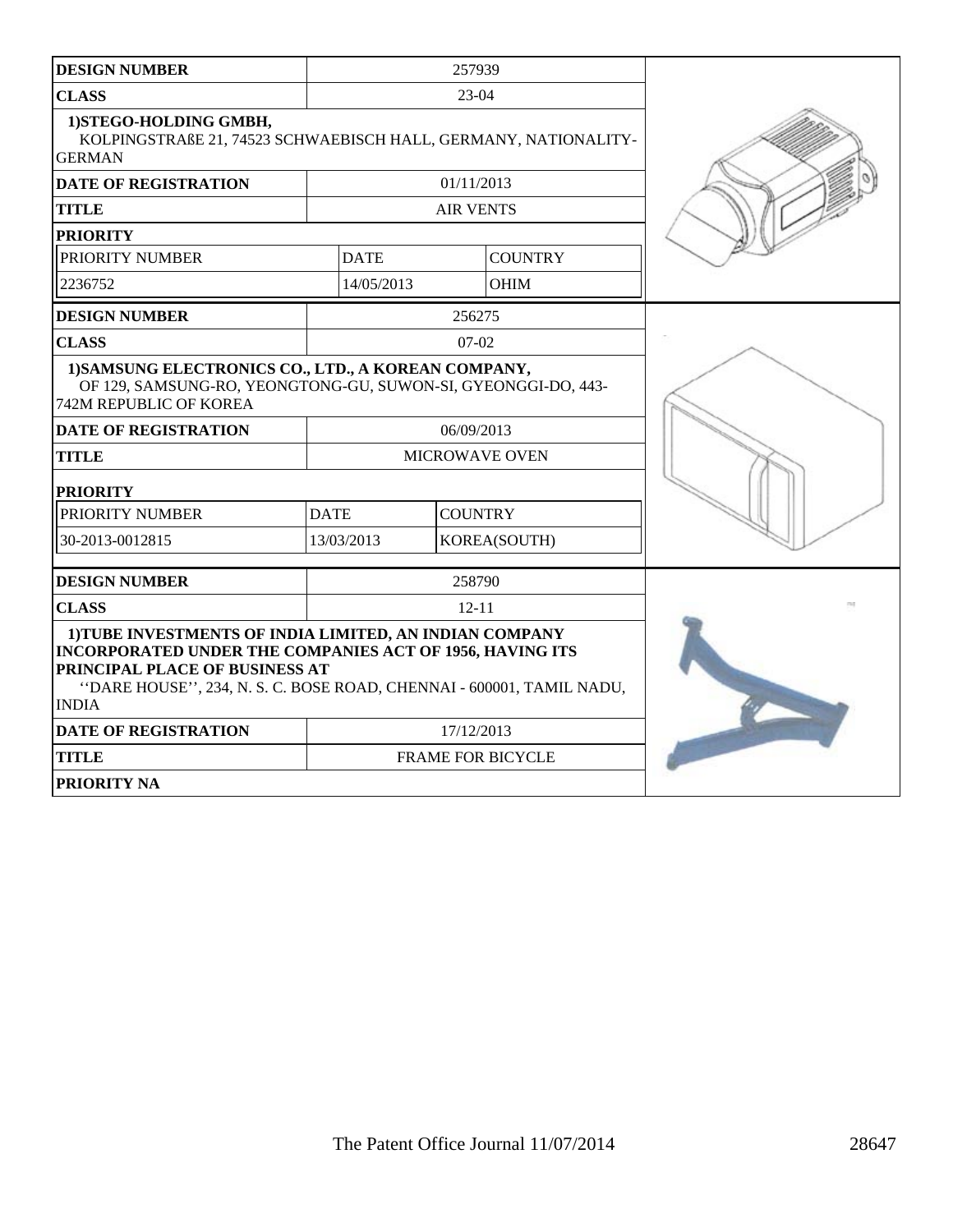| <b>DESIGN NUMBER</b>                                                                                                                                                                                                                                                           |                               | 258402                        |  |
|--------------------------------------------------------------------------------------------------------------------------------------------------------------------------------------------------------------------------------------------------------------------------------|-------------------------------|-------------------------------|--|
| <b>CLASS</b>                                                                                                                                                                                                                                                                   |                               | 24-99                         |  |
| 1) GLENMARK PHARMACEUTICALS LIMITED, AN INDIAN COMPANY<br>REGISTERED UNDER THE COMPANIES ACT, 1956, AND HAVING ITS OFFICE<br>AT<br>GLENMARK HOUSE, HDO - CORPORATE BLDG, WING A, B.D. SAWANT<br>MARG, CHAKALA, ANDHERI (EAST), MUMBAI - 400099, STATE OF<br>MAHARASHTRA, INDIA |                               |                               |  |
| <b>DATE OF REGISTRATION</b>                                                                                                                                                                                                                                                    |                               | 26/11/2013                    |  |
| <b>TITLE</b>                                                                                                                                                                                                                                                                   | <b>COVER FOR INHALER</b>      |                               |  |
| PRIORITY NA                                                                                                                                                                                                                                                                    |                               |                               |  |
| <b>DESIGN NUMBER</b>                                                                                                                                                                                                                                                           |                               | 258000                        |  |
| <b>CLASS</b>                                                                                                                                                                                                                                                                   |                               | $12 - 16$                     |  |
| 1) MAN TRUCK & BUS AG, A GERMAN COMPANY OF<br>DACHAUER STRASSE 667, 80995 MÜNCHEN, GERMANY                                                                                                                                                                                     |                               |                               |  |
| <b>DATE OF REGISTRATION</b>                                                                                                                                                                                                                                                    |                               | 06/11/2013                    |  |
| <b>TITLE</b>                                                                                                                                                                                                                                                                   | <b>BUMPER FOR VEHICLES</b>    |                               |  |
| PRIORITY NA                                                                                                                                                                                                                                                                    |                               |                               |  |
| <b>DESIGN NUMBER</b>                                                                                                                                                                                                                                                           |                               | 255823                        |  |
| <b>CLASS</b>                                                                                                                                                                                                                                                                   | 24-01                         |                               |  |
| 1) PTT GLOBAL CHEMICAL PUBLIC COMPANY LIMITED, A COMPANY<br><b>INCORPORATED UNDER THE LAWS OF THAILAND OF</b><br>555/1, ENERGY COMPLEX, BUILDING A, 14TH-18TH FLOOR, VIBHAVADI<br>RANGSIT ROAD, CHATUCHAK, BANGKOK 10900, THAILAND                                             |                               |                               |  |
| <b>DATE OF REGISTRATION</b>                                                                                                                                                                                                                                                    |                               | 14/08/2013                    |  |
| <b>TITLE</b>                                                                                                                                                                                                                                                                   | A DEVICE FOR PREPARING AND    | TRANSFERRING REACTION MIXTURE |  |
| <b>PRIORITY</b>                                                                                                                                                                                                                                                                |                               |                               |  |
| PRIORITY NUMBER                                                                                                                                                                                                                                                                | <b>DATE</b>                   | <b>COUNTRY</b>                |  |
| 1302000818                                                                                                                                                                                                                                                                     | 29/03/2013<br><b>THAILAND</b> |                               |  |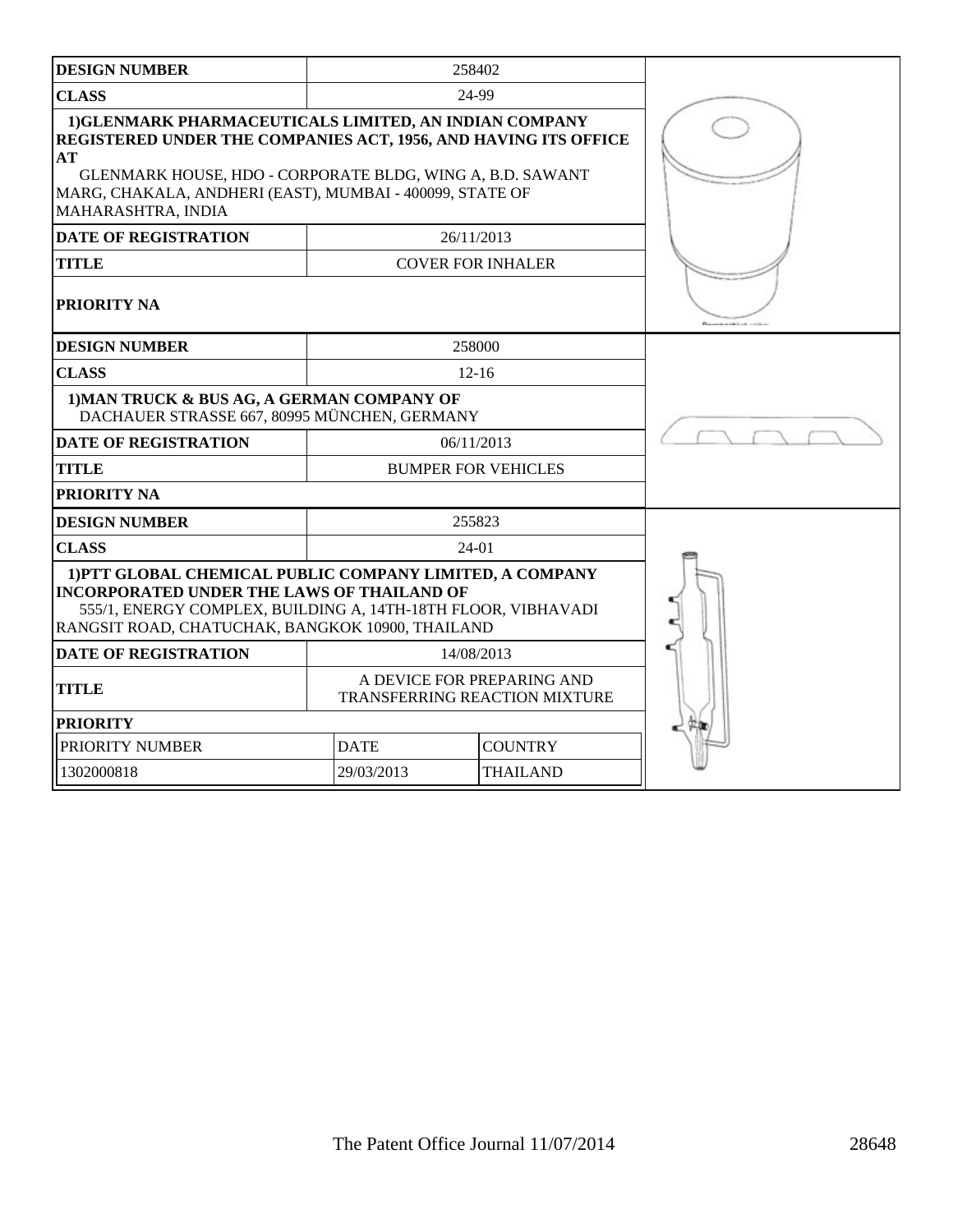| <b>DESIGN NUMBER</b>                                                                                                                                                                                                                                                                 |             | 256755                                             |                                |  |
|--------------------------------------------------------------------------------------------------------------------------------------------------------------------------------------------------------------------------------------------------------------------------------------|-------------|----------------------------------------------------|--------------------------------|--|
| <b>CLASS</b>                                                                                                                                                                                                                                                                         |             | $09-02$                                            |                                |  |
| 1) RAJ PETRO SPECIALITIES P. LTD., (INDIAN COMPANY REGISTERED<br>UNDER THE COMPANIES ACT, 1956) HAVING THEIR REGISTERED OFFICE<br>AT<br>124, G. D. AMBEKAR MARG, AMBAWADI, KALACHOWKY, COTTON GREEN<br>(WEST), MUMBAI-400033, STATE OF MAHARASHTRA, INDIA OF ABOVE<br><b>ADDRESS</b> |             |                                                    |                                |  |
| <b>DATE OF REGISTRATION</b>                                                                                                                                                                                                                                                          |             | 25/09/2013                                         |                                |  |
| <b>TITLE</b>                                                                                                                                                                                                                                                                         |             | <b>OIL CONTAINER</b>                               |                                |  |
| PRIORITY NA                                                                                                                                                                                                                                                                          |             |                                                    |                                |  |
| <b>DESIGN NUMBER</b>                                                                                                                                                                                                                                                                 |             | 254830                                             |                                |  |
| <b>CLASS</b>                                                                                                                                                                                                                                                                         |             | $12 - 16$                                          |                                |  |
| 1) RAM DATTATARY CHAVAN, AN INDIAN NATIONAL, HAVING ADDRESS:<br>B-1, 601, SHIVSAGAR SOCIETY, OPP. SANTOSH HALL, ANAND NAGAR,<br>PUNE-411051                                                                                                                                          |             |                                                    |                                |  |
| <b>DATE OF REGISTRATION</b>                                                                                                                                                                                                                                                          |             | 27/06/2013                                         |                                |  |
| <b>TITLE</b>                                                                                                                                                                                                                                                                         |             | ELECTROLYTE SEPARATION CONAINER<br>FOR AUTOMOBILES |                                |  |
| PRIORITY NA                                                                                                                                                                                                                                                                          |             |                                                    |                                |  |
| <b>DESIGN NUMBER</b>                                                                                                                                                                                                                                                                 | 255854      |                                                    |                                |  |
| <b>CLASS</b>                                                                                                                                                                                                                                                                         | 06-08       |                                                    |                                |  |
| 1) MAINETTI (UK) LIMITED, A COMPANY INCORPORATED IN<br><b>SCOTLAND OF</b><br>ANNFIELD ESTATE, OXNAM ROAD, JEDBURGH,<br>ROXBURGHSHIRE, SCOTLAND, TD8 6NN, UNITED KINGDOM                                                                                                              |             |                                                    |                                |  |
| <b>DATE OF REGISTRATION</b>                                                                                                                                                                                                                                                          | 16/08/2013  |                                                    |                                |  |
| <b>TITLE</b>                                                                                                                                                                                                                                                                         |             | <b>GARMENT HANGER</b>                              |                                |  |
| <b>PRIORITY</b>                                                                                                                                                                                                                                                                      |             |                                                    |                                |  |
| PRIORITY NUMBER                                                                                                                                                                                                                                                                      | <b>DATE</b> | <b>COUNTRY</b>                                     |                                |  |
| 4028663                                                                                                                                                                                                                                                                              | 19/02/2013  | U.K.                                               | <b>UNION UNION SHOW LITTLE</b> |  |

The Patent Office Journal 11/07/2014 28649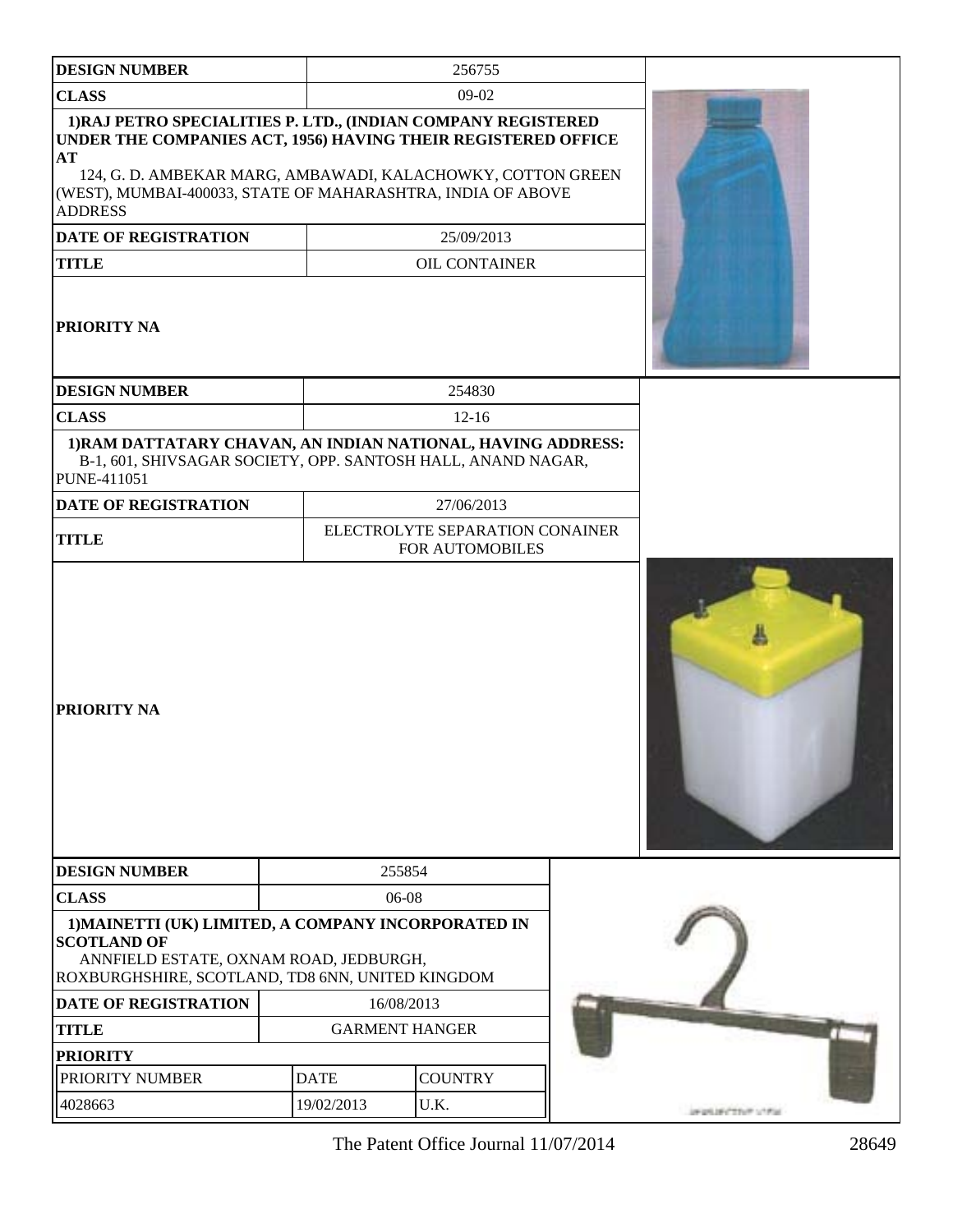| <b>DESIGN NUMBER</b>                                                                                                                                                                                                     |                                                                                                       | 256031                                                |  |  |  |
|--------------------------------------------------------------------------------------------------------------------------------------------------------------------------------------------------------------------------|-------------------------------------------------------------------------------------------------------|-------------------------------------------------------|--|--|--|
| <b>CLASS</b>                                                                                                                                                                                                             |                                                                                                       | $14-03$                                               |  |  |  |
|                                                                                                                                                                                                                          | 1) NOKIA CORPORATION, A FINNISH CORPORATION, OF THE ADDRESS<br>KEILALAHDENTIE 4, ESPOO, FINLAND 02150 |                                                       |  |  |  |
| <b>DATE OF REGISTRATION</b>                                                                                                                                                                                              |                                                                                                       | 23/08/2013                                            |  |  |  |
| <b>TITLE</b>                                                                                                                                                                                                             |                                                                                                       | <b>MOBILE PHONE</b>                                   |  |  |  |
| <b>PRIORITY</b>                                                                                                                                                                                                          |                                                                                                       |                                                       |  |  |  |
| PRIORITY NUMBER                                                                                                                                                                                                          | <b>DATE</b>                                                                                           | <b>COUNTRY</b>                                        |  |  |  |
| 29/446577                                                                                                                                                                                                                | 25/02/2013                                                                                            | U.S.A.                                                |  |  |  |
| <b>DESIGN NUMBER</b>                                                                                                                                                                                                     |                                                                                                       | 254497                                                |  |  |  |
| <b>CLASS</b>                                                                                                                                                                                                             |                                                                                                       | $22 - 01$                                             |  |  |  |
| 1) MAGPUL INDUSTRIES CORPORATION,<br>400 YOUNG COURT, UNIT 1, ERIE, COLORADO 80516, UNITED STATES OF<br>AMERICA, A COLORADO CORPORATION                                                                                  |                                                                                                       |                                                       |  |  |  |
| <b>DATE OF REGISTRATION</b>                                                                                                                                                                                              |                                                                                                       | 13/06/2013                                            |  |  |  |
| <b>TITLE</b>                                                                                                                                                                                                             |                                                                                                       | RAIL-MOUNTED SLING ATTACHMENT FOR A<br><b>FIREARM</b> |  |  |  |
| <b>PRIORITY</b>                                                                                                                                                                                                          |                                                                                                       |                                                       |  |  |  |
| PRIORITY NUMBER                                                                                                                                                                                                          | <b>DATE</b>                                                                                           | <b>COUNTRY</b>                                        |  |  |  |
| 29/443.123                                                                                                                                                                                                               | 14/01/2013                                                                                            | U.S.A.                                                |  |  |  |
| <b>DESIGN NUMBER</b>                                                                                                                                                                                                     |                                                                                                       | 258317                                                |  |  |  |
| <b>CLASS</b>                                                                                                                                                                                                             |                                                                                                       | $0.5 - 0.5$                                           |  |  |  |
| 1) PARRY MURRAY & CO. LTD., COMPANY REGISTERED UNDER THE LAWS<br>OF ENGLAND AND WALES, HAVING ITS PRINCIPAL PLACE OF BUSINESS AT<br>3RD FLOOR, SIMPSON HOUSE, 6 CHERRY ORCHARD ROAD, CROYDON, CRO<br>6BA, UNITED KINGDOM |                                                                                                       |                                                       |  |  |  |
| <b>DATE OF REGISTRATION</b>                                                                                                                                                                                              |                                                                                                       | 22/11/2013                                            |  |  |  |
| <b>TITLE</b>                                                                                                                                                                                                             |                                                                                                       | <b>TEXTILE FABRIC</b>                                 |  |  |  |
| <b>PRIORITY NA</b>                                                                                                                                                                                                       |                                                                                                       |                                                       |  |  |  |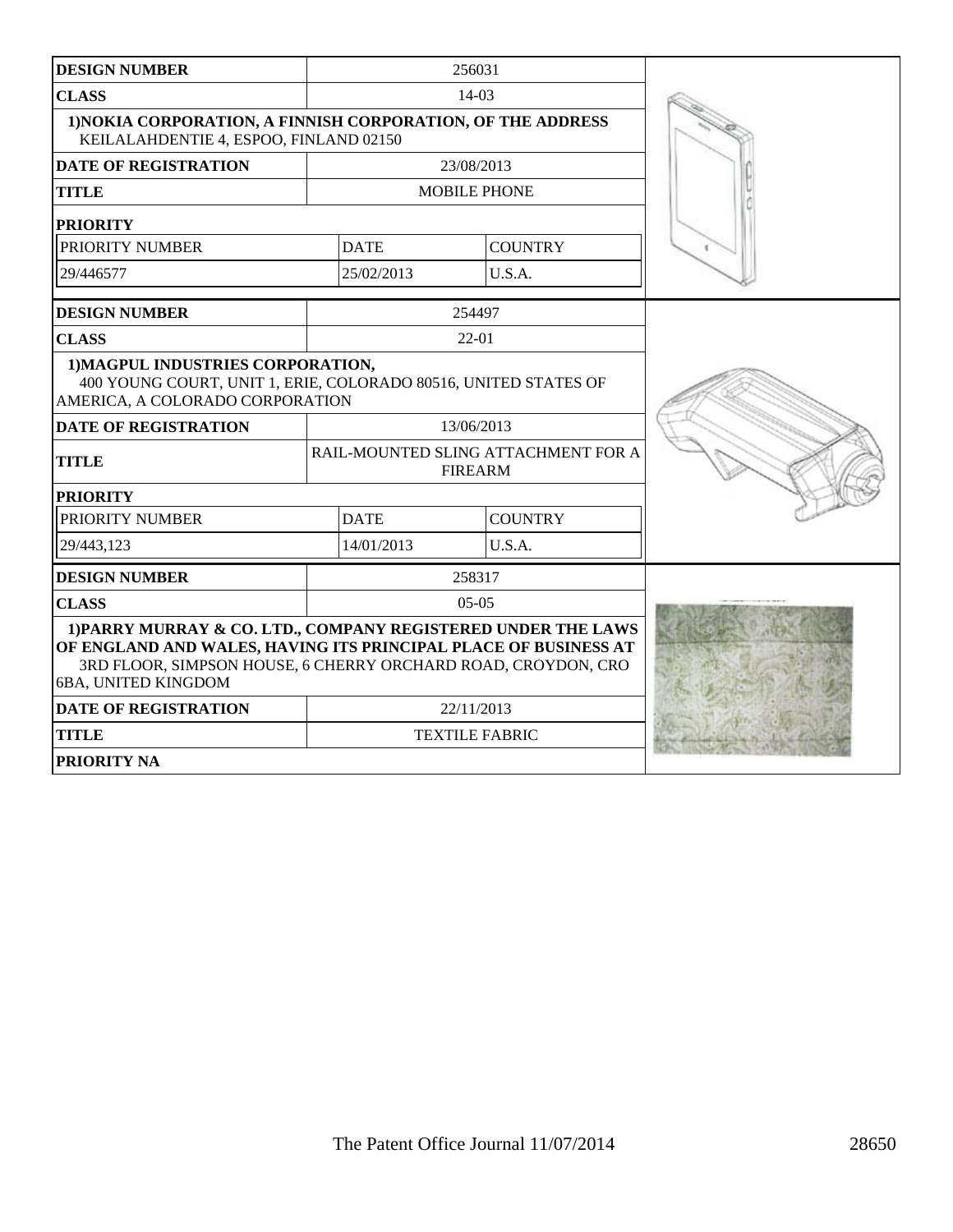| <b>DESIGN NUMBER</b>                                                                                 | 258264                                                                                                                                                                                          |  |
|------------------------------------------------------------------------------------------------------|-------------------------------------------------------------------------------------------------------------------------------------------------------------------------------------------------|--|
| <b>CLASS</b>                                                                                         |                                                                                                                                                                                                 |  |
| 1) DEERE & COMPANY, A US CORPORATION OF<br>ONE JOHN DEERE PLACE, MOLINE, ILLINOIS, 61265 - 8098, USA |                                                                                                                                                                                                 |  |
| <b>DATE OF REGISTRATION</b>                                                                          | 21/11/2013                                                                                                                                                                                      |  |
| <b>TITLE</b>                                                                                         | <b>HOOD FOR A WORK VEHICLE</b>                                                                                                                                                                  |  |
| <b>PRIORITY NA</b>                                                                                   |                                                                                                                                                                                                 |  |
| <b>DESIGN NUMBER</b>                                                                                 | 258739                                                                                                                                                                                          |  |
| <b>CLASS</b>                                                                                         | $15-03$                                                                                                                                                                                         |  |
| <b>ADDRESS</b>                                                                                       | 1) DHIMAN ENGINEERING CORPORATION, AN INDIAN COMPANY, OF THE<br>PLOT NUMBER 107, HSIIDC, SECTOR-59, FARIDABAD-121004, INDIA                                                                     |  |
| <b>DATE OF REGISTRATION</b>                                                                          | 16/12/2013                                                                                                                                                                                      |  |
| <b>TITLE</b>                                                                                         | RESERVOIR TANKS FOR AGRICULTURAL<br><b>MACHINERY</b>                                                                                                                                            |  |
| PRIORITY NA                                                                                          |                                                                                                                                                                                                 |  |
| <b>DESIGN NUMBER</b>                                                                                 | 256015                                                                                                                                                                                          |  |
| <b>CLASS</b>                                                                                         | $09-05$                                                                                                                                                                                         |  |
| AT                                                                                                   | 1) COFFEE HOUSE HORS., A COMPANY INCORPORATED UNDER THE LAWS<br>OF RUSSIAN FEDERATION NATIONALITY: RUSSIAN FEDERATION ADDRESS<br>2, DROBOLITEINY SIDE-STREET, MOSCOW 129626, RUSSIAN FEDERATION |  |
| <b>DATE OF REGISTRATION</b>                                                                          |                                                                                                                                                                                                 |  |
| <b>TITLE</b>                                                                                         | <b>PACKAGING</b>                                                                                                                                                                                |  |
| PRIORITY NA                                                                                          |                                                                                                                                                                                                 |  |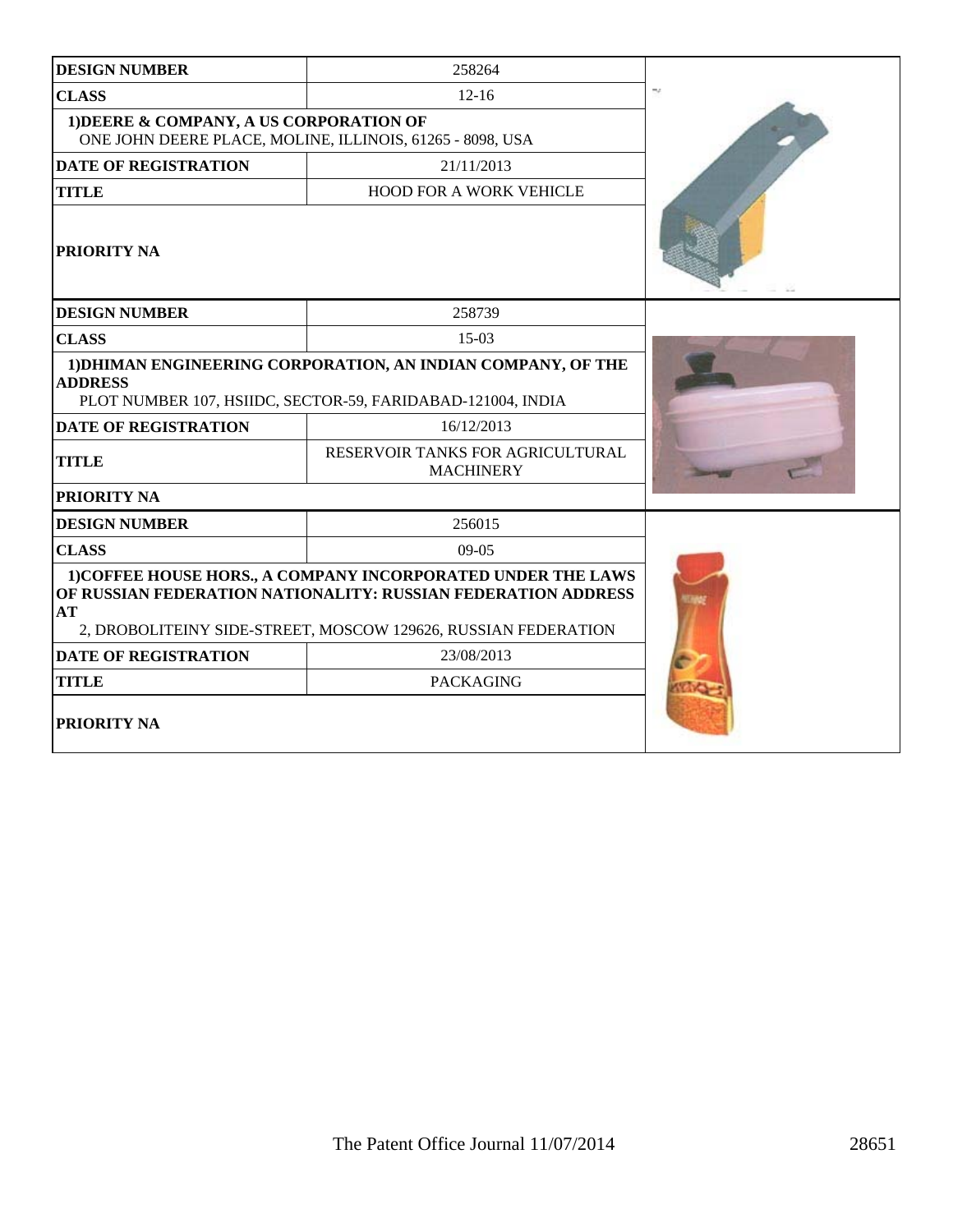| <b>DESIGN NUMBER</b>                                                                                                                                                                                                |             | 253388                  |  |
|---------------------------------------------------------------------------------------------------------------------------------------------------------------------------------------------------------------------|-------------|-------------------------|--|
| <b>CLASS</b>                                                                                                                                                                                                        |             | $09-01$                 |  |
| 1) M/S EMAMI LIMITED, A COMPANY INCORPORATED UNDER INDIAN<br><b>COMPANIES ACT, 1956 HAVING ITS REGISTERED OFFICE ADDRESS AT</b><br>687, ANANDAPUR, EM BYPASS, KOLKATA-700107, INDIA BY NATIONALITY<br><b>INDIAN</b> |             |                         |  |
| <b>DATE OF REGISTRATION</b>                                                                                                                                                                                         |             | 23/04/2013              |  |
| <b>TITLE</b>                                                                                                                                                                                                        |             | <b>BOTTLE WITH CAP</b>  |  |
| <b>PRIORITY NA</b>                                                                                                                                                                                                  |             |                         |  |
| <b>DESIGN NUMBER</b>                                                                                                                                                                                                |             | 254498                  |  |
| <b>CLASS</b>                                                                                                                                                                                                        |             | 22-01                   |  |
| 1) MAGPUL INDUSTRIES CORPORATION,<br>400 YOUNG COURT, UNIT 1, ERIE, COLORADO 80516, UNITED STATES OF<br>AMERICA, A COLORADO CORPORATION                                                                             |             |                         |  |
| <b>DATE OF REGISTRATION</b>                                                                                                                                                                                         |             | 13/06/2013              |  |
| <b>TITLE</b>                                                                                                                                                                                                        |             | <b>FIREARM MAGAZINE</b> |  |
| <b>PRIORITY</b>                                                                                                                                                                                                     |             |                         |  |
| PRIORITY NUMBER                                                                                                                                                                                                     | <b>DATE</b> | <b>COUNTRY</b>          |  |
| 29/440,787                                                                                                                                                                                                          | 27/12/2012  | U.S.A.                  |  |
| <b>DESIGN NUMBER</b>                                                                                                                                                                                                |             | 255857                  |  |
| <b>CLASS</b>                                                                                                                                                                                                        |             | $09-01$                 |  |
| 1) PEARL POLYMERS LIMITED, OF<br>A-97/2, OKHLA INDUSTRIAL AREA, PHASE 2, NEW DELHI-110020, INDIA, A<br>COMPANY INCORPORATED UNDER THE COMPANIES ACT, 1956, OF THE ABOVE<br><b>ADDRESS</b>                           |             |                         |  |
| <b>DATE OF REGISTRATION</b>                                                                                                                                                                                         |             | 16/08/2013              |  |
| <b>TITLE</b>                                                                                                                                                                                                        |             | <b>JAR</b>              |  |
| <b>PRIORITY NA</b>                                                                                                                                                                                                  |             |                         |  |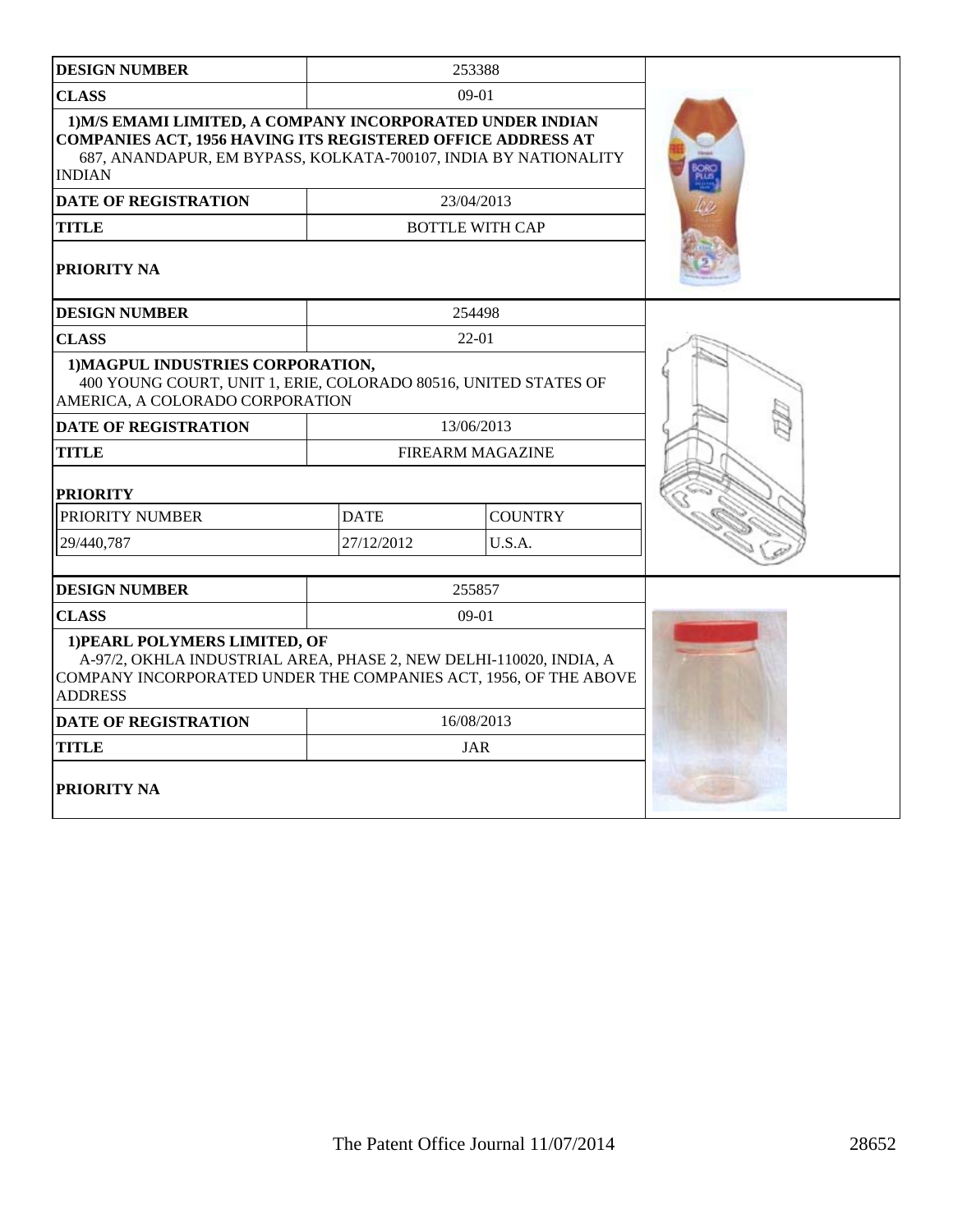| <b>DESIGN NUMBER</b>                                                                                                                                                                                                                                                                           | 256036                                                                                                                              |  |
|------------------------------------------------------------------------------------------------------------------------------------------------------------------------------------------------------------------------------------------------------------------------------------------------|-------------------------------------------------------------------------------------------------------------------------------------|--|
| <b>CLASS</b>                                                                                                                                                                                                                                                                                   | 24-01                                                                                                                               |  |
| <b>SHRI DARSHAN LAL MAHAJAN OF</b><br>NEAR HOTEL REGENT PARK, BACKSIDE OF T.V. CENTER,<br>JALANDHAR, PUNJAB                                                                                                                                                                                    | 1) M/S. SUDHAMA SURGICAL INDUSTRIES REPRESENTED BY<br>34, DAYAL NAGAR, GURUDWARA, ASA PURAN WALI GALI,                              |  |
| <b>DATE OF REGISTRATION</b>                                                                                                                                                                                                                                                                    | 26/08/2013                                                                                                                          |  |
| <b>TITLE</b><br>PRIORITY NA                                                                                                                                                                                                                                                                    | <b>DENTURE APPARATUS</b>                                                                                                            |  |
| <b>DESIGN NUMBER</b>                                                                                                                                                                                                                                                                           | 258617                                                                                                                              |  |
| <b>CLASS</b>                                                                                                                                                                                                                                                                                   | 08-06                                                                                                                               |  |
| GOBARBHAI SHEKHALIYA (3) CHETANBHAI LAVJIBHAI<br>SINGHALA (ALL THE PARTNERS ARE ADULT & INDIAN<br>NATIONAL) PARTNERS OF JAY SOMNATH METAL (INDIAN<br>PARTNERSHIP FIRM) HAVING PLACE OF BUSINESS AT:<br>MURLIDHAR WAYBRIDGE, N.H. 8B, RAJKOT-360003-GUJARAT-<br>(INDIA)<br>DATE OF REGISTRATION | 1)(1) RUPESHBHAI MANSUKHBHAI MANSARA (2) JAYESHBHAI<br>3, MARUTI INDUSTRIAL AREA, KOTHARIYA RING ROAD, B/H.<br>09/12/2013           |  |
| <b>TITLE</b>                                                                                                                                                                                                                                                                                   | <b>HANDLE</b>                                                                                                                       |  |
| PRIORITY NA                                                                                                                                                                                                                                                                                    |                                                                                                                                     |  |
| <b>DESIGN NUMBER</b>                                                                                                                                                                                                                                                                           | 258175                                                                                                                              |  |
| <b>CLASS</b>                                                                                                                                                                                                                                                                                   | 26-05                                                                                                                               |  |
|                                                                                                                                                                                                                                                                                                | 1) NTL ELECTRONICS INDIA LTD., AN INDIAN COMPANY OF THE ADDRESS<br>GURU AMAR DASS, BHAWAN, 78, NEHRU PLACE, NEW DELHI-110019, INDIA |  |
| DATE OF REGISTRATION                                                                                                                                                                                                                                                                           | 14/11/2013                                                                                                                          |  |
| <b>TITLE</b>                                                                                                                                                                                                                                                                                   | SURFACE CEILING LIGHT FIXTURE                                                                                                       |  |
| PRIORITY NA                                                                                                                                                                                                                                                                                    |                                                                                                                                     |  |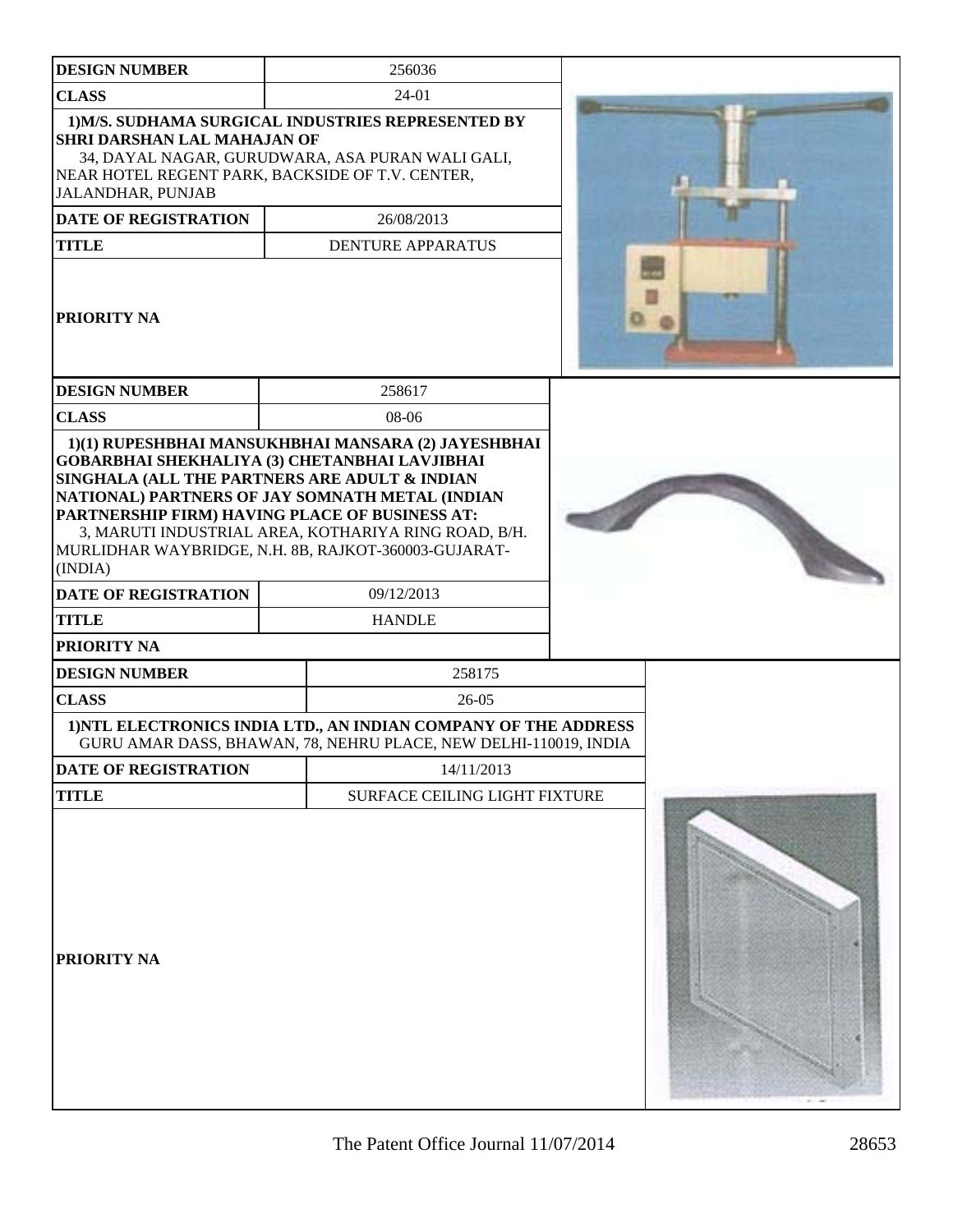| <b>DESIGN NUMBER</b>                                                                                                                                                                                                                          |             | 255475                                    |  |
|-----------------------------------------------------------------------------------------------------------------------------------------------------------------------------------------------------------------------------------------------|-------------|-------------------------------------------|--|
| <b>CLASS</b>                                                                                                                                                                                                                                  |             | 14-99                                     |  |
| 1) BARCO N.V.,<br>PRESIDENT KENNEDYPARK 35, B-8500 KORTRIJK, BELGIUM                                                                                                                                                                          |             |                                           |  |
| <b>DATE OF REGISTRATION</b>                                                                                                                                                                                                                   |             | 29/07/2013                                |  |
| <b>TITLE</b>                                                                                                                                                                                                                                  |             | <b>VIDEO DISPLAY SYSTEM</b>               |  |
| <b>PRIORITY</b>                                                                                                                                                                                                                               |             |                                           |  |
| PRIORITY NUMBER                                                                                                                                                                                                                               | <b>DATE</b> | <b>COUNTRY</b>                            |  |
| 002266635                                                                                                                                                                                                                                     | 02/07/2013  | <b>OHIM</b>                               |  |
| <b>DESIGN NUMBER</b>                                                                                                                                                                                                                          |             | 256149                                    |  |
| <b>CLASS</b>                                                                                                                                                                                                                                  |             | 15-99                                     |  |
| 1) SANDVIK INTELLECTUAL PROPERTY AB<br>OF SE-811 81 SANDVIKEN, SWEDEN, A SWEDISH COMPANY                                                                                                                                                      |             |                                           |  |
| <b>DATE OF REGISTRATION</b>                                                                                                                                                                                                                   |             | 30/08/2013                                |  |
| <b>TITLE</b>                                                                                                                                                                                                                                  |             | <b>GYRATORY CRUSHER SPIDER ARM SHIELD</b> |  |
| <b>PRIORITY</b>                                                                                                                                                                                                                               |             |                                           |  |
| PRIORITY NUMBER                                                                                                                                                                                                                               | <b>DATE</b> | <b>COUNTRY</b>                            |  |
| 001363527                                                                                                                                                                                                                                     | 08/03/2013  | <b>OHIM</b>                               |  |
| <b>DESIGN NUMBER</b>                                                                                                                                                                                                                          |             | 258327                                    |  |
| <b>CLASS</b>                                                                                                                                                                                                                                  |             | $08-06$                                   |  |
| 1) HARESHBHAI BABUBHAI DUDHATRA (ADULT & INDIAN NATIONAL)<br>SOLE PROPRIETOR OF SHREE GANESH TECHNOCAST (INDIAN<br>PROPRIETORSHIP CONCERN) HAVING PLACE OF BUSINESS AT-<br>5, AJIVASAHAT, KHIJADAWARI SHERI, THORDA, RAJKOT - GUJARAT-(INDIA) |             |                                           |  |
| <b>DATE OF REGISTRATION</b>                                                                                                                                                                                                                   |             | 25/11/2013                                |  |
| <b>TITLE</b>                                                                                                                                                                                                                                  |             | <b>HANDLE</b>                             |  |
| <b>PRIORITY NA</b>                                                                                                                                                                                                                            |             |                                           |  |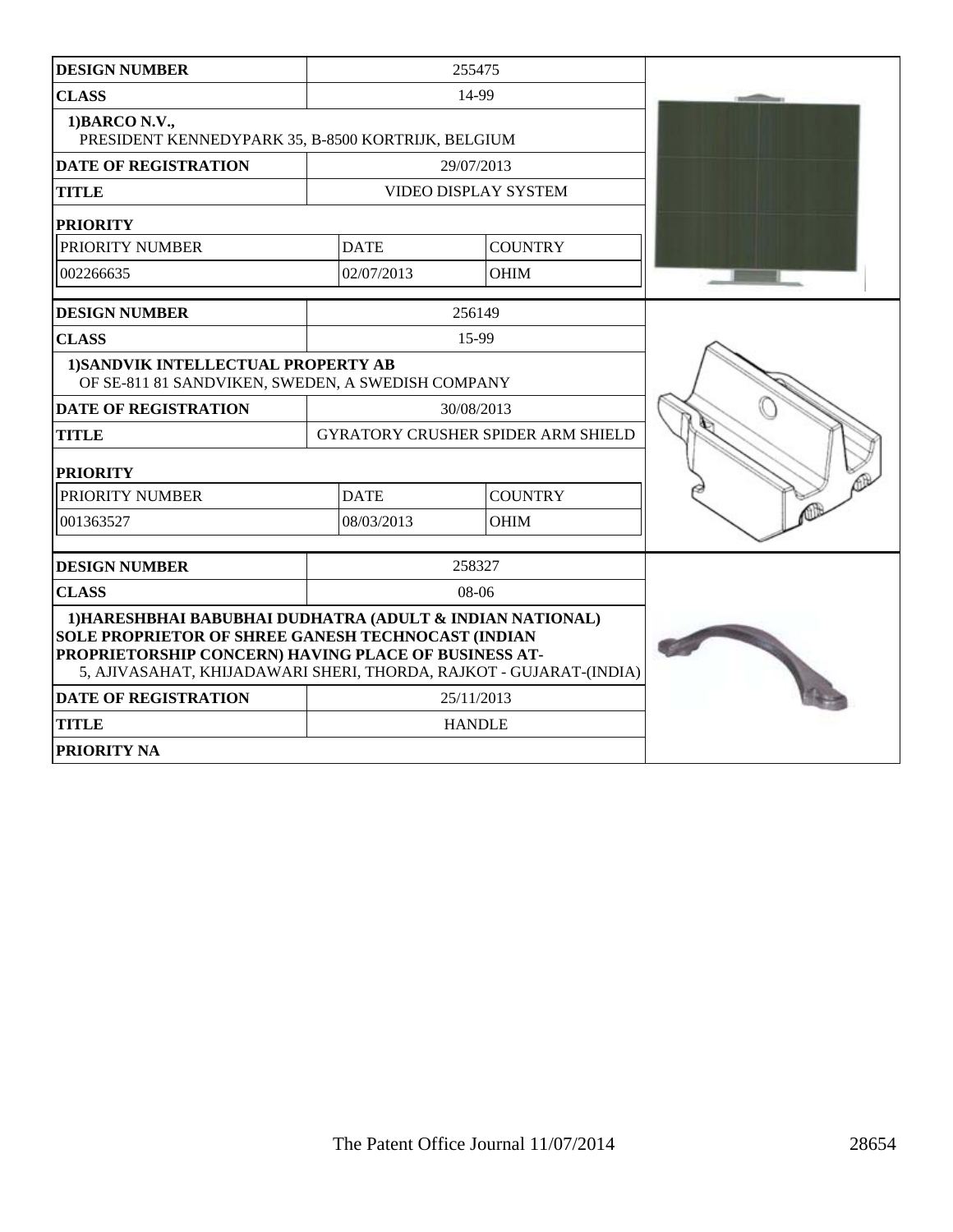| <b>DESIGN NUMBER</b>                                                                                                                                                                                    |             | 257801                |  |
|---------------------------------------------------------------------------------------------------------------------------------------------------------------------------------------------------------|-------------|-----------------------|--|
| <b>CLASS</b>                                                                                                                                                                                            |             | $07 - 01$             |  |
| 1) ARTSANA S.P.A., AN ITALIAN JOINT STOCK COMPANY OF<br>VIA SALDARINI CATELLI, 1, 22070 GRANDATE (COMO), ITALY                                                                                          |             |                       |  |
| <b>DATE OF REGISTRATION</b>                                                                                                                                                                             |             | 28/10/2013            |  |
| <b>TITLE</b>                                                                                                                                                                                            |             | <b>NURSING BOTTLE</b> |  |
| <b>PRIORITY</b>                                                                                                                                                                                         |             |                       |  |
| PRIORITY NUMBER                                                                                                                                                                                         | <b>DATE</b> | <b>COUNTRY</b>        |  |
| 002232835                                                                                                                                                                                               | 06/05/2013  | <b>OHIM</b>           |  |
|                                                                                                                                                                                                         |             |                       |  |
| <b>DESIGN NUMBER</b>                                                                                                                                                                                    |             | 255673                |  |
| <b>CLASS</b>                                                                                                                                                                                            |             | $09-01$               |  |
| 1) KALEESUWARI REFINERY PRIVATE LIMITED, AN INDIAN COMPANY<br>INCORPORATED UNDER THE COMPANIES ACT, 1956, HAVING ADDRESS<br>AT, #53, RAJASEKARAN STREET, MYLAPORE, CHENNAI-600004, TAMIL<br>NADU, INDIA |             |                       |  |
| <b>DATE OF REGISTRATION</b>                                                                                                                                                                             |             | 06/08/2013            |  |
| <b>TITLE</b>                                                                                                                                                                                            |             | <b>BOTTLE</b>         |  |
| <b>PRIORITY NA</b>                                                                                                                                                                                      |             |                       |  |
| <b>DESIGN NUMBER</b>                                                                                                                                                                                    |             | 258112                |  |
| <b>CLASS</b>                                                                                                                                                                                            |             | $02-04$               |  |
| 1) ALPINE POLYRUB PVT, LTD. A-20, MANGOL PURI INDUSTRIAL AREA,<br>PHASE-2, NEW DELHI-110034, (INDIA).<br>(AN INDIAN COMPANY DULY REGISTERED UNDER THE COMPANIES ACT,<br>1956)                           |             |                       |  |
| <b>DATE OF REGISTRATION</b>                                                                                                                                                                             |             | 12/11/2013            |  |
| <b>TITLE</b>                                                                                                                                                                                            |             | <b>FOOTWEAR</b>       |  |
| <b>PRIORITY NA</b>                                                                                                                                                                                      |             |                       |  |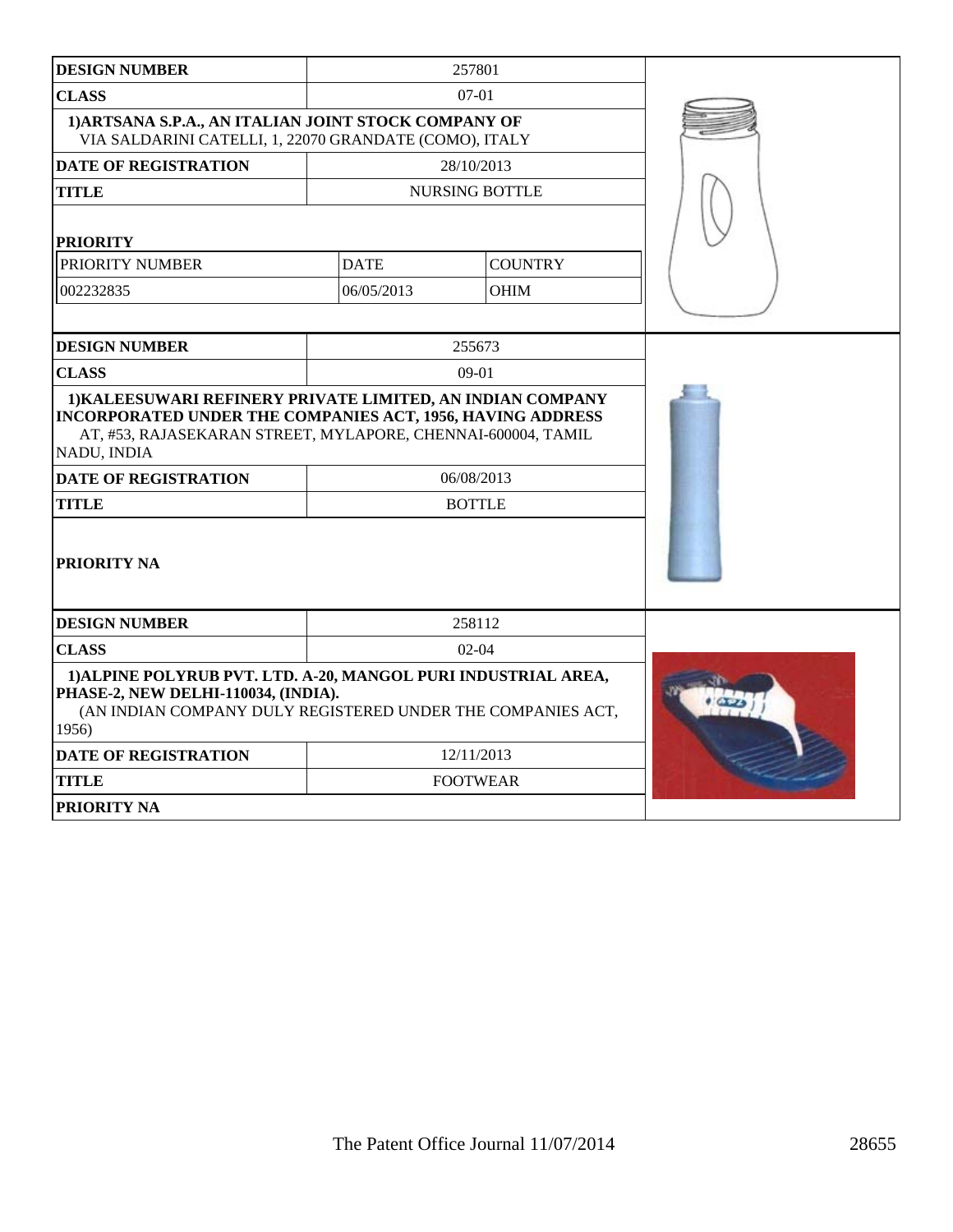| <b>DESIGN NUMBER</b>                                                                                                                                                                                                                   |             | 256155                              |  |
|----------------------------------------------------------------------------------------------------------------------------------------------------------------------------------------------------------------------------------------|-------------|-------------------------------------|--|
| <b>CLASS</b>                                                                                                                                                                                                                           |             | $09-01$                             |  |
| 1) ATELIERS GLASSEX PRIVATE LIMITED, AN INDIAN COMPANY HAVING<br><b>ITS REGISTERED OFFICE AT</b><br>103, 104, 107 GOKUL ARCADE B, SUBHASH ROAD, VILE PARLE (E), MUMBAI-<br>400 057, INDIA                                              |             |                                     |  |
| <b>DATE OF REGISTRATION</b>                                                                                                                                                                                                            |             | 02/09/2013                          |  |
| <b>TITLE</b>                                                                                                                                                                                                                           |             | <b>BOTTLE</b>                       |  |
| PRIORITY NA                                                                                                                                                                                                                            |             |                                     |  |
| <b>DESIGN NUMBER</b>                                                                                                                                                                                                                   |             | 258422                              |  |
| <b>CLASS</b>                                                                                                                                                                                                                           |             | $26 - 05$                           |  |
| 1) MR. NORI SEKHAR, CITIZEN OF INDIA, HAVING A PLACE OF BUSINESS<br>AT<br>6-3-1216/141, METHODIST COLONY, KUNDAN BAGH, BEGUMPET,<br>HYDERABAD-500016, INDIA<br><b>DATE OF REGISTRATION</b><br><b>TITLE</b><br>PRIORITY NA              |             | 27/11/2013<br><b>LIGHT DIFFUSER</b> |  |
| <b>DESIGN NUMBER</b>                                                                                                                                                                                                                   |             | 257763                              |  |
| <b>CLASS</b>                                                                                                                                                                                                                           |             | $07-05$                             |  |
| 1) KONINKLIJKE PHILIPS N.V., A COMPANY ORGANIZED AND EXISTING<br>UNDER THE LAWS OF THE KINGDOM OF THE NETHERLANDS, RESIDING AT<br>EINDHOVEN,<br>WHOSE POST-OFFICE ADDRESS IS HIGH TECH CAMPUS 5, 5656 AE<br>EINDHOVEN, THE NETHERLANDS |             |                                     |  |
| <b>DATE OF REGISTRATION</b>                                                                                                                                                                                                            |             | 25/10/2013                          |  |
| <b>TITLE</b>                                                                                                                                                                                                                           |             | <b>ELECTRIC STEAM IRON</b>          |  |
| <b>PRIORITY</b>                                                                                                                                                                                                                        |             |                                     |  |
| PRIORITY NUMBER                                                                                                                                                                                                                        | <b>DATE</b> | <b>COUNTRY</b>                      |  |
| 002231514-0001                                                                                                                                                                                                                         | 02/05/2013  | <b>OHIM</b>                         |  |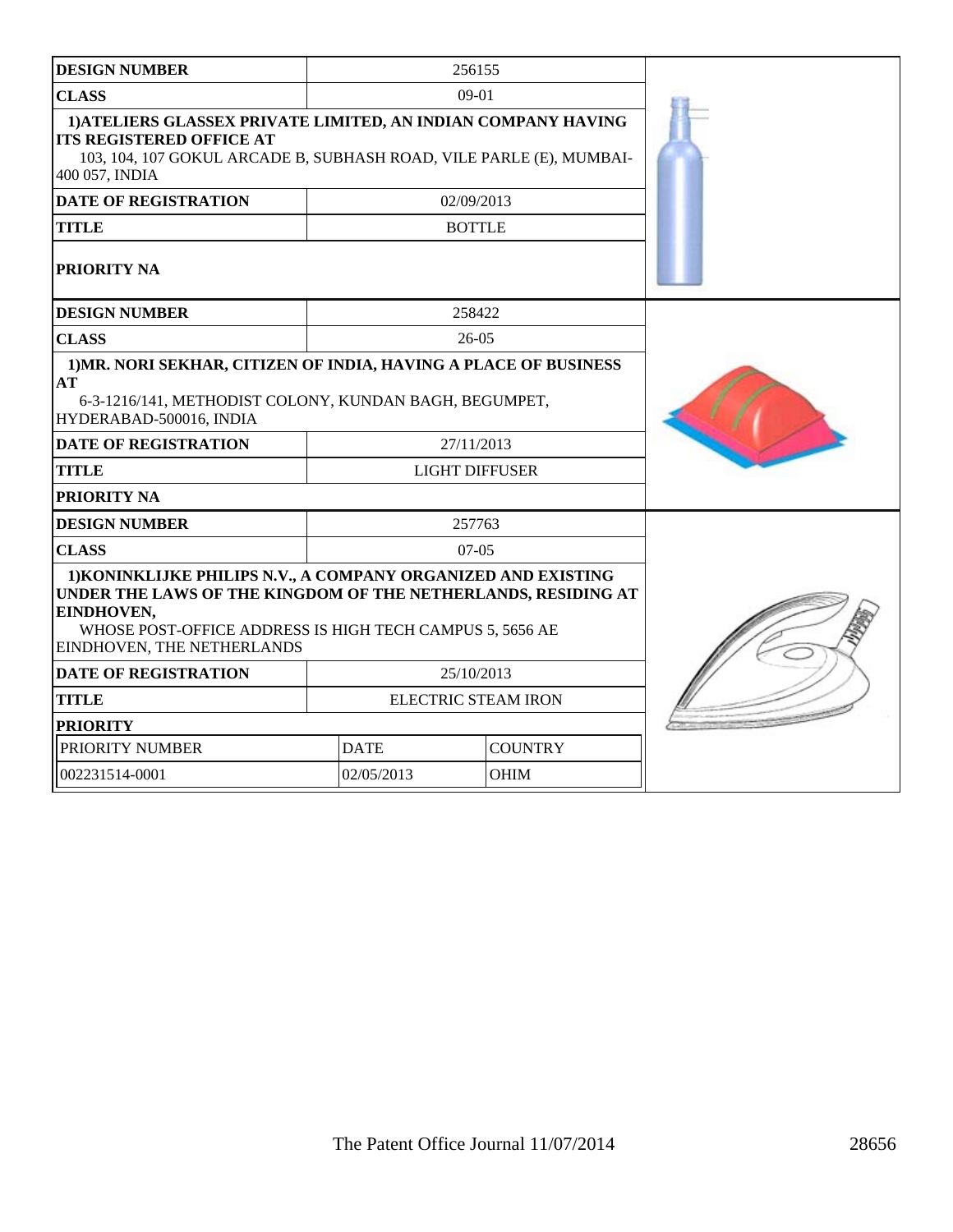| <b>DESIGN NUMBER</b>                                                                                                                                                                                                                                                 |                           | 253701     |                                |  |
|----------------------------------------------------------------------------------------------------------------------------------------------------------------------------------------------------------------------------------------------------------------------|---------------------------|------------|--------------------------------|--|
| <b>CLASS</b>                                                                                                                                                                                                                                                         |                           | $12 - 16$  |                                |  |
| 1)NISSAN JIDOSHA KABUSHIKI KAISHA (ALSO TRADING AS<br>NISSAN MOTOR CO., LTD.), A JAPANESE COMPANY, ORGANIZED<br>AND EXISTING UNDER THE LAWS OF JAPAN OF<br>NO. 2 TAKARACHO, KANAGAWA-KU, YOKOHAMA-SHI,<br>KANAGAWA-KEN, JAPAN                                        |                           |            |                                |  |
| <b>DATE OF REGISTRATION</b>                                                                                                                                                                                                                                          |                           | 07/05/2013 |                                |  |
| <b>TITLE</b>                                                                                                                                                                                                                                                         |                           |            | WHEEL FOR AUTOMOBILE           |  |
| <b>PRIORITY</b><br>PRIORITY NUMBER<br>2012-027272                                                                                                                                                                                                                    | <b>DATE</b><br>08/11/2012 |            | <b>COUNTRY</b><br><b>JAPAN</b> |  |
| <b>DESIGN NUMBER</b>                                                                                                                                                                                                                                                 |                           | 258735     |                                |  |
| <b>CLASS</b>                                                                                                                                                                                                                                                         |                           | $26-03$    |                                |  |
| 1) HEI TECHNOLOGY INTERNATIONAL GMBH, OF<br>AMEISGASSE 65, A-1140 WIEN, AUSTRIA                                                                                                                                                                                      |                           |            |                                |  |
| <b>DATE OF</b><br><b>REGISTRATION</b>                                                                                                                                                                                                                                | 16/12/2013                |            |                                |  |
| <b>TITLE</b>                                                                                                                                                                                                                                                         | <b>OUTDOOR LIGHTING</b>   |            |                                |  |
| <b>PRIORITY</b><br>PRIORITY NUMBER<br>002258194-0007                                                                                                                                                                                                                 | <b>DATE</b><br>19/06/2013 | OHIM       | <b>COUNTRY</b>                 |  |
| <b>DESIGN NUMBER</b>                                                                                                                                                                                                                                                 | 255983                    |            |                                |  |
| <b>CLASS</b>                                                                                                                                                                                                                                                         |                           |            | 08-06                          |  |
| 1) JAYESHBHAI GANDUBHAI SARDHARA (ADULT & INDIAN<br>NATIONAL) PROPRIETOR OF MAHARAJA TECHNOCAST (INDIAN<br>PROPRIETORSHIP CONCERN) HAVING PLACE OF BUSINESS AT:<br>4, PARSANA SOCIETY, 50 FEET MAIN ROAD, NR. SORATHIYAWADI<br>CIRCLE, RAJKOT-360002-GUJARAT (INDIA) |                           |            |                                |  |
| <b>DATE OF REGISTRATION</b>                                                                                                                                                                                                                                          |                           |            | 23/08/2013                     |  |
| <b>TITLE</b>                                                                                                                                                                                                                                                         |                           |            | <b>HANDLE</b>                  |  |
| PRIORITY NA                                                                                                                                                                                                                                                          |                           |            |                                |  |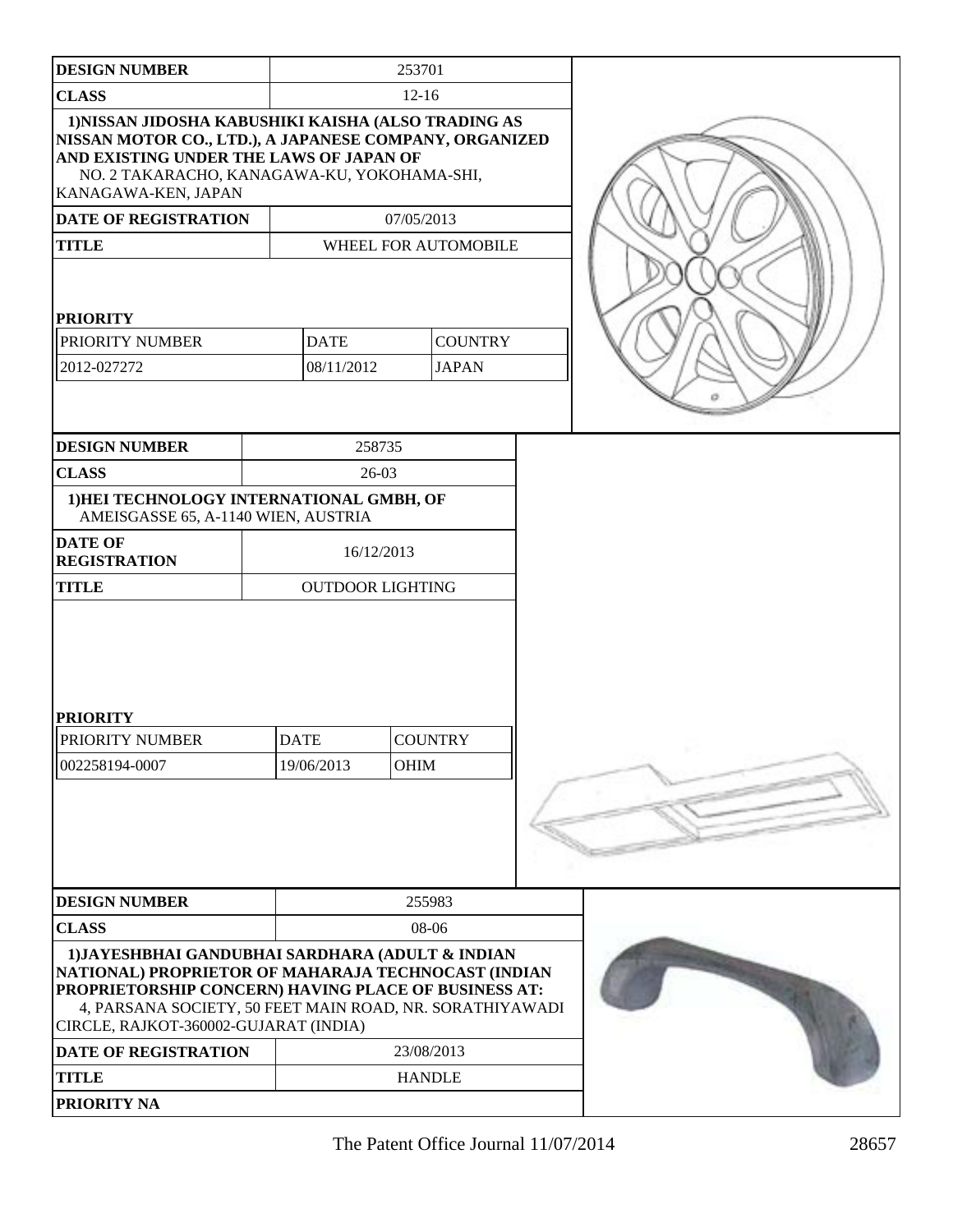| <b>DESIGN NUMBER</b>                                                                                                                                                                                                                                                                 | 256754                        |                                                      |  |
|--------------------------------------------------------------------------------------------------------------------------------------------------------------------------------------------------------------------------------------------------------------------------------------|-------------------------------|------------------------------------------------------|--|
| <b>CLASS</b>                                                                                                                                                                                                                                                                         |                               | 09-02                                                |  |
| 1) RAJ PETRO SPECIALITIES P. LTD., (INDIAN COMPANY REGISTERED<br>UNDER THE COMPANIES ACT, 1956) HAVING THEIR REGISTERED OFFICE<br>AТ<br>124, G. D. AMBEKAR MARG, AMBAWADI, KALACHOWKY, COTTON GREEN<br>(WEST), MUMBAI-400033, STATE OF MAHARASHTRA, INDIA OF ABOVE<br><b>ADDRESS</b> |                               |                                                      |  |
| <b>DATE OF REGISTRATION</b>                                                                                                                                                                                                                                                          |                               | 25/09/2013                                           |  |
| <b>TITLE</b>                                                                                                                                                                                                                                                                         |                               | <b>OIL CONTAINER</b>                                 |  |
| PRIORITY NA                                                                                                                                                                                                                                                                          |                               |                                                      |  |
| <b>DESIGN NUMBER</b>                                                                                                                                                                                                                                                                 |                               | 258258                                               |  |
| <b>CLASS</b>                                                                                                                                                                                                                                                                         |                               | $13-03$                                              |  |
| 1) ARUN ENTERPRISES, B-48, SITE-4, INDUSTRIAL AREA, SHAHIBABAD,<br>DIST.-GHAZIABAD-201010, UTTAR PRADESH, INDIA.<br>(AN INDIAN PARTNERSHIP FIRM WHOSE PARTNERS ARE:- SH. C. L. DHIR, SH.<br>ARUN DHIR, SH. TARUN DHIR. AN INDIAN NATIONAL OF THE ABOVE ADDRESS                       |                               |                                                      |  |
| <b>DATE OF REGISTRATION</b>                                                                                                                                                                                                                                                          | 20/11/2013                    |                                                      |  |
| <b>TITLE</b>                                                                                                                                                                                                                                                                         |                               | PERFORATED PARTITION FOR ELECTRICAL<br><b>CABLES</b> |  |
| PRIORITY NA                                                                                                                                                                                                                                                                          |                               |                                                      |  |
| <b>DESIGN NUMBER</b>                                                                                                                                                                                                                                                                 |                               | 254057                                               |  |
| <b>CLASS</b>                                                                                                                                                                                                                                                                         |                               | $06-09$                                              |  |
| 1) SAMI TUOMAS SAVOLAINEN, A FINLAND CITIZEN OF<br>UUDENMAANKATU 1A, 2 KRS., FI-05800 HYVINKÄÄ, FINLAND                                                                                                                                                                              |                               |                                                      |  |
| <b>DATE OF REGISTRATION</b><br>23/05/2013                                                                                                                                                                                                                                            |                               |                                                      |  |
| <b>TITLE</b>                                                                                                                                                                                                                                                                         | <b>PILLOW</b>                 |                                                      |  |
| <b>PRIORITY</b>                                                                                                                                                                                                                                                                      |                               |                                                      |  |
| PRIORITY NUMBER                                                                                                                                                                                                                                                                      | <b>COUNTRY</b><br><b>DATE</b> |                                                      |  |
| 001353577-0001                                                                                                                                                                                                                                                                       | 23/11/2012                    | <b>EUROPEAN UNION</b>                                |  |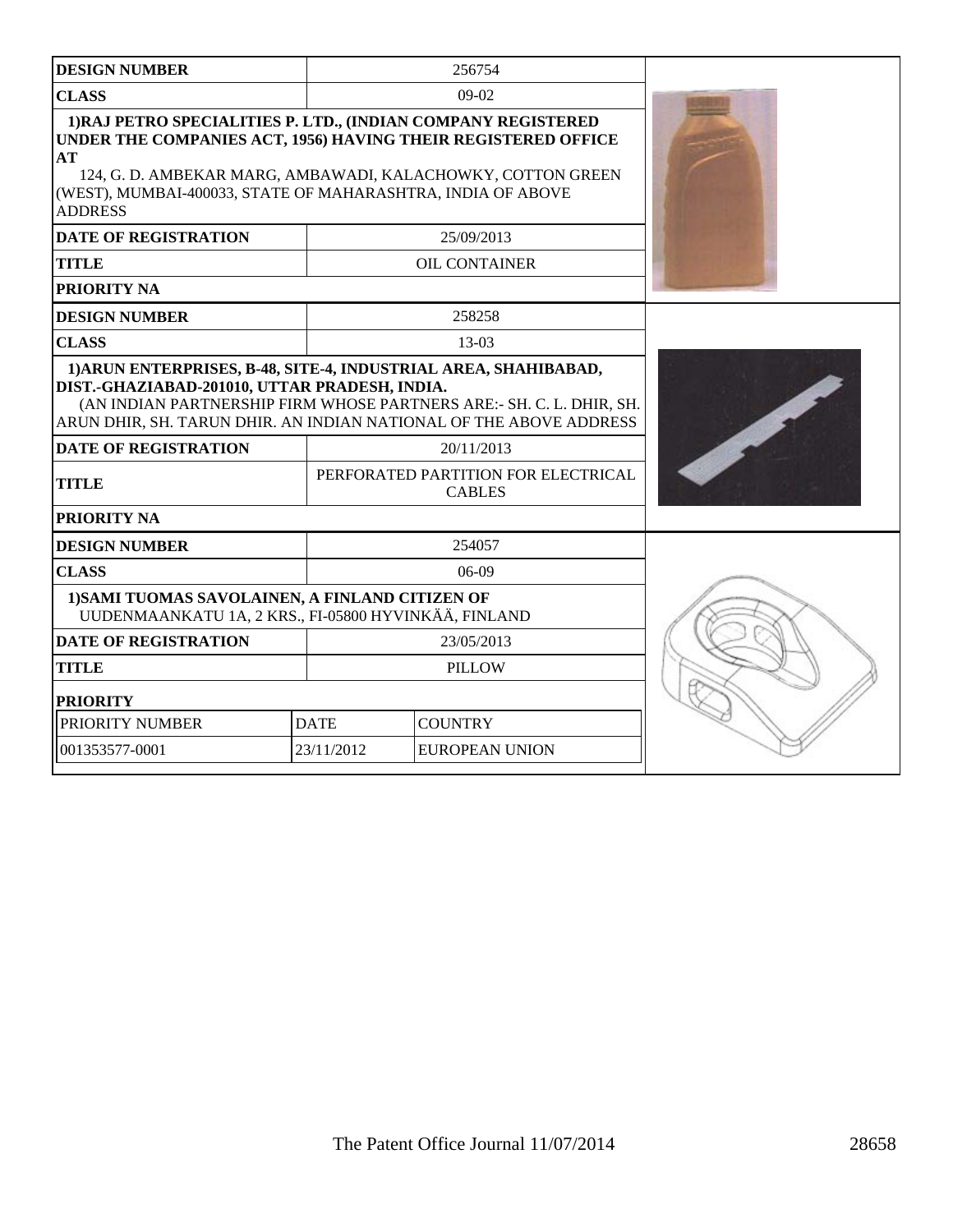| <b>DESIGN NUMBER</b>                                                                                                                                                          |             | 256222                   |  |
|-------------------------------------------------------------------------------------------------------------------------------------------------------------------------------|-------------|--------------------------|--|
| <b>CLASS</b>                                                                                                                                                                  |             | $14-03$                  |  |
| 1) CONCERO, LLC, A CORPORATION EXISTING UNDER THE LAWS OF THE<br><b>COMMONWEALTH OF VIRGINIA, USA OF</b><br>1400 TECHNOLOGY DRIVE, HARRISONBURG, VIRGINIA 22802, U.S.A.       |             |                          |  |
| <b>DATE OF REGISTRATION</b>                                                                                                                                                   |             | 05/09/2013               |  |
| <b>TITLE</b>                                                                                                                                                                  |             | <b>TELEPHONE</b>         |  |
| <b>PRIORITY</b>                                                                                                                                                               |             |                          |  |
| PRIORITY NUMBER                                                                                                                                                               | <b>DATE</b> | <b>COUNTRY</b>           |  |
| 29/447,723                                                                                                                                                                    | 06/03/2013  | U.S.A.                   |  |
| <b>DESIGN NUMBER</b>                                                                                                                                                          |             | 256898                   |  |
| <b>CLASS</b>                                                                                                                                                                  |             | $15-03$                  |  |
| 1)CLAAS KGAA MBH,<br>MÜNSTERSTRASSE 33, 33428 HARSEWINKEL, GERMANY                                                                                                            |             |                          |  |
| <b>DATE OF REGISTRATION</b>                                                                                                                                                   |             | 30/09/2013               |  |
| <b>TITLE</b>                                                                                                                                                                  |             | <b>COMBINE HARVESTER</b> |  |
| PRIORITY NA                                                                                                                                                                   |             |                          |  |
| <b>DESIGN NUMBER</b>                                                                                                                                                          |             | 258113                   |  |
| <b>CLASS</b>                                                                                                                                                                  |             | $02 - 04$                |  |
| 1) ALPINE POLYRUB PVT. LTD. A-20, MANGOL PURI INDUSTRIAL AREA,<br>PHASE-2, NEW DELHI-110034, (INDIA).<br>(AN INDIAN COMPANY DULY REGISTERED UNDER THE COMPANIES ACT,<br>1956) |             |                          |  |
| <b>DATE OF REGISTRATION</b>                                                                                                                                                   |             | 12/11/2013               |  |
| <b>TITLE</b>                                                                                                                                                                  |             | <b>SHOE</b>              |  |
| PRIORITY NA                                                                                                                                                                   |             |                          |  |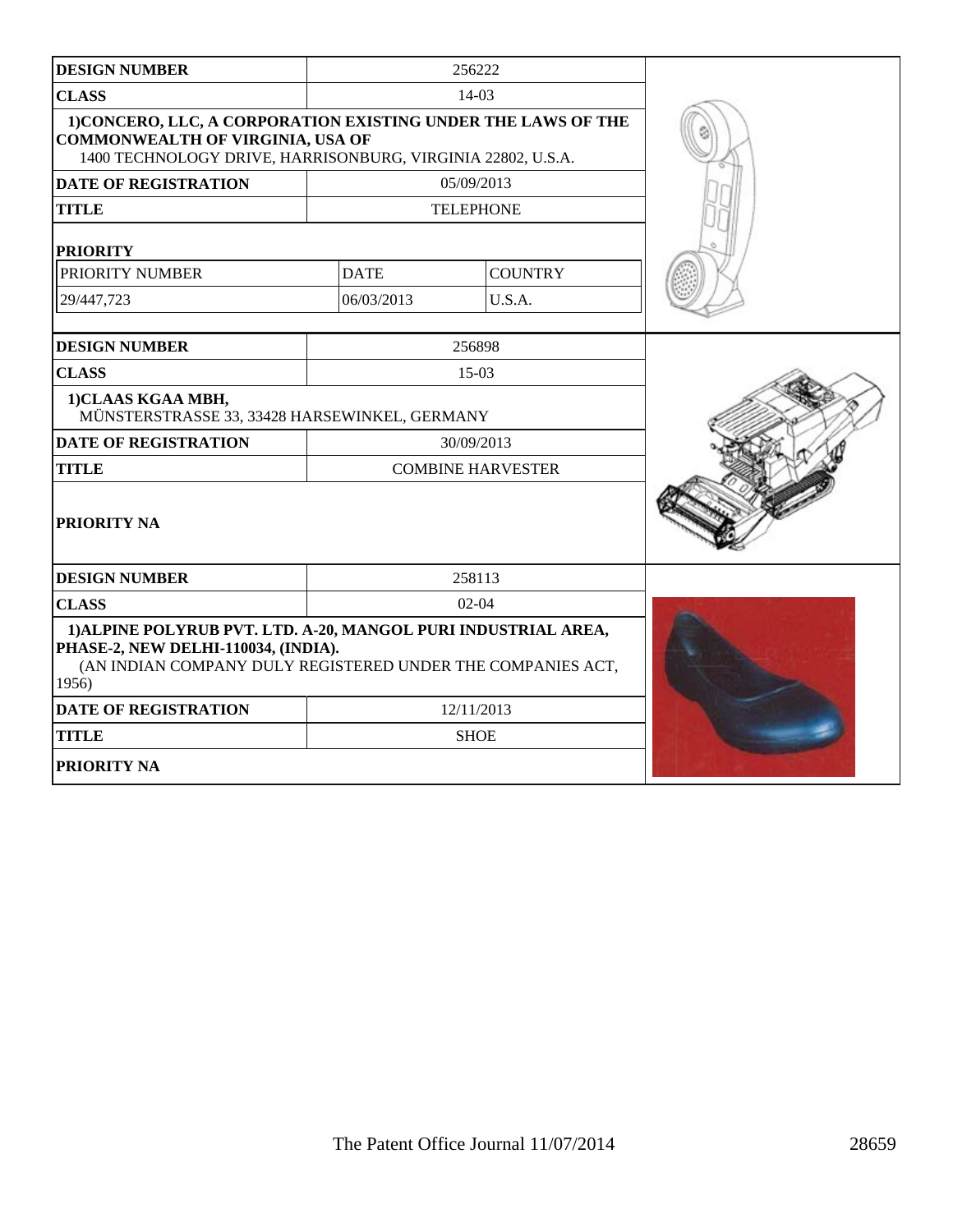| <b>DESIGN NUMBER</b>                                                                                                                                     |                                                                                                                                                                                                                                                                                              | 255277                           |  |  |
|----------------------------------------------------------------------------------------------------------------------------------------------------------|----------------------------------------------------------------------------------------------------------------------------------------------------------------------------------------------------------------------------------------------------------------------------------------------|----------------------------------|--|--|
| <b>CLASS</b>                                                                                                                                             |                                                                                                                                                                                                                                                                                              | $09-07$                          |  |  |
| 1) DART INDUSTRIES INC., A CORPORATION FOUNDED UNDER THE LAWS<br>OF DELAWARE, U.S.A.<br>OF 14901 SOUTH ORANGE BLOSSOM TRAIL, ORLANDO, FLORIDA 32837, USA |                                                                                                                                                                                                                                                                                              |                                  |  |  |
| <b>DATE OF REGISTRATION</b>                                                                                                                              |                                                                                                                                                                                                                                                                                              | 17/07/2013                       |  |  |
| <b>TITLE</b>                                                                                                                                             |                                                                                                                                                                                                                                                                                              | LID OF FOOD CONTAINER            |  |  |
| <b>PRIORITY</b>                                                                                                                                          |                                                                                                                                                                                                                                                                                              |                                  |  |  |
| PRIORITY NUMBER                                                                                                                                          | <b>DATE</b>                                                                                                                                                                                                                                                                                  | <b>COUNTRY</b>                   |  |  |
| 29/449,703                                                                                                                                               | 15/03/2013                                                                                                                                                                                                                                                                                   | U.S.A.                           |  |  |
| <b>DESIGN NUMBER</b>                                                                                                                                     |                                                                                                                                                                                                                                                                                              | 253656                           |  |  |
| <b>CLASS</b>                                                                                                                                             |                                                                                                                                                                                                                                                                                              | 14-02                            |  |  |
| 1) SONY COMPUTER ENTERTAINMENT INC., A JAPANESE COMPANY OF<br>1-7-1 KONAN, MINATO-KU, TOKYO, JAPAN                                                       |                                                                                                                                                                                                                                                                                              |                                  |  |  |
| <b>DATE OF REGISTRATION</b>                                                                                                                              |                                                                                                                                                                                                                                                                                              | 03/05/2013                       |  |  |
| <b>TITLE</b>                                                                                                                                             |                                                                                                                                                                                                                                                                                              | CONTROLLER FOR ELECTRONIC DEVICE |  |  |
| <b>PRIORITY</b>                                                                                                                                          |                                                                                                                                                                                                                                                                                              |                                  |  |  |
| PRIORITY NUMBER                                                                                                                                          | <b>DATE</b>                                                                                                                                                                                                                                                                                  | <b>COUNTRY</b>                   |  |  |
| 2012-027073                                                                                                                                              | 06/11/2012                                                                                                                                                                                                                                                                                   | <b>JAPAN</b>                     |  |  |
| <b>DESIGN NUMBER</b>                                                                                                                                     |                                                                                                                                                                                                                                                                                              | 258336                           |  |  |
| <b>CLASS</b>                                                                                                                                             |                                                                                                                                                                                                                                                                                              | $08-06$                          |  |  |
| <b>BUSINESS AT ADDRESS:-</b><br><b>GUJARAT-INDIA</b><br><b>DATE OF REGISTRATION</b><br><b>TITLE</b>                                                      | 1) KAPILBHAI BALVANTRAI VYAS AND JIGNESHBHAI CHHAGANBHAI<br><b>GOHEL BOTH INDIAN NATIONAL PARTNER OF RATNAPRABHA HARDWARE</b><br>AN INDIAN PARTNERSHIP FIRM HAVING ITS PRINCIPAL PLACE OF<br>6, PARSANA SOCIETY, 50 FEET ROAD, KOTHARIYA MAIN ROAD, RAJKOT-2.<br>25/11/2013<br><b>HANDLE</b> |                                  |  |  |
| PRIORITY NA                                                                                                                                              |                                                                                                                                                                                                                                                                                              |                                  |  |  |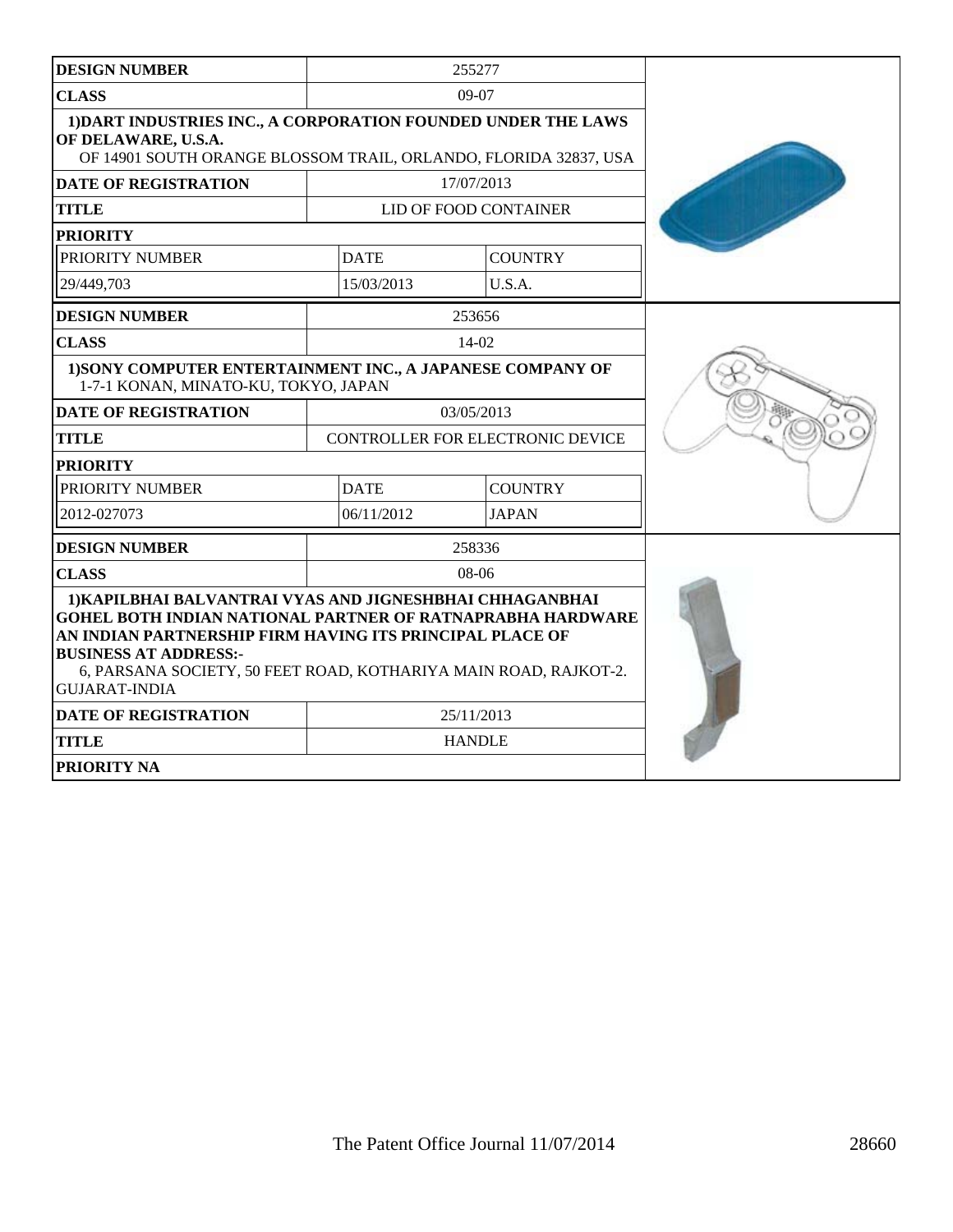| <b>DESIGN NUMBER</b>                                                  | 257912                                                                                                                                                                   |  |
|-----------------------------------------------------------------------|--------------------------------------------------------------------------------------------------------------------------------------------------------------------------|--|
| <b>CLASS</b>                                                          | $05-05$                                                                                                                                                                  |  |
| <b>BUSINESS AT</b><br>CROYDON, CRO 6BA, UNITED KINGDOM                | 1) PARRY MURRAY & CO. LTD., COMPANY REGISTERED UNDER THE<br>LAWS OF ENGLAND AND WALES, HAVING ITS PRINCIPAL PLACE OF<br>3RD FLOOR, SIMPSON HOUSE, 6 CHERRY ORCHARD ROAD, |  |
| <b>DATE OF REGISTRATION</b>                                           | 31/10/2013                                                                                                                                                               |  |
| <b>TITLE</b>                                                          | <b>TEXTILE FABRIC</b>                                                                                                                                                    |  |
| PRIORITY NA                                                           |                                                                                                                                                                          |  |
| <b>DESIGN NUMBER</b>                                                  | 258268                                                                                                                                                                   |  |
| <b>CLASS</b>                                                          | $10 - 04$                                                                                                                                                                |  |
| SHOP NO. 1 & 7, KUCHA PARMANAND,<br>PROPRIETORSHIP FIRM)              | 1) DAYAL CHAND TRADING AS M/S. SIGMA REFRIGERATION WORKS, 3745,<br>NETAJI SUBHASH MARG, DARYA GANJ, NEW DELHI-110002, INDIA (A SOLE                                      |  |
| <b>DATE OF REGISTRATION</b>                                           | 21/11/2013                                                                                                                                                               |  |
| <b>TITLE</b>                                                          | REFRIGERANT ORIFICE TUBE                                                                                                                                                 |  |
| <b>PRIORITY NA</b>                                                    |                                                                                                                                                                          |  |
| <b>DESIGN NUMBER</b>                                                  | 258378                                                                                                                                                                   |  |
| <b>CLASS</b>                                                          | 26-05                                                                                                                                                                    |  |
| 1) CROMPTON GREAVES LIMITED,<br>MAHARASHTRA, INDIA; AN INDIAN COMPANY | AVANTHA HOUSE, DR. ANNIE BESANT ROAD, WORLI, MUMBAI-400030,                                                                                                              |  |
| <b>DATE OF REGISTRATION</b>                                           | 26/11/2013                                                                                                                                                               |  |
| <b>TITLE</b>                                                          | <b>LIGHTING FIXTURE</b>                                                                                                                                                  |  |
| PRIORITY NA                                                           |                                                                                                                                                                          |  |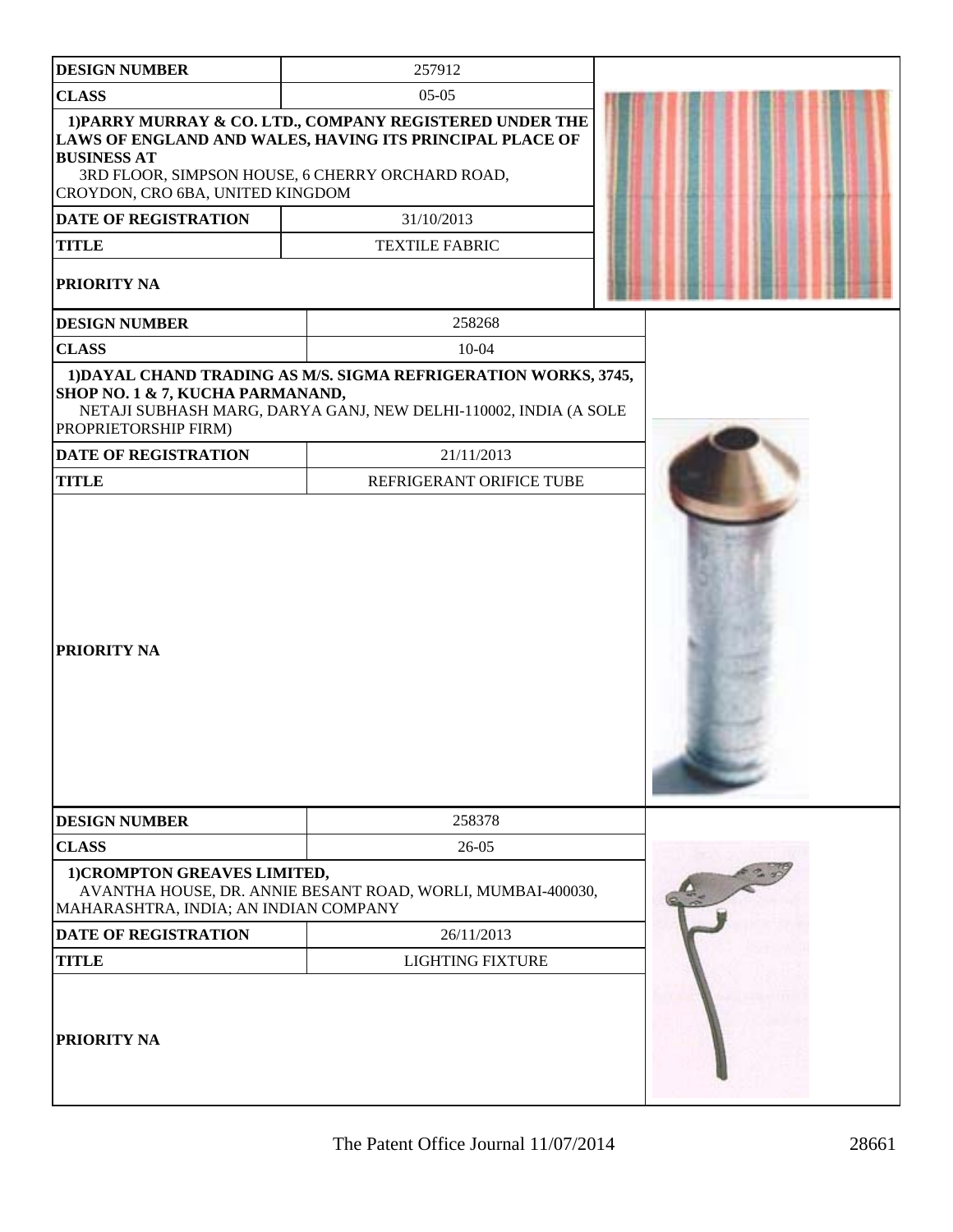| <b>DESIGN NUMBER</b>                                                                                                                                                                  | 256682                        |                                                        |  |
|---------------------------------------------------------------------------------------------------------------------------------------------------------------------------------------|-------------------------------|--------------------------------------------------------|--|
| <b>CLASS</b>                                                                                                                                                                          | $06-01$                       |                                                        |  |
| 1) NILKAMAL LIMITED OF<br>SURVEY NO. - 354/2 & 354/3, NEAR RAKHOLI BRIDGE, SILVASSA - KHANVEL<br>ROAD, VILLAGE VASONA, SILVASSA (D & N. H.), (U. T.), INDIA, INDIAN<br><b>COMPANY</b> |                               |                                                        |  |
| <b>DATE OF REGISTRATION</b>                                                                                                                                                           | 23/09/2013                    |                                                        |  |
| <b>TITLE</b>                                                                                                                                                                          |                               | <b>CHAIR</b>                                           |  |
| <b>PRIORITY NA</b>                                                                                                                                                                    |                               |                                                        |  |
| <b>DESIGN NUMBER</b>                                                                                                                                                                  |                               | 256169                                                 |  |
| <b>CLASS</b>                                                                                                                                                                          |                               | 13-03                                                  |  |
| 1) RANDL INDUSTRIES, INC.,<br>3808 NORTH SULLIVAN ROAD, BUILDING 10, SUITE P, SPOKANE VALLEY,<br>WASHINGTON 99216 U.S.A., NATIONALITY: U.S.A.                                         |                               |                                                        |  |
| <b>DATE OF REGISTRATION</b>                                                                                                                                                           |                               | 02/09/2013                                             |  |
| <b>TITLE</b>                                                                                                                                                                          |                               | PLASTER RING FOR ELECTRICAL OUTLET<br><b>BOX</b>       |  |
| <b>PRIORITY</b>                                                                                                                                                                       |                               |                                                        |  |
| PRIORITY NUMBER                                                                                                                                                                       | <b>DATE</b><br><b>COUNTRY</b> |                                                        |  |
| 29/447,297                                                                                                                                                                            | 01/03/2013<br>U.S.A.          |                                                        |  |
| <b>DESIGN NUMBER</b>                                                                                                                                                                  |                               | 256816                                                 |  |
| <b>CLASS</b>                                                                                                                                                                          |                               | $12 - 16$                                              |  |
| 1) HERO MOTOCORP LIMITED, AN INDIAN COMPANY INCORPORATED<br>UNDER THE COMPANIES ACT, HAVING ITS OFFICE AT<br>34, COMMUNITY CENTRE, BASANT LOK, VASANT VIHAR, NEW DELHI-110057         |                               |                                                        |  |
| <b>DATE OF REGISTRATION</b>                                                                                                                                                           |                               | 26/09/2013                                             |  |
| <b>TITLE</b>                                                                                                                                                                          |                               | ENGINE GUARD FOR A TWO WHEELED<br><b>MOTOR VEHICLE</b> |  |
| <b>PRIORITY NA</b>                                                                                                                                                                    |                               |                                                        |  |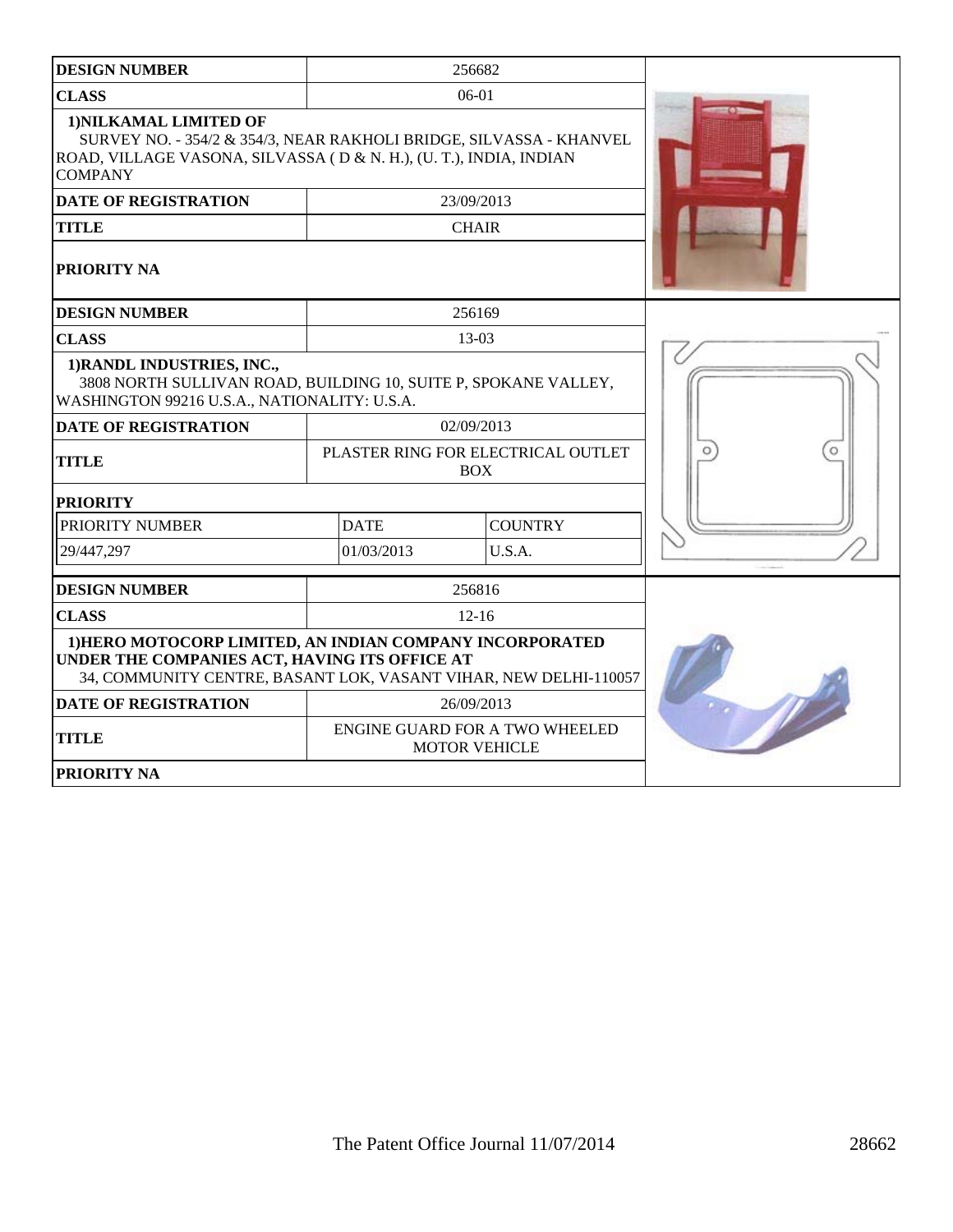| <b>DESIGN NUMBER</b>                                                                                                                                                                                                                       | 258269                                                    |                  |  |
|--------------------------------------------------------------------------------------------------------------------------------------------------------------------------------------------------------------------------------------------|-----------------------------------------------------------|------------------|--|
| <b>CLASS</b>                                                                                                                                                                                                                               |                                                           | $15-07$          |  |
| 1) DAYAL CHAND TRADING AS M/S. SIGMA REFRIGERATION WORKS, 3745,<br>SHOP NO. 1 & 7, KUCHA PARMANAND,<br>NETAJI SUBHASH MARG, DARYA GANJ, NEW DELHI-110002, INDIA (A SOLE<br>PROPRIETORSHIP FIRM)                                            |                                                           |                  |  |
| <b>DATE OF REGISTRATION</b>                                                                                                                                                                                                                |                                                           | 21/11/2013       |  |
| <b>TITLE</b>                                                                                                                                                                                                                               | REFRIGERANT SUCTION LINE<br><b>ACCUMULATOR</b>            |                  |  |
| PRIORITY NA                                                                                                                                                                                                                                |                                                           |                  |  |
| <b>DESIGN NUMBER</b>                                                                                                                                                                                                                       | 258950                                                    |                  |  |
| <b>CLASS</b>                                                                                                                                                                                                                               |                                                           | $24-02$          |  |
| 1) MR. SACHIN G. LOKAPURE(INDIA). A PROPRIETOR OF SAGLO®<br><b>RESEARCH EQUIPMENT HAVING ITS PRINCIPAL PLACE OF BUSINESS</b><br>5099, NEAR ASHA TALKIES, OPP. OMKAR APPT, SHANIWAR PETH, MIRAJ-<br>416410, DIST-SANGLI, MAHARASHTRA, INDIA |                                                           |                  |  |
| <b>DATE OF REGISTRATION</b>                                                                                                                                                                                                                | 24/12/2013                                                |                  |  |
| <b>TITLE</b>                                                                                                                                                                                                                               | CABINET FOR BACTERIAL MOVEMENT<br><b>DETECTION DEVICE</b> |                  |  |
| PRIORITY NA                                                                                                                                                                                                                                |                                                           |                  |  |
| <b>DESIGN NUMBER</b>                                                                                                                                                                                                                       | 254591                                                    |                  |  |
| <b>CLASS</b>                                                                                                                                                                                                                               | $10 - 05$                                                 |                  |  |
| 1) GERARD LIGHTING PTY LTD,<br>PO BOX 2369, KENT TOWN DC SA 5071, AUSTRALIA                                                                                                                                                                |                                                           |                  |  |
| <b>DATE OF REGISTRATION</b>                                                                                                                                                                                                                | 19/06/2013                                                |                  |  |
| <b>TITLE</b>                                                                                                                                                                                                                               | PASSIVE INFRA-ED SENSOR                                   |                  |  |
| <b>PRIORITY</b>                                                                                                                                                                                                                            |                                                           |                  |  |
| PRIORITY NUMBER                                                                                                                                                                                                                            | <b>DATE</b><br><b>COUNTRY</b>                             |                  |  |
| 201216461                                                                                                                                                                                                                                  | 20/12/2012                                                | <b>AUSTRALIA</b> |  |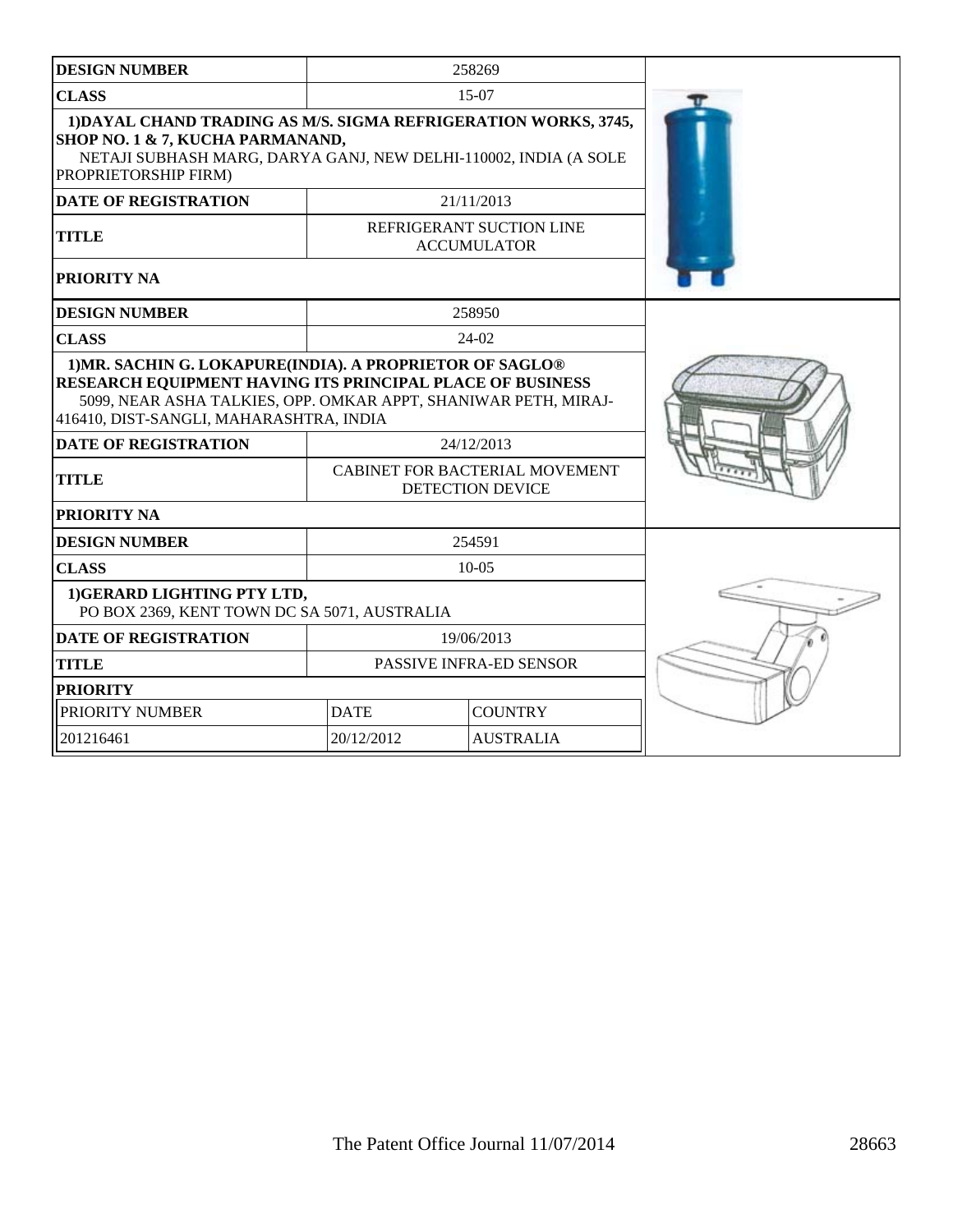| <b>DESIGN NUMBER</b>                                                                                                                                                                                                                                                 | 255896      |                          |  |
|----------------------------------------------------------------------------------------------------------------------------------------------------------------------------------------------------------------------------------------------------------------------|-------------|--------------------------|--|
| <b>CLASS</b>                                                                                                                                                                                                                                                         |             | $23-04$                  |  |
| 1) VEGO HOME SCIENCE PRIVATE LIMITED, AN INDIAN COMPANY<br>INCORPORATED UNDER THE COMPANIES ACT OF 1956, HAVING ITS<br><b>REGISTERED ADDRESS AT</b><br>GALA NO. 1, JAYATI APARTMENT, NEW LINK ROAD, OPPOSITE SYMPHONY<br>TOWER, KANDIVALI WEST, MUMBAI-400067, INDIA |             |                          |  |
| <b>DATE OF REGISTRATION</b>                                                                                                                                                                                                                                          |             | 19/08/2013               |  |
| <b>TITLE</b>                                                                                                                                                                                                                                                         |             | <b>AIR COOLER</b>        |  |
| PRIORITY NA                                                                                                                                                                                                                                                          |             |                          |  |
| <b>DESIGN NUMBER</b>                                                                                                                                                                                                                                                 |             | 256050                   |  |
| <b>CLASS</b>                                                                                                                                                                                                                                                         |             | $05-06$                  |  |
| 1) KWH MIRKA LTD,<br>PENSALAVÄGEN 210, 66850 JEPPO, FINLAND, NATIONALITY: FINLAND                                                                                                                                                                                    |             |                          |  |
| <b>DATE OF REGISTRATION</b>                                                                                                                                                                                                                                          |             | 26/08/2013               |  |
| <b>TITLE</b>                                                                                                                                                                                                                                                         |             | ABRASIVE SHEET MATERIAL  |  |
| <b>PRIORITY</b>                                                                                                                                                                                                                                                      |             |                          |  |
| PRIORITY NUMBER                                                                                                                                                                                                                                                      | <b>DATE</b> | <b>COUNTRY</b>           |  |
| 002191262                                                                                                                                                                                                                                                            | 26/02/2013  | <b>OHIM</b>              |  |
| <b>DESIGN NUMBER</b>                                                                                                                                                                                                                                                 | 256818      |                          |  |
| <b>CLASS</b>                                                                                                                                                                                                                                                         |             | $12 - 16$                |  |
| 1) HERO MOTOCORP LIMITED, AN INDIAN COMPANY INCORPORATED<br>UNDER THE COMPANIES ACT, HAVING ITS OFFICE AT<br>34, COMMUNITY CENTRE, BASANT LOK, VASANT VIHAR, NEW DELHI-110057                                                                                        |             |                          |  |
| <b>DATE OF REGISTRATION</b>                                                                                                                                                                                                                                          | 26/09/2013  |                          |  |
| <b>TITLE</b>                                                                                                                                                                                                                                                         |             | LEG GUARD FOR MOTORCYCLE |  |
| PRIORITY NA                                                                                                                                                                                                                                                          |             |                          |  |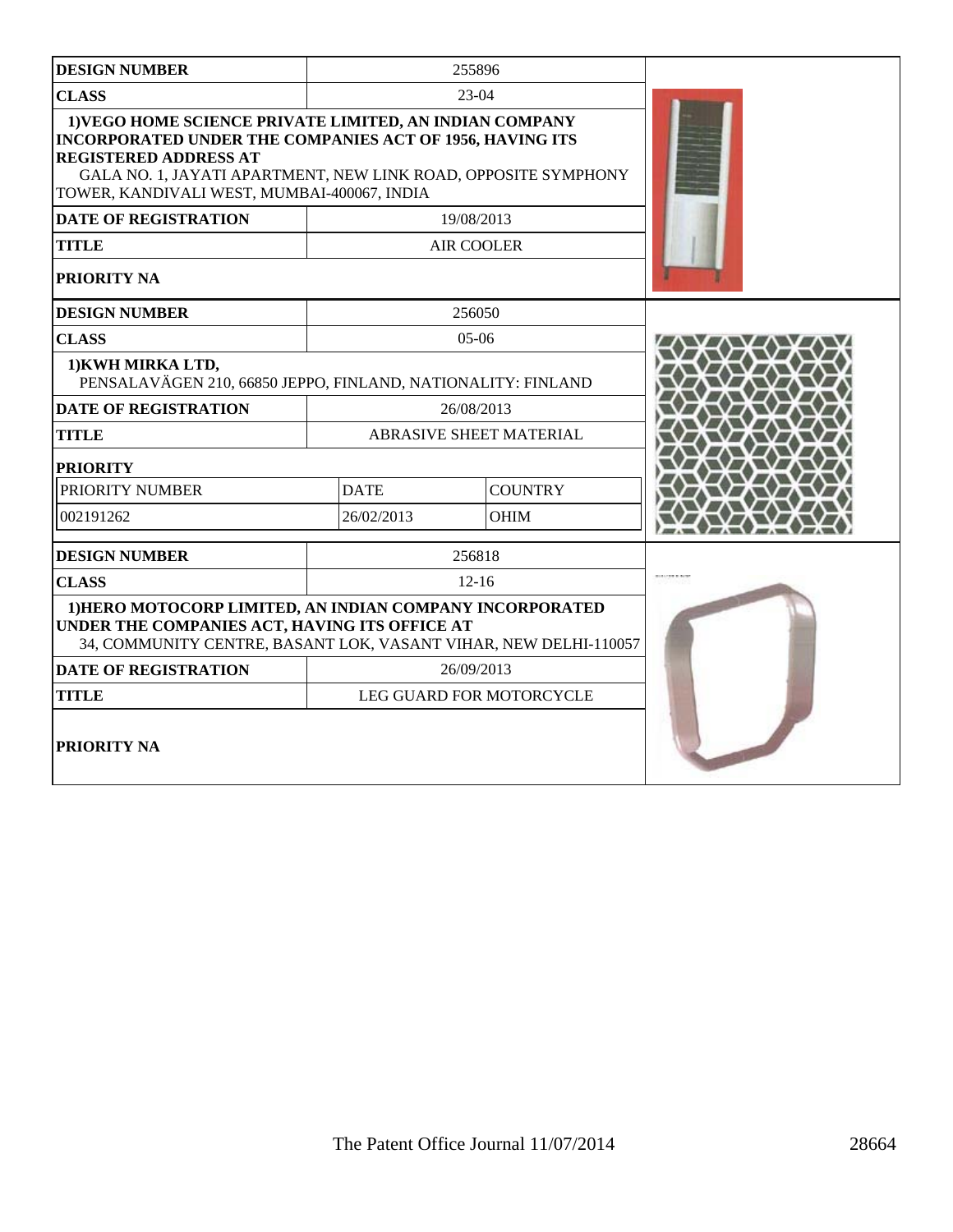| <b>DESIGN NUMBER</b>                                                                                                                                                                                                                                                                                                              |             | 258270                 |  |
|-----------------------------------------------------------------------------------------------------------------------------------------------------------------------------------------------------------------------------------------------------------------------------------------------------------------------------------|-------------|------------------------|--|
| <b>CLASS</b>                                                                                                                                                                                                                                                                                                                      | 08-06       |                        |  |
|                                                                                                                                                                                                                                                                                                                                   |             |                        |  |
| 1) ALPESHBHAI B. PATEL AND PARESHBHAI M. PATEL BOTH INDIAN<br>NATIONAL PARTNERS OF S. P. METAL AN INDIAN PARTNERSHIP FIRM<br>HAVING ITS PRINCIPAL PLACE OF BUSINESS AT<br>ADDRESS :- "PRANAM", JAY SIYARAM INDUSTRIAL ESTATE, NEAR MIRA<br>UDHYOG, BALAJI POLYMERS STREET, AJI RING ROAD HIGHWAY, RAJKOT,<br><b>GUJARAT-INDIA</b> |             |                        |  |
| <b>DATE OF REGISTRATION</b>                                                                                                                                                                                                                                                                                                       | 21/11/2013  |                        |  |
| <b>TITLE</b>                                                                                                                                                                                                                                                                                                                      |             | <b>HANDLE</b>          |  |
| PRIORITY NA                                                                                                                                                                                                                                                                                                                       |             |                        |  |
| <b>DESIGN NUMBER</b>                                                                                                                                                                                                                                                                                                              |             | 258346                 |  |
| <b>CLASS</b>                                                                                                                                                                                                                                                                                                                      |             | $15-05$                |  |
| 1) KONINKLIJKE PHILIPS N.V., A COMPANY ORGANIZED AND EXISTING<br>UNDER THE LAWS OF THE KINGDOM OF THE NETHERLANDS, RESIDING AT<br>EINDHOVEN,<br>WHOSE POST-OFFICE ADDRESS IS HIGH TECH CAMPUS 5, 5656 AE<br>EINDHOVEN, THE NETHERLANDS                                                                                            |             |                        |  |
| <b>DATE OF REGISTRATION</b>                                                                                                                                                                                                                                                                                                       |             | 25/11/2013             |  |
| <b>TITLE</b>                                                                                                                                                                                                                                                                                                                      |             | HANDHELD FLOOR STEAMER |  |
| <b>PRIORITY</b>                                                                                                                                                                                                                                                                                                                   |             |                        |  |
| PRIORITY NUMBER                                                                                                                                                                                                                                                                                                                   | <b>DATE</b> | <b>COUNTRY</b>         |  |
| 002255026-0001                                                                                                                                                                                                                                                                                                                    | 13/06/2013  | <b>OHIM</b>            |  |
| <b>DESIGN NUMBER</b>                                                                                                                                                                                                                                                                                                              |             | 255417                 |  |
| <b>CLASS</b>                                                                                                                                                                                                                                                                                                                      |             | 09-01                  |  |
| 1) ALCOBEV INTERNATIONAL LIMITED A COMPANY ESTABLISHED AS PER<br>THE LAWS OF ANGUILLA WHOSE ADDRESS IS AT<br>OMC OFFICES, BAR BOW BUILDING, THE VALLEY A12640 ANGUILLA BWI                                                                                                                                                        |             |                        |  |
| <b>DATE OF REGISTRATION</b>                                                                                                                                                                                                                                                                                                       |             | 26/07/2013             |  |
| <b>TITLE</b>                                                                                                                                                                                                                                                                                                                      |             | <b>BOTTLE</b>          |  |
| PRIORITY NA                                                                                                                                                                                                                                                                                                                       |             |                        |  |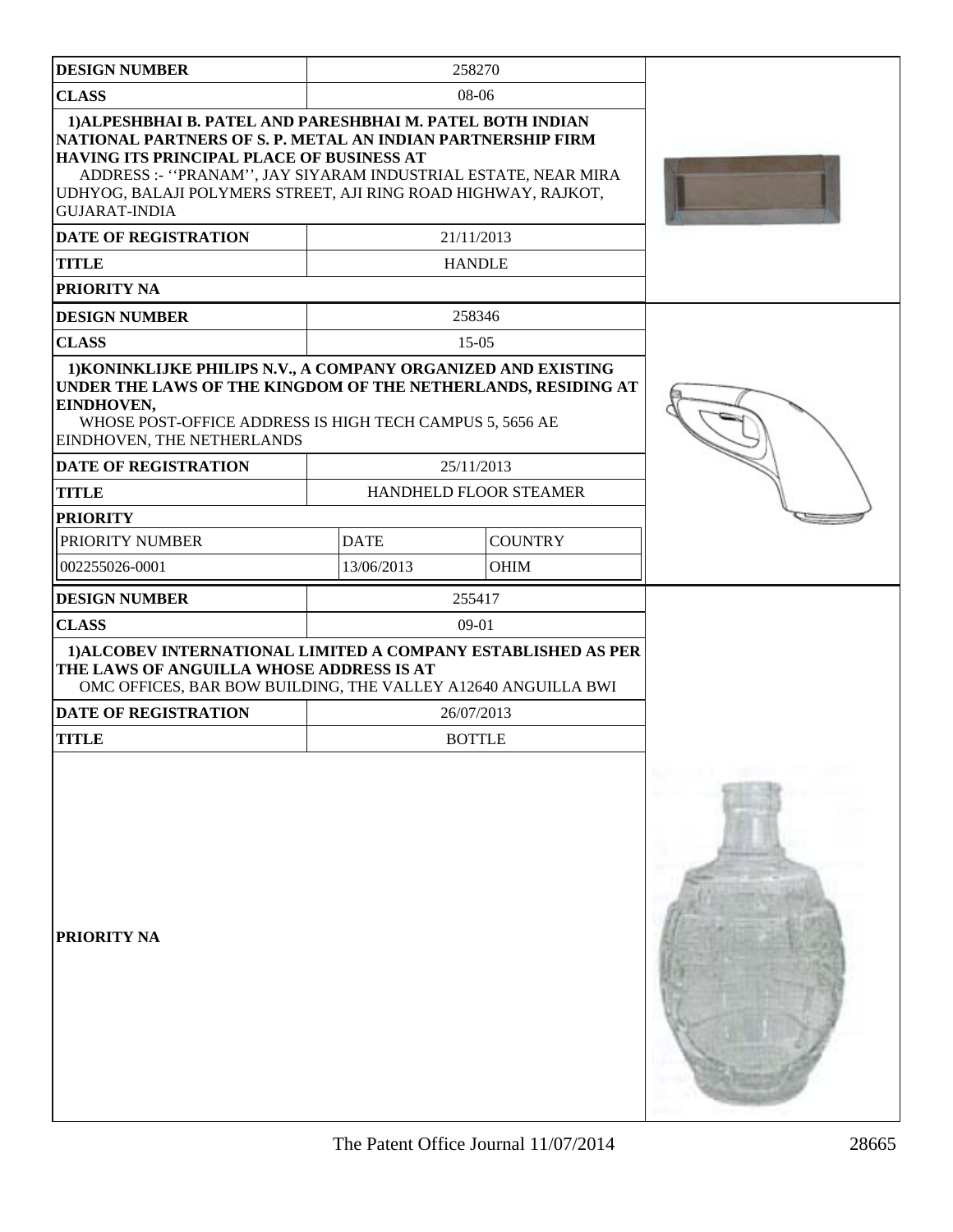| <b>DESIGN NUMBER</b>                                                                                                                                                                                 |                          | 256051                  |  |
|------------------------------------------------------------------------------------------------------------------------------------------------------------------------------------------------------|--------------------------|-------------------------|--|
| <b>CLASS</b>                                                                                                                                                                                         |                          | $05-06$                 |  |
| 1) KWH MIRKA LTD,<br>PENSALAVÄGEN 210, 66850 JEPPO, FINLAND, NATIONALITY: FINLAND                                                                                                                    |                          |                         |  |
| <b>DATE OF REGISTRATION</b>                                                                                                                                                                          |                          | 26/08/2013              |  |
| <b>TITLE</b>                                                                                                                                                                                         |                          | ABRASIVE SHEET MATERIAL |  |
| <b>PRIORITY</b>                                                                                                                                                                                      |                          |                         |  |
| PRIORITY NUMBER                                                                                                                                                                                      | <b>DATE</b>              | <b>COUNTRY</b>          |  |
| 002191262                                                                                                                                                                                            | 26/02/2013               | <b>OHIM</b>             |  |
| <b>DESIGN NUMBER</b>                                                                                                                                                                                 |                          | 258350                  |  |
| <b>CLASS</b>                                                                                                                                                                                         |                          | $02 - 02$               |  |
| 1) SWASTIKA GARMENTS OF 4, RAMKUMAR RAKSHIT LANE, KOLKATA-<br>700007, WEST BENGAL, INDIA,<br>AN INDIAN PROPRIETORSHIP FIRM WHOSE PROPRIETOR IS BRIJGOPAL<br>MUNDHARA, AN INDIAN OF THE ABOVE ADDRESS |                          |                         |  |
| <b>DATE OF REGISTRATION</b>                                                                                                                                                                          | 25/11/2013               |                         |  |
| <b>TITLE</b>                                                                                                                                                                                         | <b>GARMENT SET</b>       |                         |  |
| PRIORITY NA                                                                                                                                                                                          |                          |                         |  |
| <b>DESIGN NUMBER</b>                                                                                                                                                                                 |                          | 258432                  |  |
| <b>CLASS</b>                                                                                                                                                                                         |                          | 11-02                   |  |
| 1) MA DESIGN INDIA PRIVATE LIMITED, A COMPANY INCORPORATED IN<br><b>INDIA HAVING ITS PRINCIPAL PLACE OF BUSINESS AT</b><br>A-41, SECTOR-80, PHASE-II, NOIDA-201305, U.P. INDIA                       |                          |                         |  |
| <b>DATE OF REGISTRATION</b>                                                                                                                                                                          |                          | 28/11/2013              |  |
| <b>TITLE</b>                                                                                                                                                                                         | <b>TABLE CENTREPIECE</b> |                         |  |
| PRIORITY NA                                                                                                                                                                                          |                          |                         |  |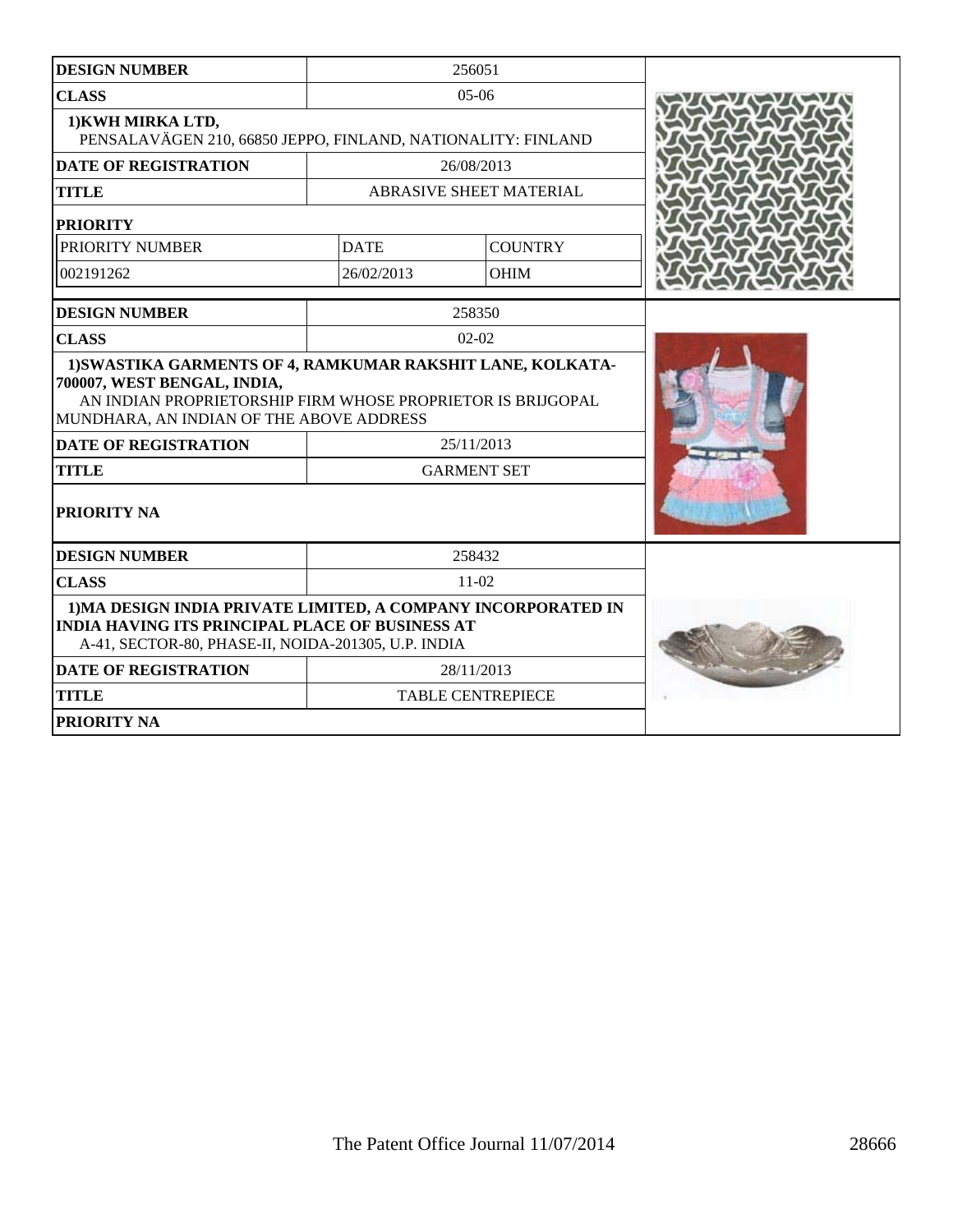| <b>DESIGN NUMBER</b>                                                                                                                                                           |                                | 256053         |  |
|--------------------------------------------------------------------------------------------------------------------------------------------------------------------------------|--------------------------------|----------------|--|
| <b>CLASS</b>                                                                                                                                                                   |                                | $05-06$        |  |
| 1) KWH MIRKA LTD,<br>PENSALAVÄGEN 210, 66850 JEPPO, FINLAND, NATIONALITY: FINLAND                                                                                              |                                |                |  |
| <b>DATE OF REGISTRATION</b>                                                                                                                                                    |                                | 26/08/2013     |  |
| <b>TITLE</b>                                                                                                                                                                   | <b>ABRASIVE SHEET MATERIAL</b> |                |  |
| <b>PRIORITY</b>                                                                                                                                                                |                                |                |  |
| PRIORITY NUMBER                                                                                                                                                                | <b>DATE</b>                    | <b>COUNTRY</b> |  |
| 002191262                                                                                                                                                                      | 26/02/2013                     | <b>OHIM</b>    |  |
| <b>DESIGN NUMBER</b>                                                                                                                                                           |                                | 258436         |  |
| <b>CLASS</b>                                                                                                                                                                   |                                | $03-01$        |  |
| 1) MA DESIGN INDIA PRIVATE LIMITED, A COMPANY INCORPORATED IN<br><b>INDIA HAVING ITS PRINCIPAL PLACE OF BUSINESS AT</b><br>A-41, SECTOR-80, PHASE-II, NOIDA-201305, U.P. INDIA |                                |                |  |
| <b>DATE OF REGISTRATION</b>                                                                                                                                                    |                                | 28/11/2013     |  |
| <b>TITLE</b>                                                                                                                                                                   | <b>BOX FOR JEWELLERY</b>       |                |  |
| PRIORITY NA                                                                                                                                                                    |                                |                |  |
| <b>DESIGN NUMBER</b>                                                                                                                                                           |                                | 256691         |  |
| <b>CLASS</b>                                                                                                                                                                   |                                | 23-03          |  |
| 1) GUANGDONG GEMAKE ELECTRIC APPLIANCE CO., LTD,<br>GEMAKE INDUSTRIAL PARK, DONGFU ROAD, DONGFENG TOWN,<br>ZHONGSHAN CITY, GUANGDONG PROVINCE, PR CHINA, A COMPANY OF CHINA    |                                |                |  |
| <b>DATE OF REGISTRATION</b>                                                                                                                                                    |                                | 23/09/2013     |  |
| <b>TITLE</b>                                                                                                                                                                   | <b>ELECTRIC WATER HEATER</b>   |                |  |
| <b>PRIORITY</b>                                                                                                                                                                |                                |                |  |
| PRIORITY NUMBER                                                                                                                                                                | <b>COUNTRY</b><br><b>DATE</b>  |                |  |
| CN201330420424.X                                                                                                                                                               | 31/08/2013<br><b>CHINA</b>     |                |  |